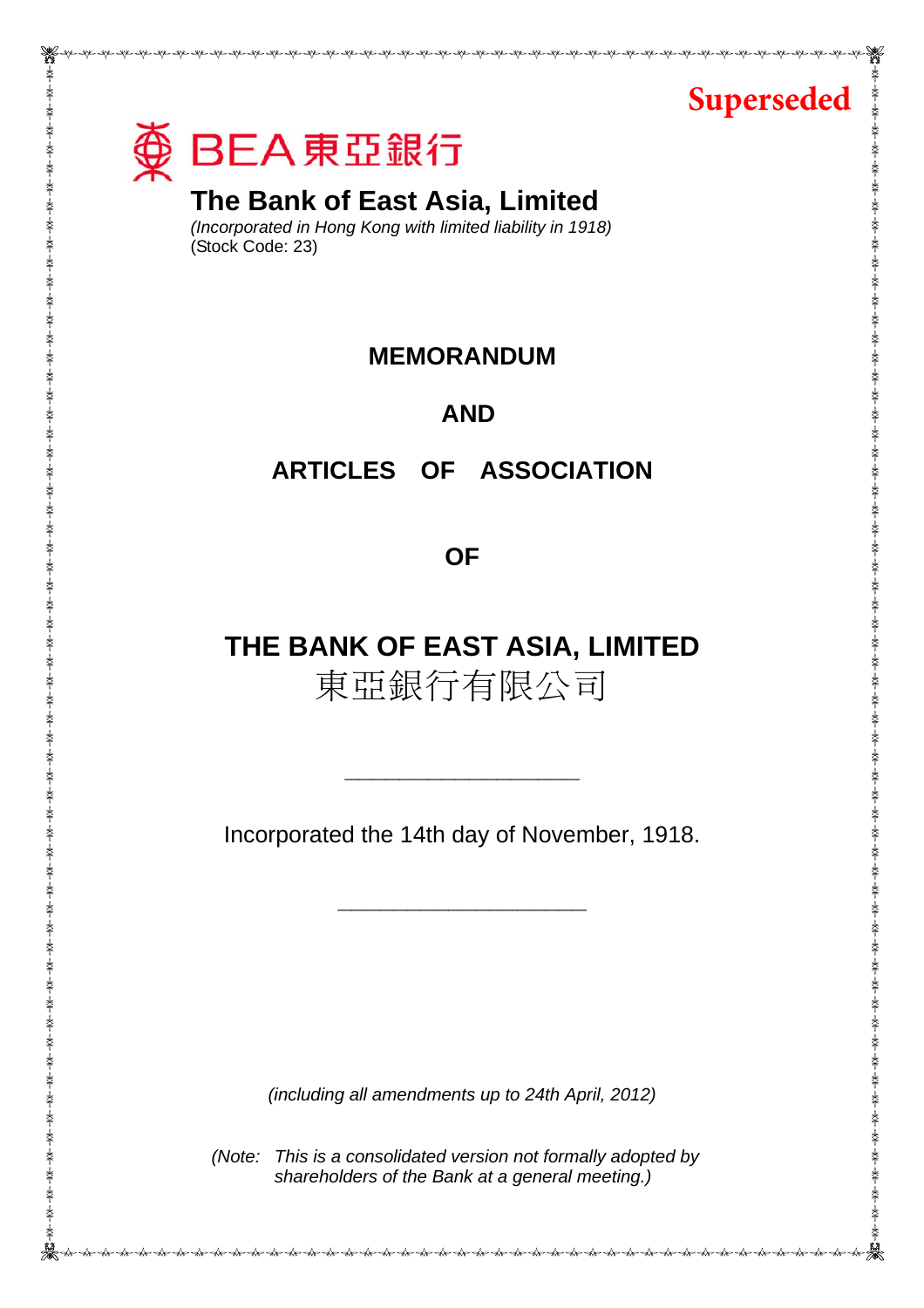No. 255 編 號

# **CERTIFICATE OF INCORPORATION**

公 司 更 改 名 稱

# **ON CHANGE OF NAME**

註 冊 證 書

\_\_\_\_\_\_\_\_\_\_\_\_\_\_\_\_\_\_\_

I hereby certify that 本 人 茲 證 明

# **THE BANK OF EAST ASIA, LIMITED**

having by special resolution changed its name, is now incorporated under 經通過特別決議案,已將其名稱更改,該公司現在之註冊名稱為

the name of

# **THE BANK OF EAST ASIA, LIMITED**

東亞銀行有限公司

Given under my hand this Twenty-Fifth day of April 簽 署 於 一 九 九 五 年 四 月 廿 五 日 。

One Thousand Nine Hundred and Ninety Five.

(Sd.) MISS H. CHANG

 ............................................................. for *Registrar of Companies Hong Kong*

香 港 公 司 註 冊 處 處 長

(公司註冊主任 張 巧 雯 代行)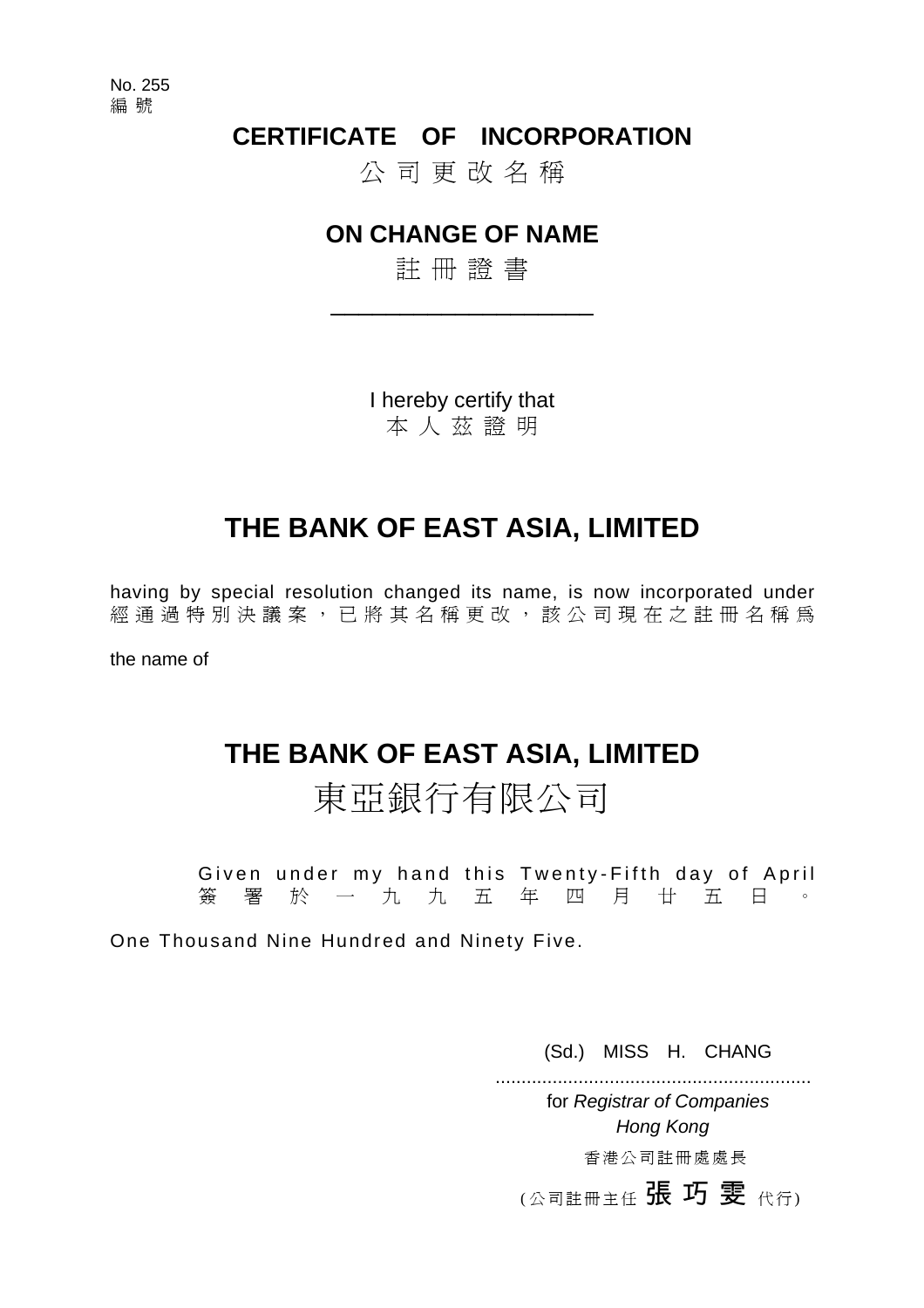# **CERTIFICATE OF INCORPORATION**

**OF** 

# **THE BANK OF EAST ASIA, LIMITED**

**\_\_\_\_\_\_\_\_\_\_\_\_** 

 **I hereby certify** that "THE BANK OF EAST ASIA, LIMITED", is this day incorporated under the Hong Kong Companies Ordinances, 1911-1915, and that this Company is limited.

 **Given** under my hand and seal of office this 14th day of November, One thousand nine hundred and eighteen.

> (Sd.) HUGH A. NISBET, *Registrar of Companies,*  Hong Kong.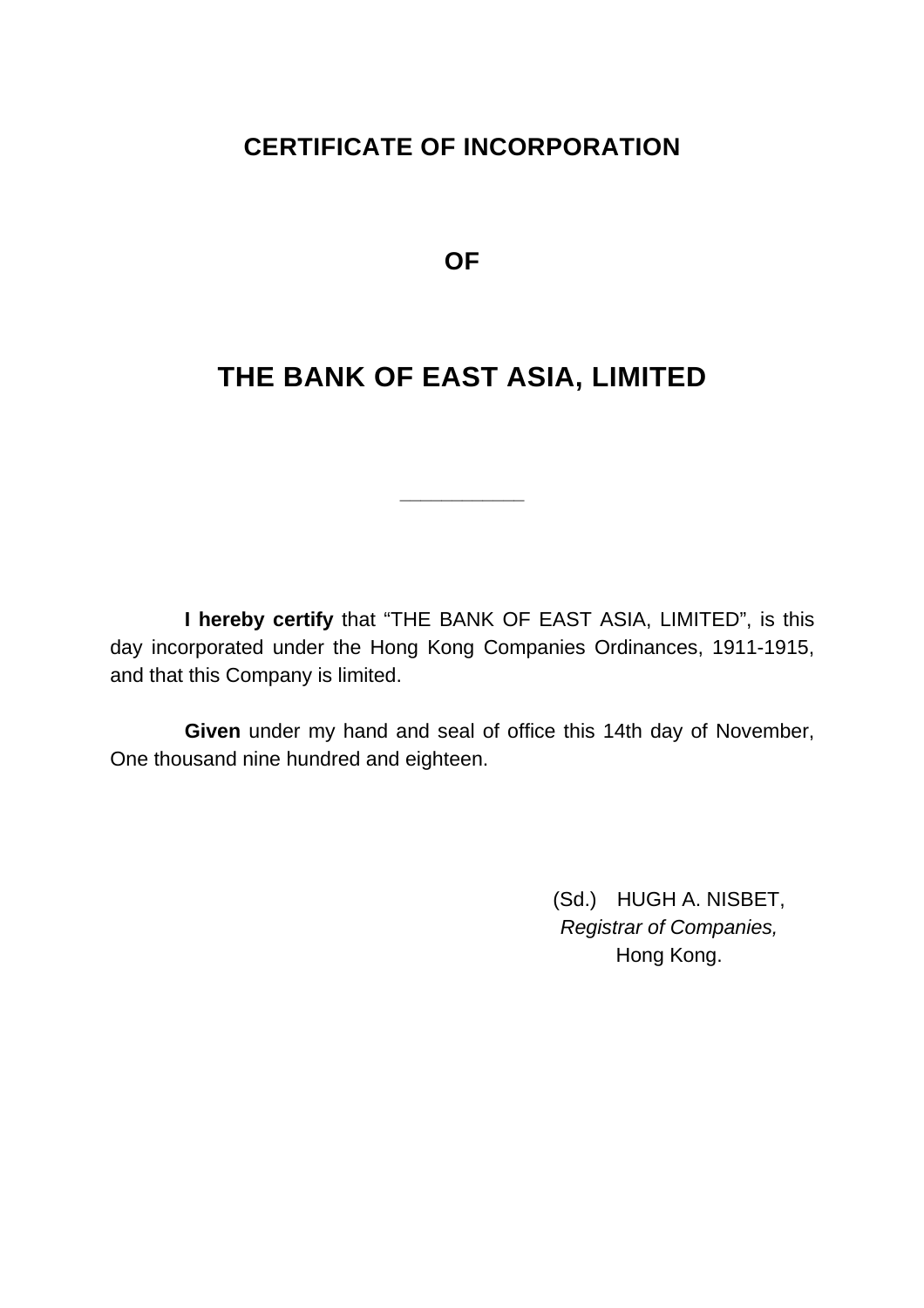# THE COMPANIES ORDINANCES 1911-1915

# **MEMORANDUM OF ASSOCIATION**

**OF** 

# **THE BANK OF EAST ASIA, LIMITED**

東亞銀行有限公司

- 1. The name of the Company is "THE BANK OF EAST ASIA, LIMITED 東亞銀行有限公司 " . *(Chinese name added on 25/04/1995)*
- 2. The registered office of the Company will be situate in Victoria Hong Kong.
- 3. The objects for which the Company is established are:
	- (*a*) To carry on the business of banking in all its branches and departments, including exchange banking and business; the borrowing, raising or taking up money; the lending or advancing money, securities and property on such terms as may be thought fit; the counting, buying, selling and dealing in bills of exchange, promissory notes, coupons, drafts, bills of lading, warrants, debentures, certificates, scrip and other instruments and securities, whether transferable or negotiable, or not; the granting and issuing letters of credit and circular notes; the buying, selling and dealing in bullion and specie; the acquiring, holding, issuing on commission, underwriting and dealing with stocks, funds, shares, debentures, debenture stock, bonds, obligations, securities and investments of all kinds; the acquisition, holding and dealing with movable and immovable property of all kinds; the negotiating of loans and advances; the receiving money and valuables on deposit or for safe custody or otherwise; the issuance of deposit or other receipts or acknowledgements either in a negotiable or transferable form or otherwise in respect of moneys deposited; the issuance in Canton or elsewhere outside of Hong Kong of demand drafts or bank notes negotiable or transferable or otherwise for circulation in Canton or elsewhere outside of Hong Kong; the collecting and transmitting money and securities; the carrying on of a savings bank; the establishment of branches or agencies in Canton and elsewhere throughout the world; the management of property; and the transaction of all kinds of agency business commonly transacted by bankers.
	- (*b*) To carry on business as capitalists, financiers, concessionaires and merchants and to undertake and carry on and execute all kinds of financial, commercial, trading and other operations.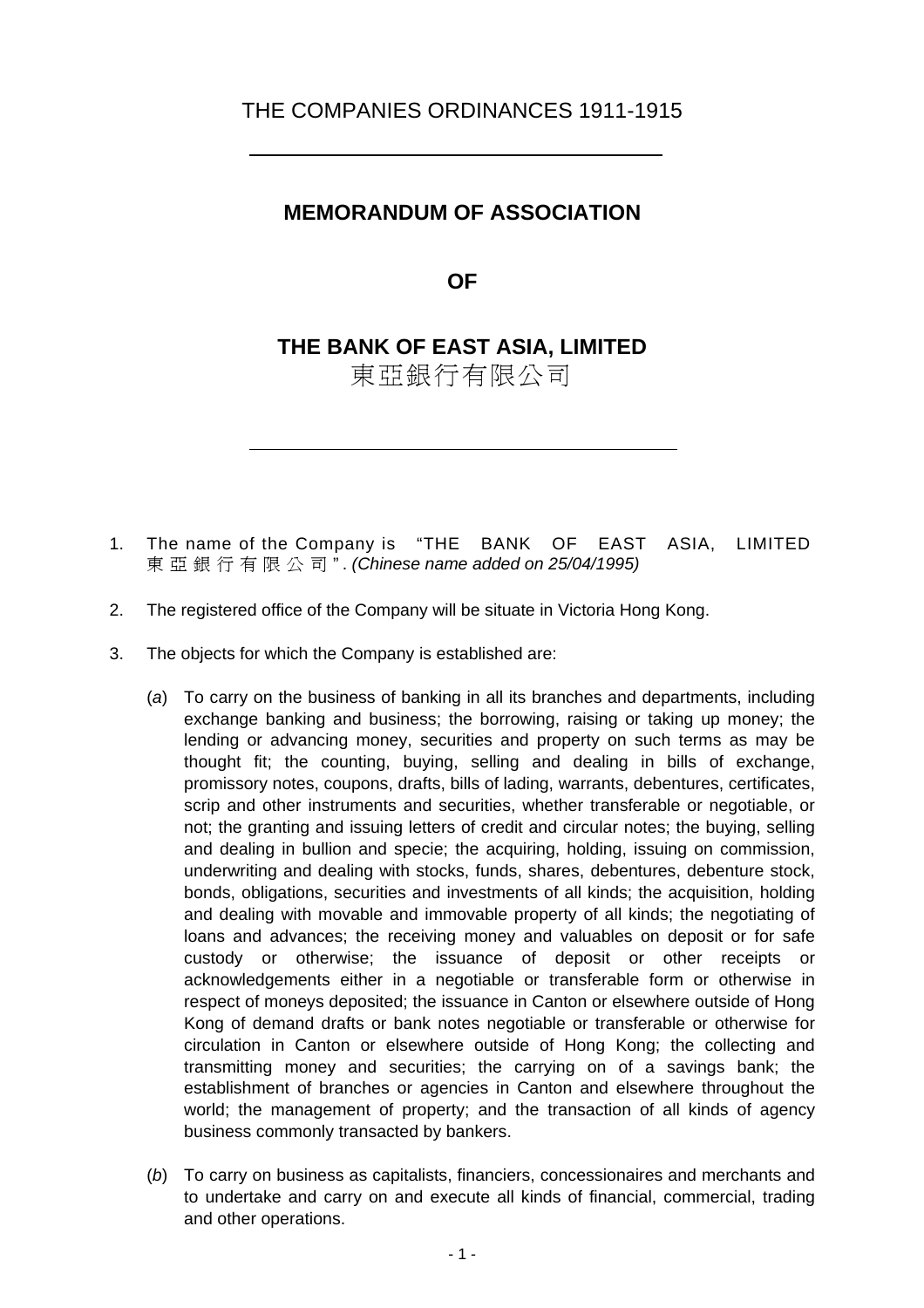- (*c*) *(Deleted by Special Resolution dated 30/01/1932 and Confirmed on 27/02/1932)*
- (*d*) To carry on any other business which may seem to the Company capable of being conveniently carried on in connection with the businesses referred to in paragraphs (*a*) and (*b*) above or calculated directly or indirectly to enhance the value of or render profitable any of the Company's property or rights.
- (*e*) To acquire and undertake the whole or any part of the business, property and liabilities of any person or company carrying on any business which the Company is authorised to carry on or possessed of property suitable for the purposes of this Company.
- (*f*) To enter into partnership or into any arrangement for sharing profits, union of interests, co-operation, joint adventure, reciprocal concession or otherwise, with any person or company carrying on or engaged in, or about to carry on or engage in, any business or transaction which this Company is authorised to carry on or engaged in, or any business or transaction capable of being conducted so as directly or indirectly to benefit this Company. And to lend money to, guarantee the contracts of, or otherwise assist, any such person or company, and to take or otherwise acquire shares and securities of any such company and to sell, hold, re-issue, with or without guarantee, or otherwise deal with the same.
- (*g*) To take or otherwise acquire, and hold shares in any other company having objects altogether or in part similar to those of this Company or carrying on any business capable of being conducted so as directly or indirectly to benefit this Company.
- (*h*) To enter into any arrangements with any governments or authorities, supreme, municipal, local or otherwise that may seem conducive to the Company's objects, or any of them, and to obtain from any such government or authority, any rights, privileges and concessions which the Company may think it desirable to obtain, and to carry out, exercise and comply with any such arrangements, rights, privileges and concessions.
- (*i*) To establish and support or aid in the establishment and support of associations, institutions funds, trusts and conveniences calculated to benefit employees or ex-employees of the Company or the dependants or connections of such persons, and to grant pensions and allowances, and to make payments towards insurance, and to subscribe or guarantee money for charitable or benevolent objects or for any exhibition, or for any public, general or useful objects.
- (*j*) To promote any company or companies for the purpose of acquiring all or any of the property, rights and liabilities of this Company, or for any other purpose which may seem directly or indirectly calculated to benefit this Company.
- (*k*) Generally to purchase, take on lease or in exchange hire or otherwise acquire, any real and personal property and any rights or privileges which the Company may think necessary or convenient for the purposes of its business and in particular any land, buildings, easements, machinery, plant and stock-in-trade.
- (*l*) To hire purchase erect or otherwise to acquire a godown or godowns for any of the purposes of the Company and to carry on the business of godown keepers or warehousemen.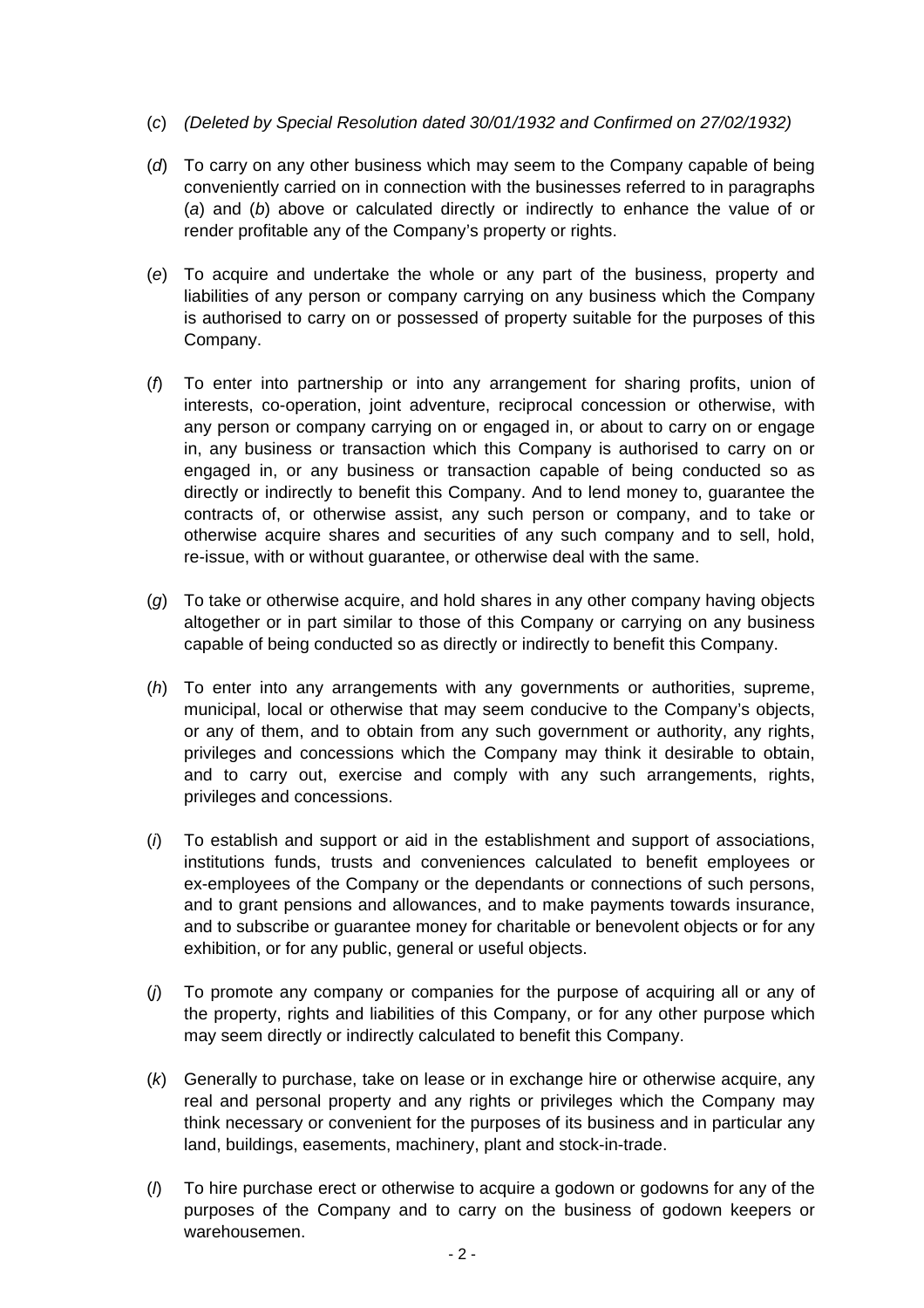- (*m*) To construct, maintain and alter any buildings or works, necessary or convenient for the purposes of the Company.
- (*n*) To invest and deal with the moneys of the Company not immediately required in such manner as may from time to time be determined.
- (*o*) To advance, deposit or lend money, securities and property to or with such persons and on such terms as may seem expedient and either with or without security and in particular to customers and others having dealings with the Company, and to guarantee the performance of contracts by any such persons.
- (*p*) To guarantee or become liable for the payment of money or for the performance of any obligations and to transact all kinds of trust and agency business.
- (*q*) To borrow or raise or secure the payment of money in such manner as the Company shall think fit, and in particular by the issue of debentures, perpetual or otherwise charged upon all or any of the Company's property (both present and future), including its uncalled capital, and to purchase, redeem or pay off any such securities.
- (*r*) To remunerate any person or company for services rendered or to be rendered, in placing or assisting to place or guaranteeing the placing of any of the shares in the Company's capital, or any debentures, or other securities of the Company or in or about the formation or promotion of the Company or the conduct of its business.
- (*s*) To draw, make, accept, indorse, discount, execute and issue promissory notes, bills of exchange, bills of lading, warrants, debentures and other negotiable or transferable instruments.
- (*t*) To discount, sell and deal in bills, bonds, notes, warrants, coupons, drafts and other negotiable or transferable securities or documents.
- (*u*) To undertake and execute any trusts the undertaking whereof may seem desirable, and also to undertake the office of executor, administrator, receiver, treasurer, registrar or auditor, and to keep for any company, government, authority or body, any register relating to any stocks, funds, shares or securities, or to undertake any duties in relation to the registration of transfers, the issue of certificates or otherwise.
- (*v*) To sell or dispose of the undertaking of the Company or any part thereof for such consideration as the Company may think fit and in particular for shares, debentures or securities of any other company having objects altogether or in part similar to those of this Company.
- (*w*) To obtain any provisional order or ordinance for enabling the Company to carry any of its objects into effect, or for effecting any modification of the Company's constitution, or for any other purpose which may seem expedient, and to oppose any legislation, proposals, proceedings, schemes or applications whether of a like nature to those previously indicated in this paragraph or not which may seem calculated directly or indirectly to prejudice the Company's interests.
- (*x*) To procure the Company to be registered or recognised in any country or place outside Hong Kong.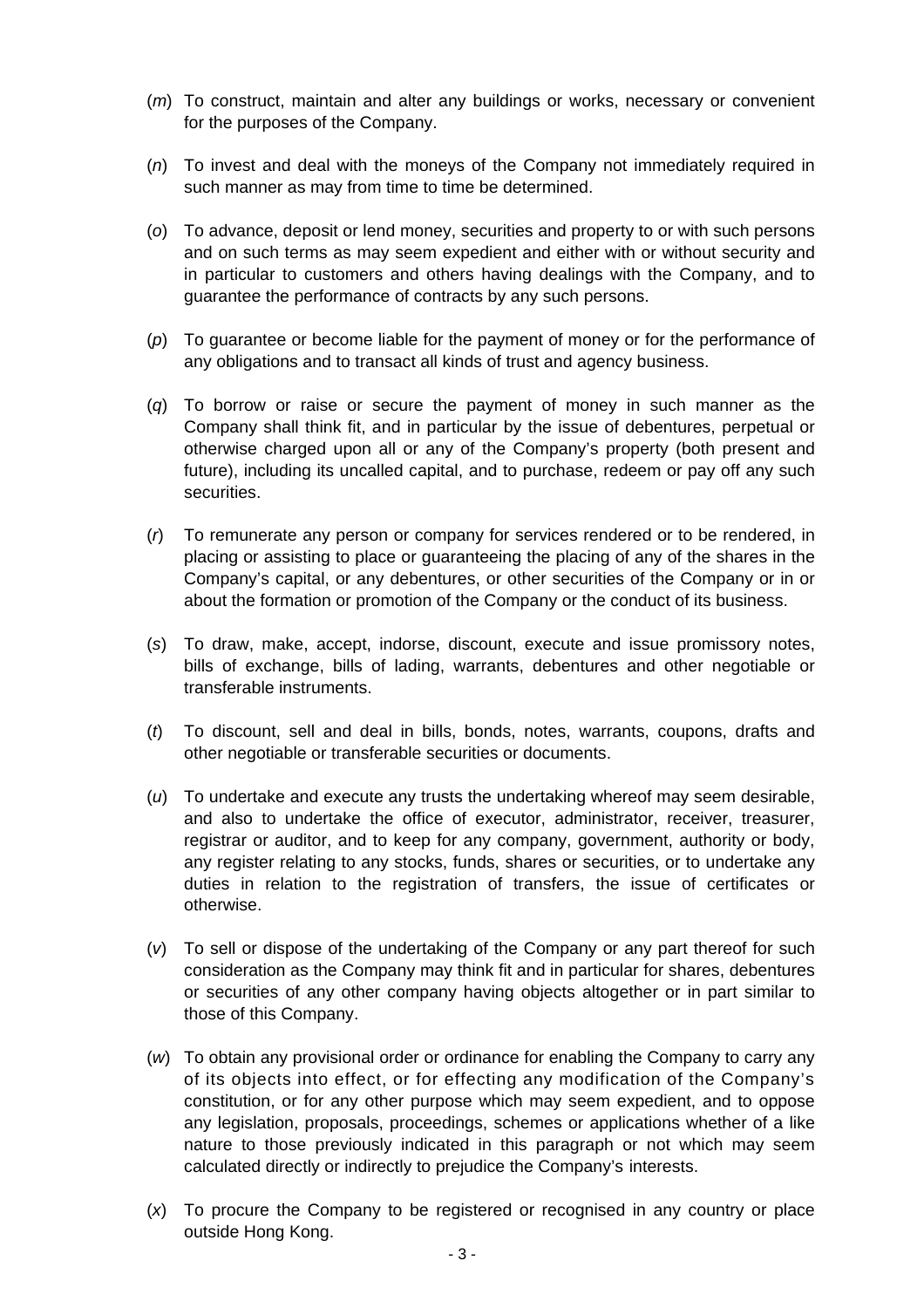- (*y*) To sell, improve, manage, develop, exchange, lease, mortgage, enfranchise, dispose of, turn to account, or otherwise deal with, all or any of the property and rights of the Company.
- (*z*) To purchase or otherwise acquire, and to sell, exchange, surrender, lease, mortgage, charge, convert, turn to account, dispose of and deal with property and rights of all kinds, and in particular mortgages, debentures, produce, concessions, options, contracts, patents, annuities, licences, stocks, shares, bonds, policies, book debts, business, concerns and undertakings and claims, privileges and choses in action of all kinds.
- (*aa*) To take or concur in taking all such steps and proceedings as may seem best calculated to uphold and support the credit of the Company and to obtain and justify public confidence, and to avert or minimise financial disturbances which might affect the Company.
- (*bb*) To do all or any of the above things in any part of the world and as principals, agents, contractors, trustees or otherwise, and by or through trustees, agents or otherwise, and either alone or in conjunction with others.
- (*cc*) To do all such other things as are incidental or conducive to the attainment of the above objects or any of them.

 And it is hereby declared that the word "company" in this clause shall be deemed to include any partnership or other body of persons, whether incorporated or not incorporated, and whether domiciled in Hong Kong or elsewhere, and the intention is that the objects specified in each paragraph of this clause shall, except where otherwise expressed in such paragraph, be in nowise limited or restricted by reference to or inference from the terms of any other paragraph or the name of the Company.

- 4. The liability of the members is limited.
- 5. *(Deleted by Special Resolution on 20/03/1986)*
- 6. (*a*) The authorised capital of the Company is HK\$10,000,000,000 divided into 4,000,000,000 ordinary shares of HK\$2.50 each and US\$500,000,000 divided into 500,000 Substitute Preference Shares of US\$1,000 each with power to divide the ordinary shares and the Substitute Preference Shares in the capital for the time being into several classes and to attach thereto respectively any preferential deferred qualified or special rights privileges and conditions but so that where shares are issued with any preferential or special rights attached thereto such rights shall not (except where the terms of issue otherwise provided) be alterable otherwise than pursuant to the provisions contained in Articles 6 and 134 of the accompanying Articles of Association. *(Amended by respective Ordinary/Special Resolutions on 25/06/1921, 30/01/1932, 22/03/1947, 16/03/1968, 2 1 / 0 3 / 1 9 7 3 , 2 9 / 0 3 / 1 9 7 8 , 2 6 / 0 3 / 1 9 8 0 , 2 7 / 0 3 / 1 9 8 1 , 2 4 / 0 3 / 1 9 8 2 , 20/03/1986, 30/03/1989, 26/03/1992, 22/03/1993, 31 /03/ 1994 , 27/03/1995, 02/04/1996, 08/04/1997, 30/03/2000, 04/12/2009 and 22/04/2010).*

*The Memorandum and Articles of the Company shall be construed in accordance with the English text thereof and no Chinese translation thereof shall operate to vary or affect such construction.*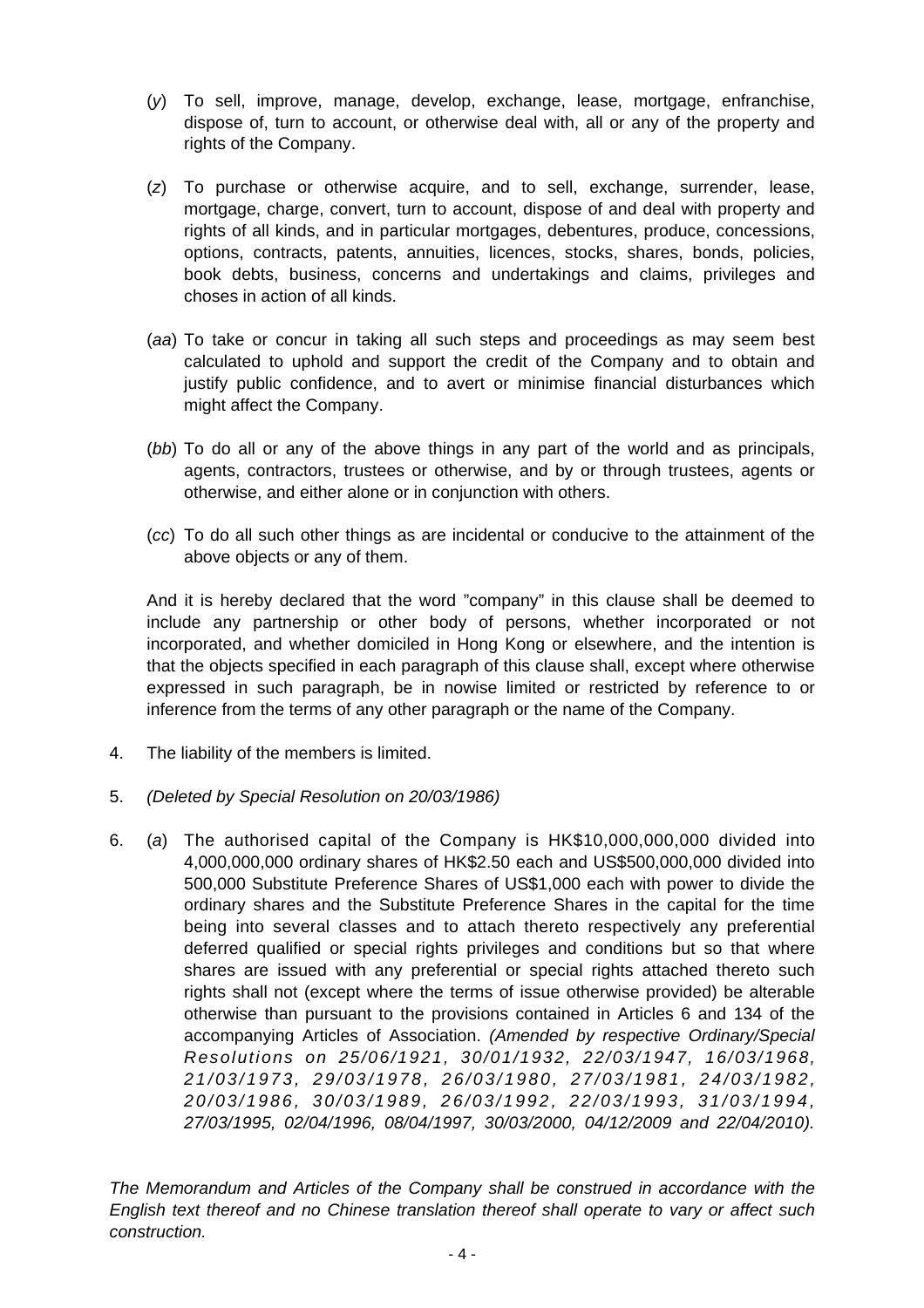WE the several persons whose names and addresses are subscribed are desirous of being formed into a company in pursuance of this Memorandum of Association and we respectively agree to take the number of shares in the capital of the Company set opposite our respective names:

| Names, Addresses and Descriptions of Subscribers                 | Number of Shares<br>taken by each<br>Subscriber |
|------------------------------------------------------------------|-------------------------------------------------|
| 龐偉廷<br>227 Queen's Road Central,<br>Merchant.                    | 200                                             |
| LI TSE FONG,<br>81 Wing Lok Street,                              | 200                                             |
| Merchant.<br>陳澄石<br>227 Queen's Road Central,                    | 200                                             |
| Merchant.<br><b>KAN</b><br>TONG PO,<br>155 Queen's Road Central, | 200                                             |
| Banker.<br><b>CHOW</b><br>SHOUSON,<br>by his Attorney,           | 200                                             |
| CHOW CHI NAM,<br>45C Robinson Road,<br>Merchant.                 |                                                 |
| 簡英甫<br>105 Des Voeux Road Central,<br>Merchant.                  | 200                                             |
| П<br>KOON CHUN,<br>81 Wing Lok Street,<br>Merchant.              | 200                                             |
| 黃耀初<br>3 Bonham Strand West,<br>Merchant.                        | 200                                             |
| 莫晴江<br>Bonham Strand,<br>Merchant.                               | 200                                             |
| Total Shares taken                                               | 1,800                                           |

Dated the 14th day of November, 1918.

 **WITNESS** to all the above Signatures:

#### **HERBERT W. LOOKER,**  *Solicitor,* Hong Kong.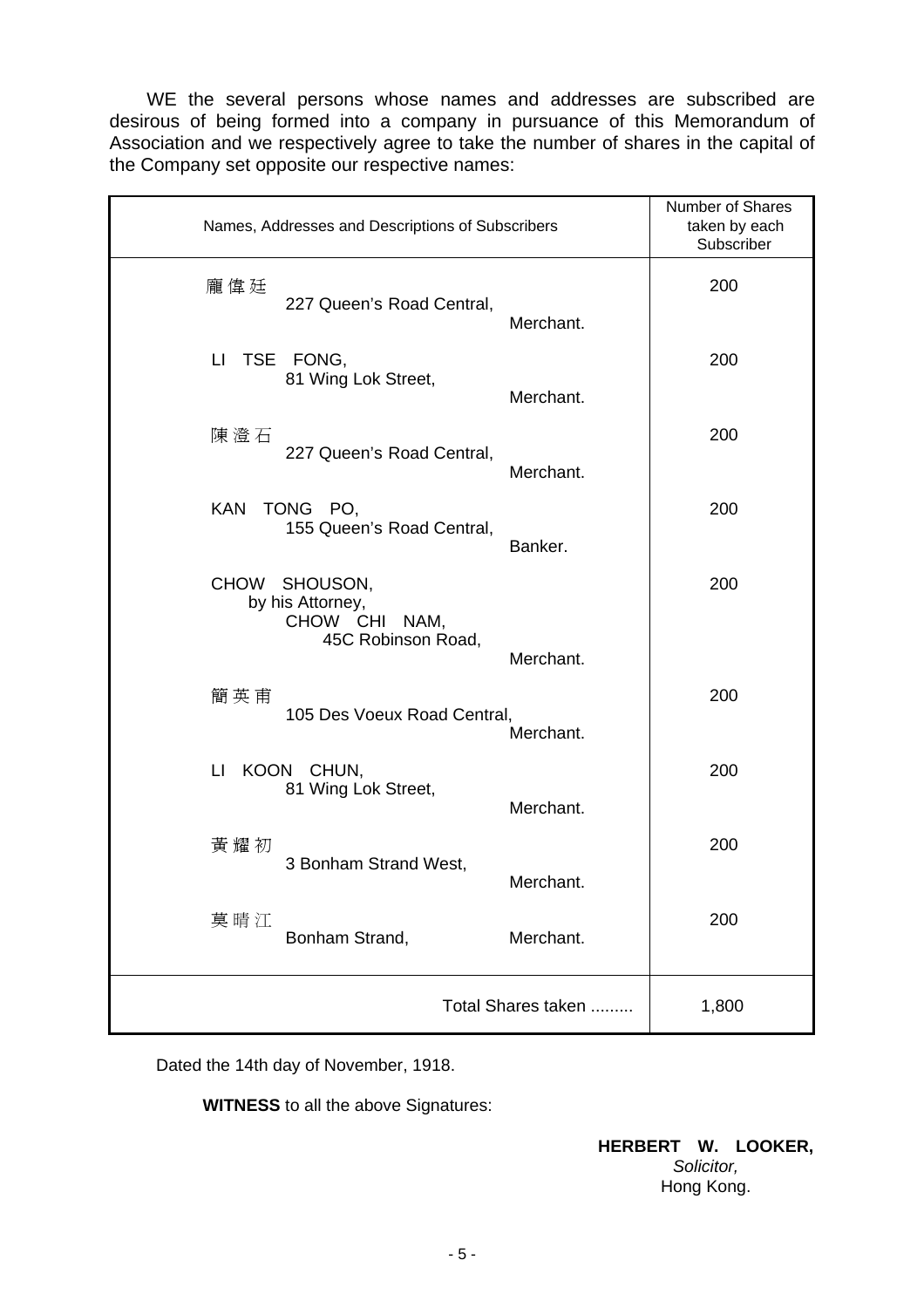# THE COMPANIES ORDINANCES (Chapter 32)

# **Company Limited by Shares**

# **ARTICLES OF ASSOCIATION**

# **OF**

# **THE BANK OF EAST ASIA, LIMITED**

東亞銀行有限公司

# **TABLE A**

*Table A not to apply* 

1. No regulations set out in any schedule to any Ordinance concerning companies shall apply as regulations or articles of the Company.

#### **INTERPRETATION**

#### *Interpretation*

2. In these Articles unless the context otherwise requires:

 "these Articles" means these Articles of Association in their present form or as from time to time altered;

"associate" shall have the meaning attributed to it in the Listing Rules;

 "Board" means the Board of Directors of the Company or the Directors present at a meeting of Directors at which a quorum is present;

"business day" shall have the meaning attributed to it in the Listing Rules;

"Director" means a director from time to time of the Company;

 "Executive Director" means the Chief Executive and any other Director for the time being appointed to an office with the Company pursuant to Article 85(D);

 "the holder" in relation to any shares means the Member whose name is entered in the Register as the holder of such shares;

"Listing Rules" means The Rules Governing the Listing of Securities on The Stock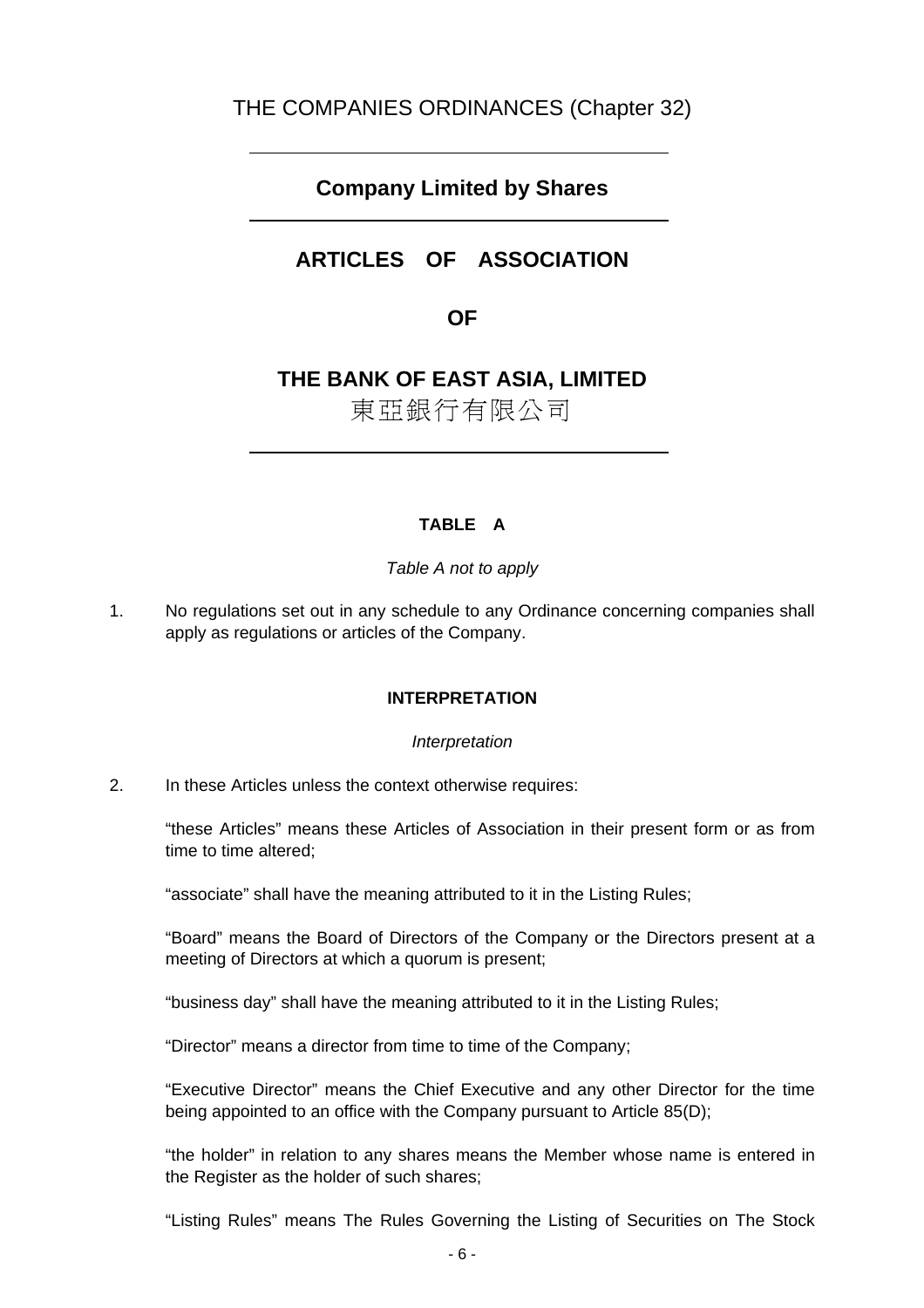Exchange of Hong Kong Limited as amended from time to time:

"Member" means a member of the Company;

"Office" means the registered office of the Company;

 "the Ordinance" means the Companies Ordinance and every other Ordinance incorporated therewith, or any Ordinance or Ordinances substituted therefor; and in case of any such substitution the references in these presents to the provisions of the Ordinance shall be read as references to the provisions substituted therefor in the new Ordinance or Ordinances;

"paid up" means paid up or credited as paid up;

 "Recognised Clearing House" shall have the meaning ascribed thereto in the Securities and Futures Ordinance (Chapter 571 of the Laws of Hong Kong) or a clearing house recognised by the laws of the jurisdiction in which the shares of the Company are listed or quoted with the permission of the Company on a stock exchange in such jurisdiction;

"Register" means the Register of Members of the Company;

 "Seal" means the common seal of the Company or any official seal that the Company may be permitted to have under the Ordinance;

 "Secretary" includes a temporary or assistant or deputy Secretary and any person appointed by the Board to perform any of the duties of the Secretary of the Company;

"Stock Exchange" means The Stock Exchange of Hong Kong Limited;

 references to writing shall include typewriting, printing, lithography, photography and other modes (including telex and facsimile transmission) of representing or reproducing words in a legible and non-transitory form;

 any words or expressions defined in the Ordinance in force at the date when these Articles or any part thereof are adopted shall bear the same meaning in these Articles or such part (as the case may be) save that "company" shall where the context permits include any company or body incorporated in Hong Kong or elsewhere;

 where for any purpose an ordinary resolution of the Company is required, a special resolution shall also be effective; and

 references to a meeting shall not be taken as requiring more than one person to be present if any quorum requirement can be satisfied by one person.

#### **REGISTERED OFFICE**

#### *Registered office*

3. The Office shall be at such place in Hong Kong as the Board shall from time to time appoint.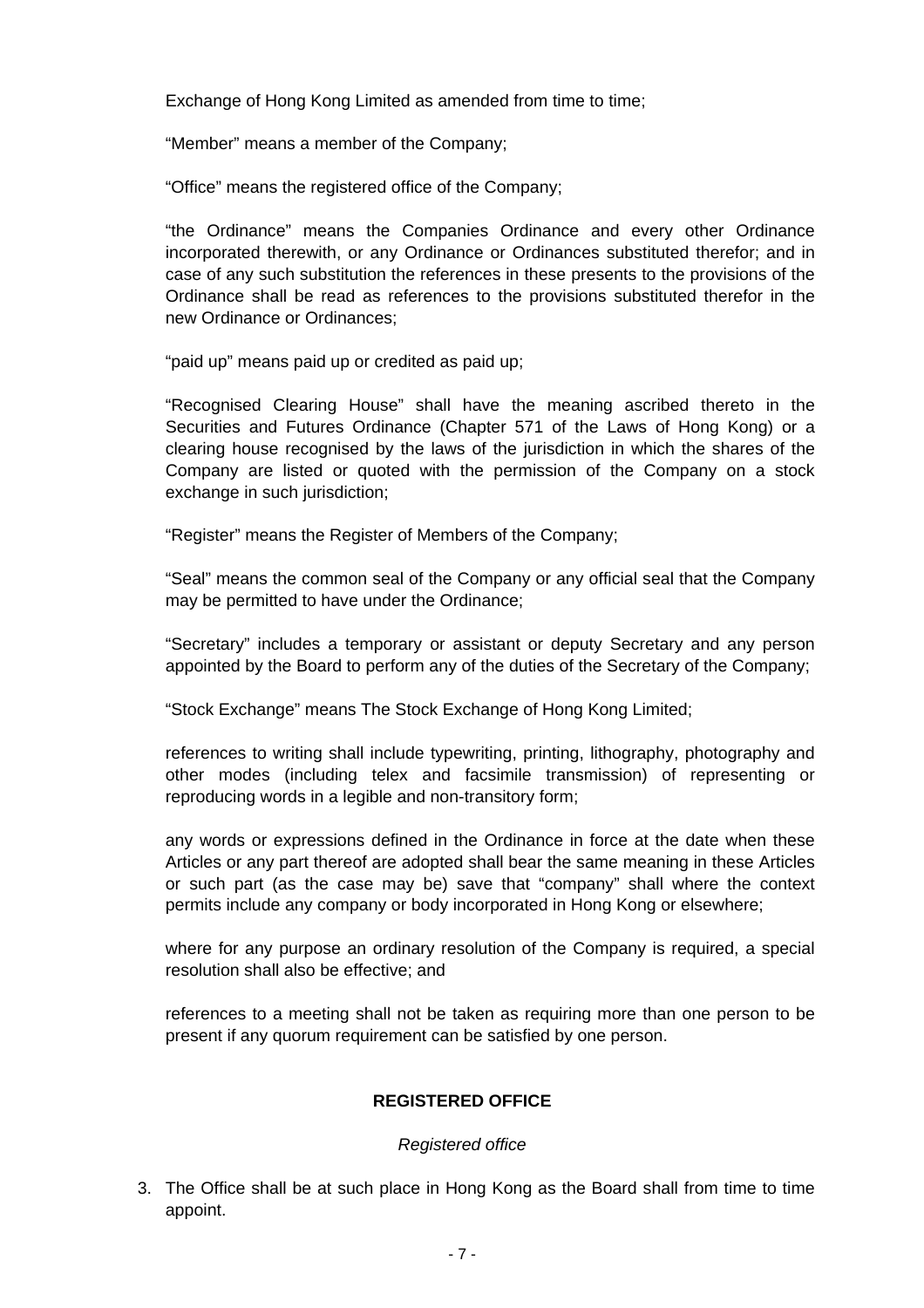# **SHARE RIGHTS**

#### *Issue of share*

4A. Subject to any special rights conferred on the holders of any shares or class of shares, any share in the Company may be issued with or have attached thereto such preferred, deferred, qualified or other special rights or such restrictions, whether in regard to dividend, voting, return of capital or otherwise, as the Company may by ordinary resolution determine or, if there has not been any such determination or so far as the same shall not make specific provision, as the Board may determine.

#### *Issue of subscription warrants*

4B. The Board may issue warrants or other rights and grant options to subscribe for any class of shares or securities of the Company on such terms as it may from time to time determine. Where warrants are issued to bearer, no new warrant shall be issued to replace one that has been lost unless the Board is satisfied beyond reasonable doubt that the original has been destroyed and the Company has received an indemnity in such form as the Board shall think fit with regard to the issue of any such new warrant.

# *Rights of Substitute Preference Shares*

4C. Each Substitute Preference Share in the Company shall have attached thereto the rights and restrictions as set out in "Schedule A" attached to these Articles.

## *Company to finance purchase of its own shares and warrants*

5. The Company may exercise any powers conferred on the Company or permitted by or not prohibited by or not inconsistent with the Companies Ordinance (Chapter 32) or any other applicable ordinance, statute, act or law from time to time to acquire shares and warrants in the Company or to give, directly or indirectly, by means of a loan, guarantee, the provision of security or otherwise, financial assistance for the purpose of or in connection with a purchase made or to be made by any person of any shares and warrants in the Company and should the Company acquire its own shares or warrants neither the Company nor the Directors shall be required to select the shares or warrants to be acquired rateably or in any other particular manner as between the holders of shares or warrants of the same class or as between them and the holders of shares or warrants of any other class or in accordance with the rights as to dividends or capital conferred by any class of shares provided always that any such acquisition or financial assistance shall only be made or given in accordance with any relevant rules, codes or regulations issued by the Stock Exchange, the Securities and Futures Commission or any other relevant regulatory authorities from time to time.

# **MODIFICATION OF RIGHTS**

#### *How special rights of shares may be varied*

6. Subject to the Ordinance, all or any of the special rights for the time being attached to any class of shares for the time being issued may from time to time (whether or not the Company is being wound up) be altered or abrogated with the consent in writing of the holders of not less than three-fourths of the issued shares of that class or with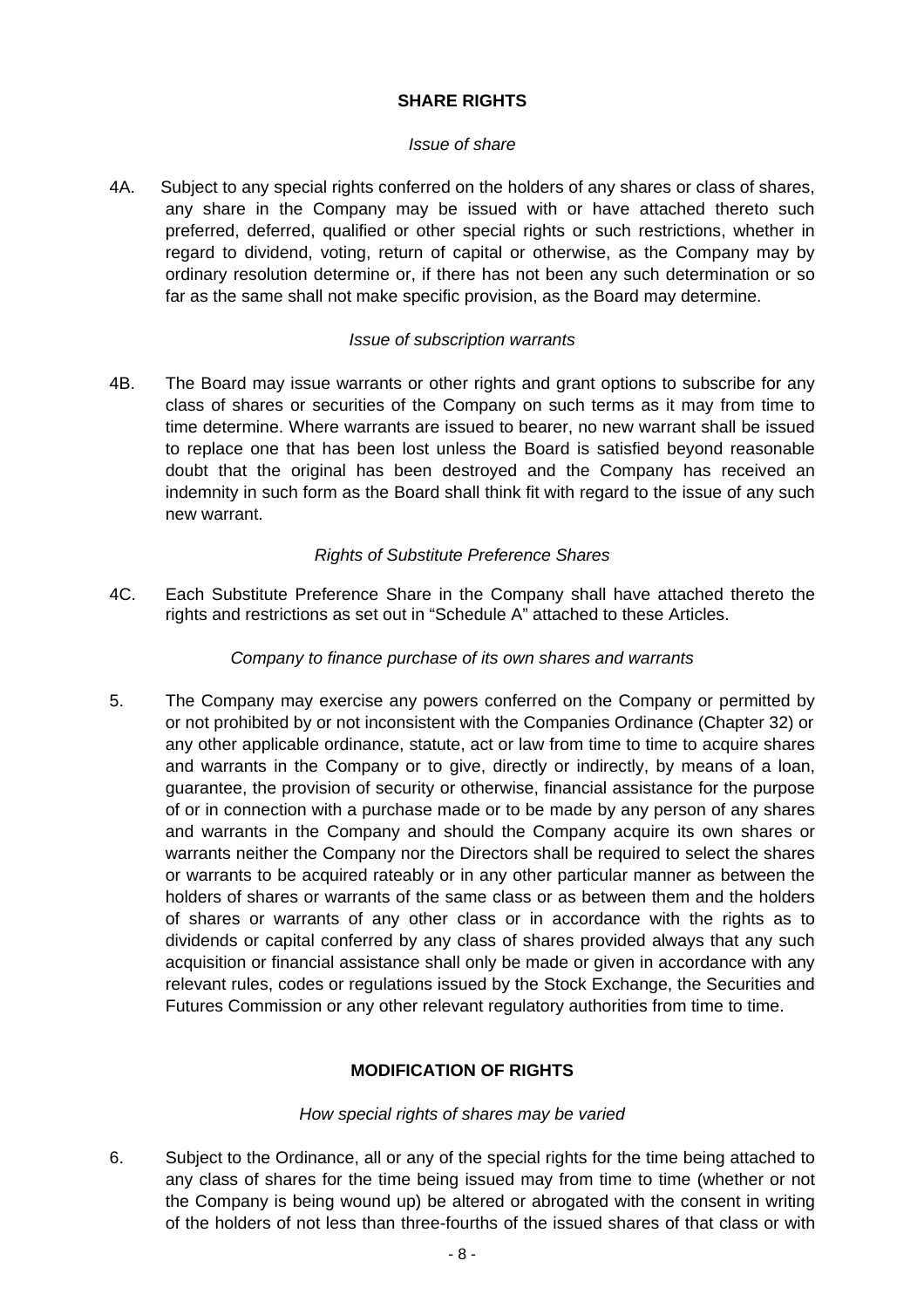the sanction of a special resolution passed at a separate general meeting of the holders of such shares. To any such separate general meeting all the provisions of these Articles as to general meetings of the Company shall mutatis mutandis apply, but so that the necessary quorum shall be one or more persons holding or representing by proxy not less than one-third of the issued shares of the class, that every holder of shares of the class shall be entitled on a poll to one vote for every such share held by him and that at any adjourned meeting of such holders one holder present in person or by proxy (whatever the number of shares held by him) shall be a quorum.

#### *Creation or issue of further shares of same class*

7. The special rights conferred upon the holders of any shares or class of shares shall not, unless otherwise expressly provided in the rights attaching to or the terms of issue of such shares, be deemed to be altered by the creation or issue of further shares ranking pari passu therewith.

# **SHARES**

#### *Shares at disposal of Board*

8. (A) Subject to the provisions of the Ordinance and these Articles, the unissued shares of the Company (whether forming part of the original or any increased capital) shall be at the disposal of the Board, which may offer, allot, grant options over or otherwise dispose of them to such persons, at such times and for such consideration and upon such terms and conditions as the Board may determine.

(B) Subject to the provisions of the Ordinance and the Listing Rules, any preference share may, with the sanction of a special resolution, be issued on the terms that it is, or at the option of the Company is, liable to be redeemed.

#### *Power to pay commission*

9. The Company may in connection with the issue of any shares exercise all powers of paying commission and brokerage conferred or permitted by the Ordinance.

# *Exclusion of equities*

10. Except as ordered by a Court of competent jurisdiction or as required by law, no person shall be recognised by the Company as holding any share upon any trust and the Company shall not be bound by or required in any way to recognise (even when having notice thereof) any equitable, contingent, future or partial interest in any share or any interest in any fractional part of a share or (except only as otherwise provided by these Articles or by law) any other right in respect of any share except an absolute right to the entirety thereof in the registered holder.

#### **CERTIFICATES**

#### *Certificates to be issued*

11. Every person whose name is entered as a holder of any shares in the Register shall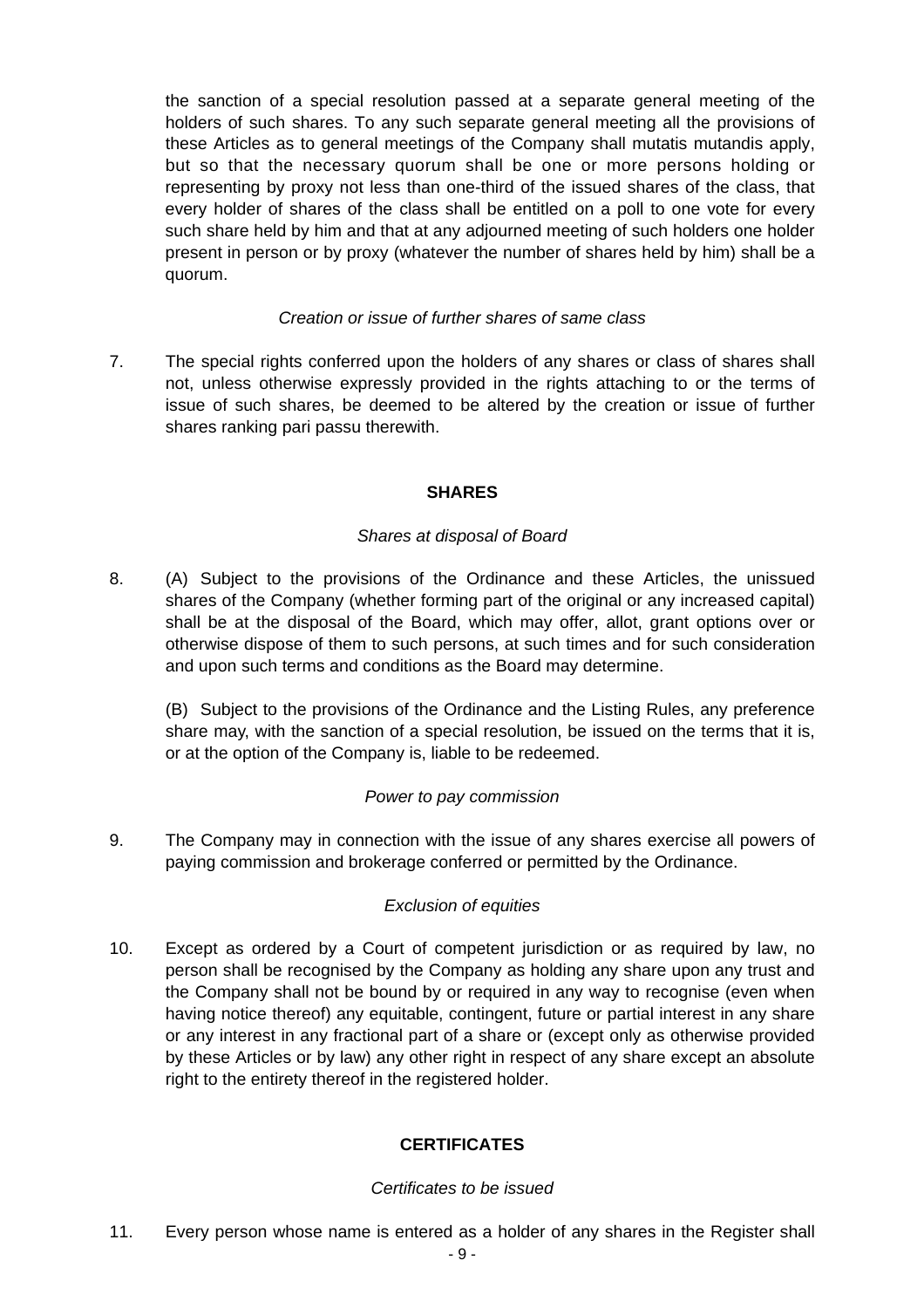be entitled, without payment, to receive within 10 business days or such other period as specified by the Stock Exchange from time to time in the Listing Rules after allotment or lodgment of a transfer to him of the shares in respect of which he is so registered (or within such other period as the terms of issue shall provide) one certificate for all such shares of any one class or several certificates each for one or more of such shares of such class upon payment for every certificate after the first of such reasonable out-of-pocket expenses as the Board may from time to time determine. In the case of a share held jointly by several persons, delivery of a certificate to one of several joint holders shall be sufficient delivery to all. A Member who has transferred part of the shares comprised in his registered holding shall be entitled to a certificate for the balance without charge.

#### *Replacement of certificates*

12. If a share certificate is defaced worn out lost or destroyed it may, subject to the Ordinance, be replaced on payment of a fee not exceeding 2.5 Hong Kong Dollars (or such other amount as shall for the time being be approved by the Stock Exchange) and on such terms (if any) as to evidence and indemnity and to payment of any exceptional costs and the reasonable out-of-pocket expenses of the Company in investigating such evidence and preparing such indemnity as the Board may think fit and, where it is defaced or worn out, after delivery of the old certificate to the Company.

# *Sealing of certificates*

13. All forms of certificate for share or loan capital or other securities of the Company (other than letters of allotment, scrip certificates and other like documents) shall, except to the extent that the terms and conditions for the time being relating thereto otherwise provide, be issued under a Seal which shall only be affixed with the authority of the Directors. The Board may also by resolution determine, either generally or in any particular case or cases, that any signatures on any such certificates need not be autographic but may be affixed to such certificates by some mechanical means or may be printed thereon.

#### **LIEN**

#### *Company's lien on shares*

14. The Company shall have a first and paramount lien on every share (not being a fully paid share) for all amounts payable (whether presently or not) in respect of such share. The Company's lien on a share shall extend to all dividends and distributions payable thereon. The Board may at any time either generally or in any particular case waive any lien that has arisen, or declare any share to be wholly or in part exempt from the provisions of this Article.

# *Sale by Company of shares on which payment overdue*

15. The Company may sell, in such manner as the Board may think fit, any share on which the Company has a lien, but no sale shall be made unless some sum in respect of which the lien exists is presently payable nor until the expiration of fourteen days after a notice in writing, stating and demanding payment of the sum presently payable and giving notice of the intention to sell in default of such payment, has been served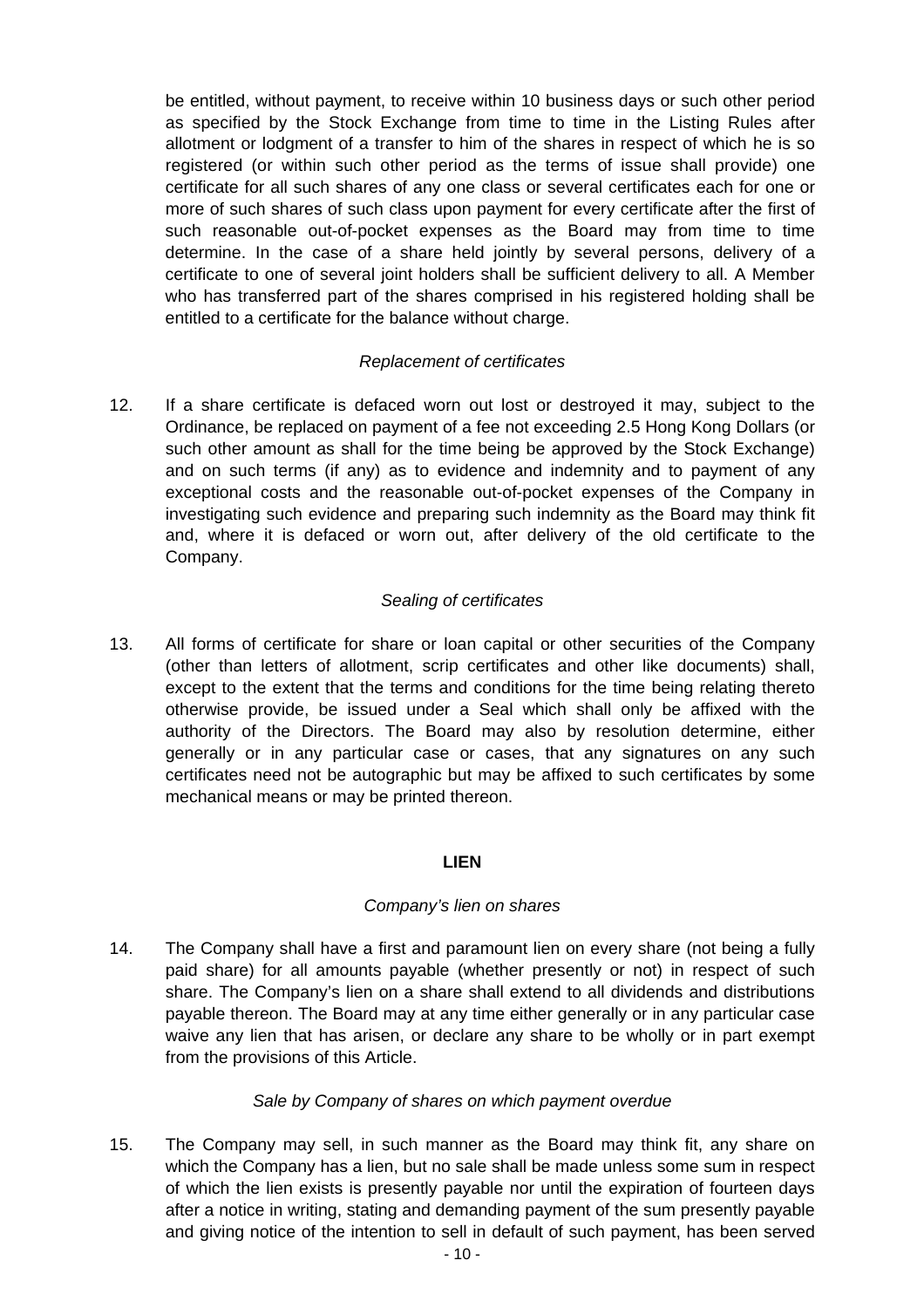on the holder for the time being of the share.

#### *Application of proceeds of sale*

16. The net proceeds, after payment of the costs, of the sale by the Company of any shares on which it has a lien shall be applied in or towards payment or discharge of the debt or liability in respect of which the lien exists so far as the same is presently payable, and any residue shall (subject to a like lien for debts or liabilities not presently payable as existed upon the share prior to the sale and upon surrender, if required by the Company, for cancellation of the certificate for the shares sold) be paid to the person who is the holder of the share immediately before the sale of such share. For giving effect to any such sale the Board may authorise some person to transfer the share sold to the purchaser thereof. The purchaser shall be registered as the holder of the share and he shall not be bound to see to the application of the purchase money, nor shall his title to the share be affected by any irregularity or invalidity in the proceedings relating to the sale.

#### **CALLS ON SHARES**

#### *Board may make calls*

17. The Board may from time to time make calls upon the Members in respect of any moneys unpaid on their shares (whether on account of the nominal amount of the shares or by way of premium) and not by the terms of issue thereof made payable at a date fixed by or in accordance with such terms of issue, and each Member shall (subject to the Company serving upon him at least fourteen days' notice specifying the time or times and place of payment) pay to the Company at the time or times and place so specified the amount called on his shares. A call may be revoked or postponed as the Board may determine. A person upon whom a call is made shall remain liable on such call notwithstanding the subsequent transfer of the shares in respect of which the call was made.

#### *Instalments*

18. A call may be made payable by instalments and shall be deemed to have been made at the time when the resolution of the Board authorising the call was passed.

#### *Liability of joint holders*

19. The joint holders of a share shall be jointly and severally liable to pay all calls in respect thereof.

#### *Interest on overdue sums*

20. If a sum called in respect of a share shall not be paid before or on the day appointed for payment thereof, the person from whom the sum is due shall pay interest on the sum from the day appointed for payment thereof to the time of actual payment at such rate, not exceeding 15 per cent. per annum, as the Board may determine, but the Board shall be at liberty to waive payment of such interest wholly or in part.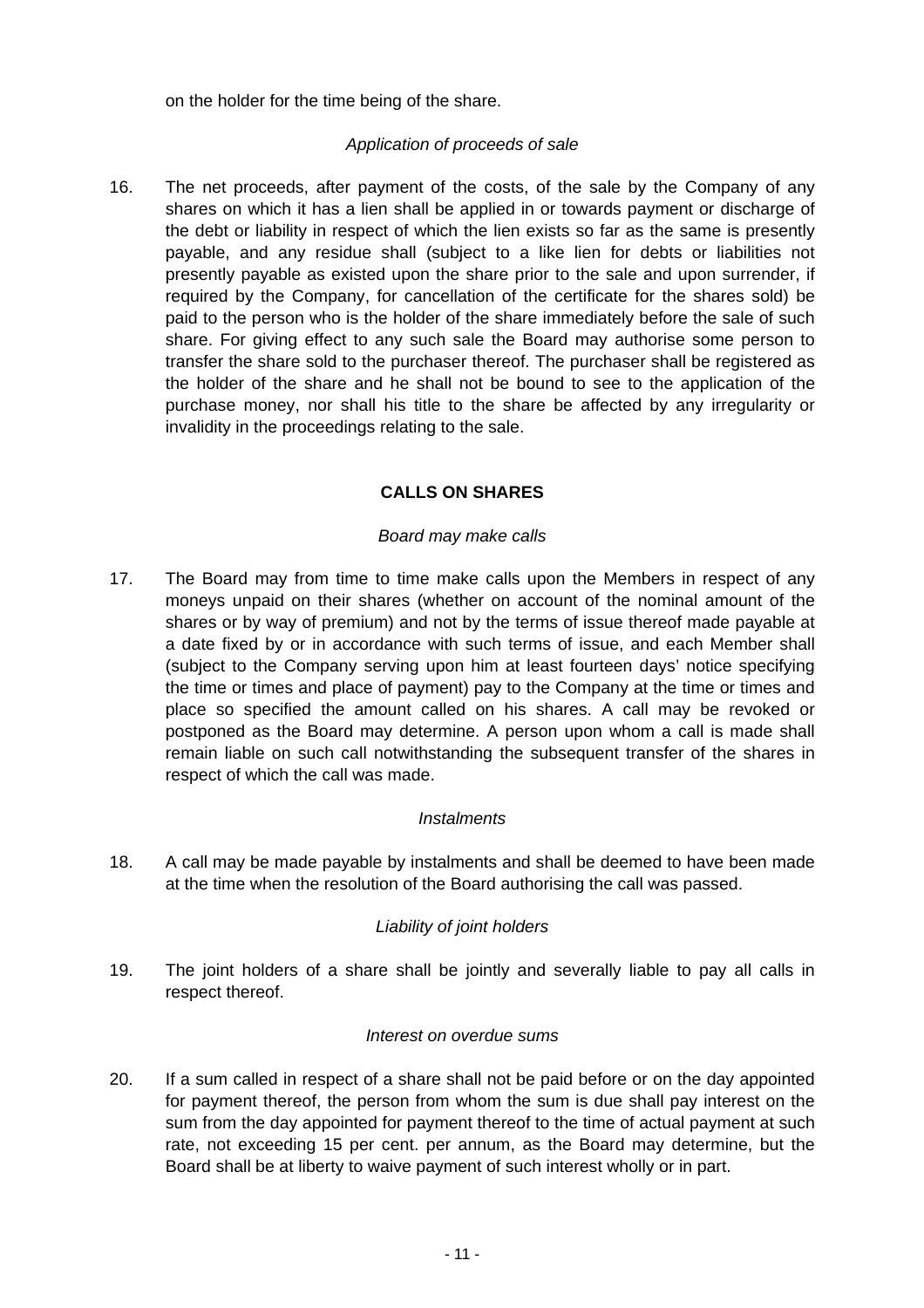#### *Amounts deemed to be due in respect of calls*

21. Any sum which, by the terms of issue of a share, becomes payable on allotment or at any date fixed by or in accordance with such terms of issue, whether on account of the nominal amount of the share or by way of premium, shall for all the purposes of these Articles be deemed to be a call duly made, notified and payable on the date on which, by the terms of issue, the same becomes payable and, in case of non-payment, all the relevant provisions of these Articles as to payment of interest, forfeiture or otherwise shall apply as if such sum had become payable by virtue of a call duly made and notified.

#### *Differentiation between calls*

22. The Board may on the issue of shares differentiate between the allottees or holders as to the amount of calls to be paid and the times of payment.

# *Payments in advance of call*

23. The Board may, if it thinks fit, receive from any Member willing to advance the same all or any part of the moneys uncalled and unpaid upon any shares held by him and upon all or any of the moneys so advanced may (until the same would, but for such advance, become presently payable) pay interest at such rate, not exceeding (unless the Company by ordinary resolution shall otherwise direct) 15 per cent. per annum, as may be agreed upon between the Board and the Member paying such sum in advance, in addition to the dividend payable upon such part of the share in respect of which such advance has been made as is actually called up. The Board may at any time repay the amount so advanced upon giving to such member not less than three months' notice in writing of their intention in that behalf, unless before the expiration of such notice the amount so advanced shall have been called up on the share in respect of which it was advanced.

#### *Indemnity against claims in respect of shares*

- 23A. Whenever any law for the time being of any country, state or place imposes or purports to impose any immediate or future or possible liability on the Company to make any payment, or empowers any government or taxing authority or government official to require the Company to make any payment, in respect of any shares held either jointly or solely by any Member or in respect of any dividends, bonuses or other monies due or payable or accruing due or which may become due or payable to such Member by the Company or in respect of any such shares or for or on account or in respect of any Member and whether in consequence of:
	- (a) the death of such Member;
	- (b) the non-payment of any income tax or other tax by such Member;
	- (c) the non-payment of any estate, probate, succession, death, stamp, or other duty by the executor or administrator of such Member or by or out of his estate; or
	- (d) any other act or thing;
	- the Company in every such case: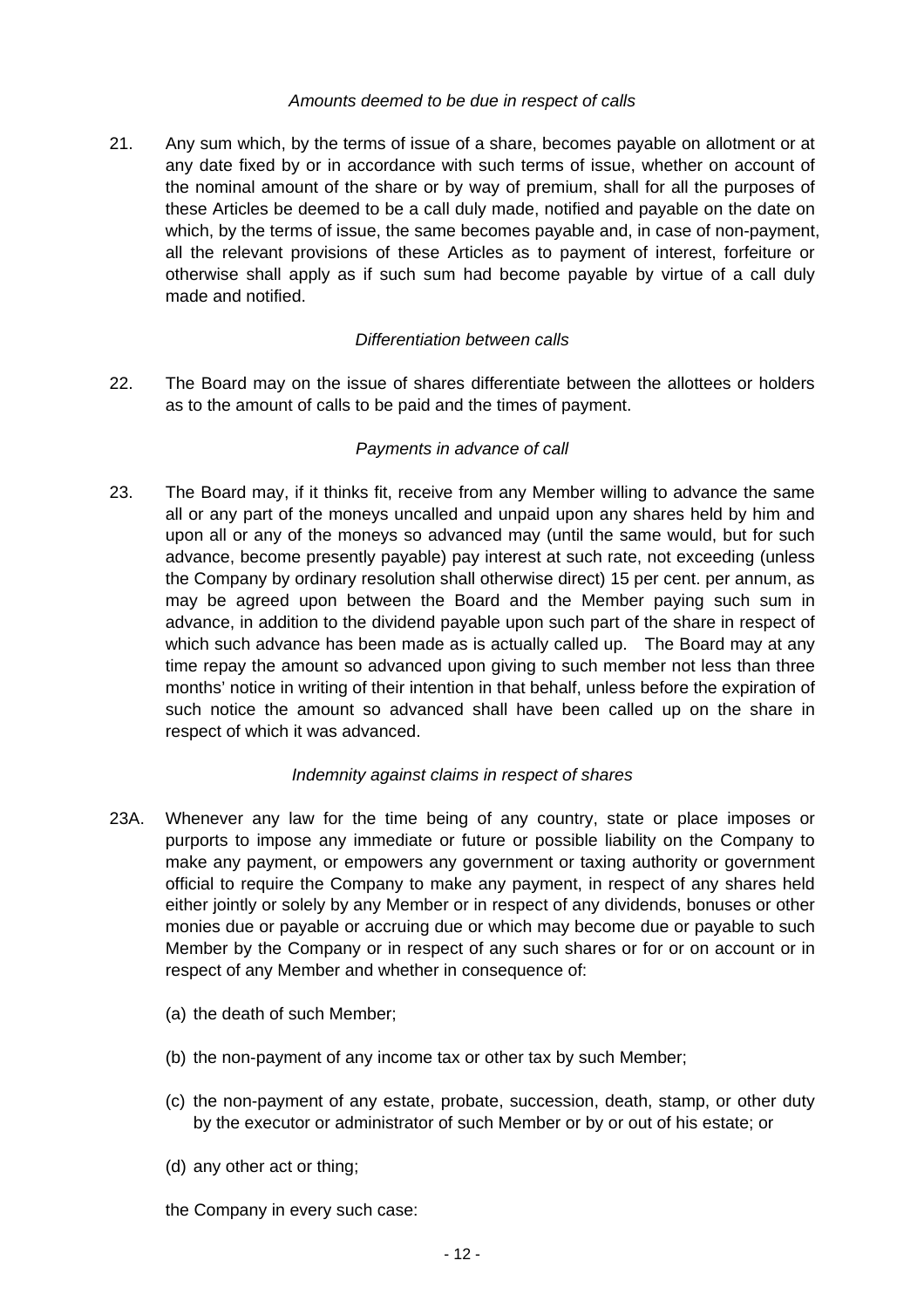- (i) shall be fully indemnified by such Member or his executor or administrator from all liability arising by virtue of such law; and
- (ii) may recover as a debt due from such Member or his executor or administrator (wherever constituted or residing) any monies paid by the Company under or in consequence of any such law, together with interest thereon at the rate of 15 per cent. per annum thereon from the date of payment by the Company to the date of repayment by such Member or his executor or administrator.

 Nothing contained in this Article shall prejudice or affect any right or remedy which any law may confer or purport to confer on the Company and as between the Company and every such Member as aforesaid, his executor, administrator and estate wherever constituted or situated, any right or remedy which such law shall confer or purport to confer on the Company shall be enforceable by the Company.

# **FORFEITURE OF SHARES**

#### *Board may forfeit*

24. If any call or instalment of a call remains unpaid on any share after the day appointed for payment thereof, the Board may at any time serve a notice on the holder of such share requiring payment of so much of the call or instalment as is unpaid, together with any interest which may have accrued.

## *Notice of liability to forfeiture*

25. The notice shall name a further day (not being less than fourteen days from the date of the notice) on or before which, and the place where, the payment required by the notice is to be made and shall state that in the event of non-payment on or before the day and at the place appointed, the shares in respect of which such call was made or instalment is payable will be liable to be forfeited. The Board may accept the surrender of any share liable to be forfeited hereunder and, in such case, references in these Articles to forfeiture shall include surrender.

# *Manner of forfeiture*

26. If the requirements of any such notice as aforesaid are not complied with, any share in respect of which such notice has been given may at any time thereafter, before payment of all calls or instalments and interest due in respect thereof has been made, be forfeited by a resolution of the Board to that effect. Such forfeiture shall include all dividends declared in respect of the forfeited shares and not actually paid before the forfeiture.

#### *Notice of forfeiture*

27. When any share has been forfeited, notice of the forfeiture shall be served upon the person who was before forfeiture the holder of the share; but no forfeiture shall be in any manner invalidated by any omission or neglect to give such notice as aforesaid.

#### *Forfeited share to be property of Company*

28. A forefeited share shall be deemed to be the property of the Company and may be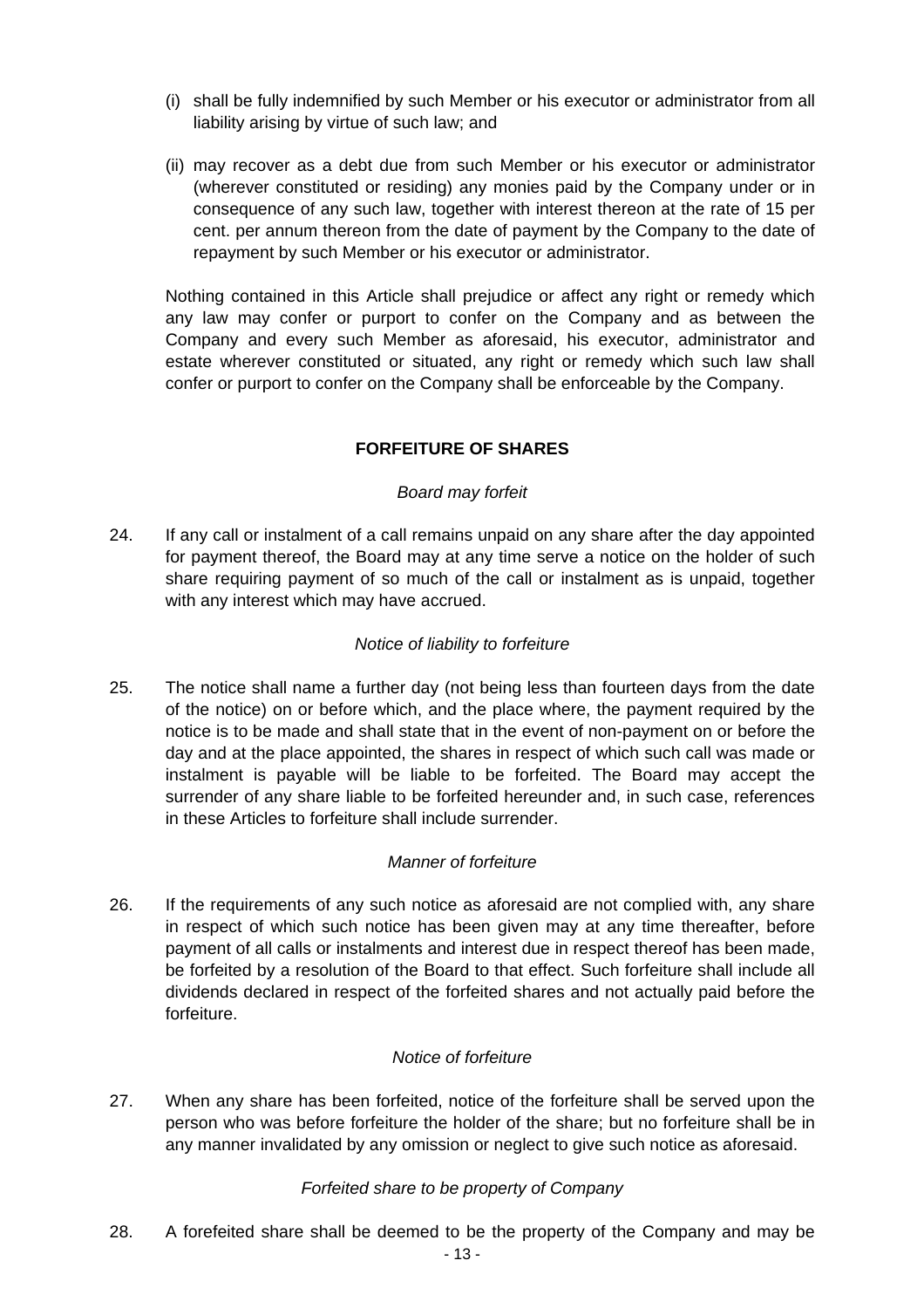sold, re-allotted or otherwise disposed of either to the person who was, before forfeiture, the holder thereof or entitled thereto or to any other person upon such terms and in such manner as the Board shall think fit, and at any time before a sale, re-allotment or disposition the forfeiture may be annulled by the Board on such terms as the Board may think fit.

#### *Remaining liability for payment*

29. A person whose shares have been forfeited shall thereupon cease to be a Member in respect of the forfeited shares but shall, notwithstanding the forfeiture, remain liable to pay to the Company all moneys which at the date of forfeiture were presently payable by him to the Company in respect of the shares with interest thereon at the rate fixed by the terms of issue of the shares or, if no such rate is fixed, at the rate of 15 per cent. per annum (or such lower rate as the Board may determine) from the date of forfeiture until payment and expenses of the Company that may have accrued by reason of such non-payment, in the same manner in all respects as if the shares had not been forfeited, and to satisfy all (if any) the claims and demands which the Company might have enforced in respect of the shares at the time of forfeiture, and the Company may enforce payment without being under any obligation to make any allowance for the value of the shares forfeited or for any consideration received on their disposal.

#### *Extinction of interest and claims*

29A. The forfeiture of a share shall involve the extinction at the time of forfeiture of all interest in and all claims and demands against the Company in respect of the share, and all other rights and liabilities incidental to the share as between the shareholder whose share is forfeited and the Company, except only such of those rights and liabilities as are by these Articles expressly saved, or as are by the Ordinance given or imposed in the case of past Members.

#### *Evidence of forfeiture*

30. A statutory declaration that the declarant is a Director or the Secretary of the Company and that a share has been duly forfeited on the date stated in the declaration shall be conclusive evidence of the facts therein stated as against all persons claiming to be entitled to the share. The Company may receive the consideration (if any) given for the share on the sale, re-allotment or disposition thereof and the Board may authorise some person to transfer the share to the person to whom the same is sold, re-allotted or disposed of, and he shall thereupon be registered as the holder of the share and shall not be bound to see to the application of the purchase money (if any) nor shall his title to the share be affected by any irregularity or invalidity in the proceedings relating to the forfeiture, sale, re-allotment or disposal of the share.

# **UNTRACEABLE SHAREHOLDERS**

#### *Sale in respect of untraceable shareholders*

- 31. The Company may sell any shares in the Company if:
	- (a) all cheques or warrants, being not less than three in total number, for any sum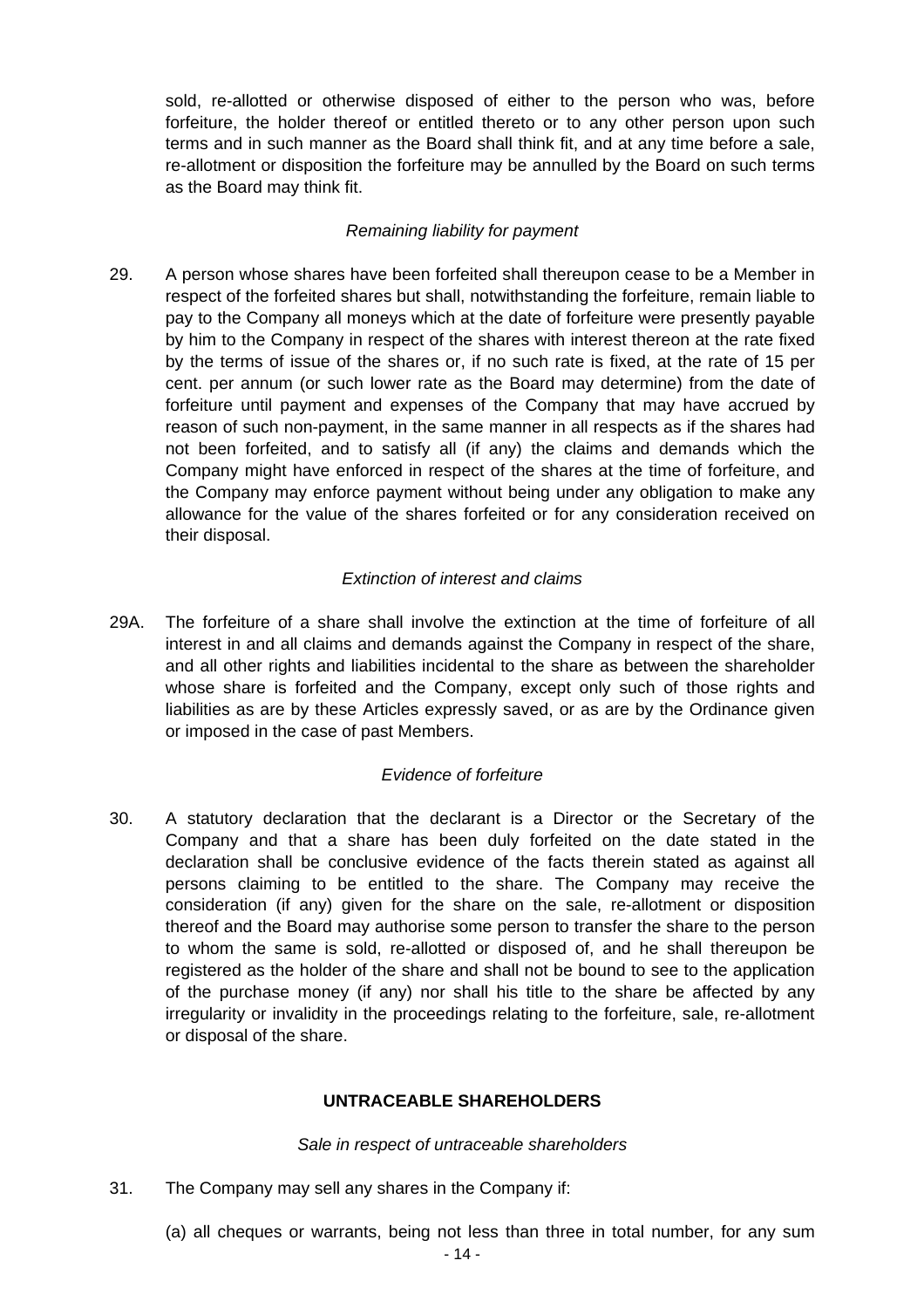payable in cash to the holder of such shares in respect of them sent during the relevant period in the manner authorised by the Articles of the Company have remained uncashed;

- (b) so far as it is aware at the end of the relevant period, the Company has not at any time during the relevant period received any indication of the existence of the Member who is the holder of such shares or of a person entitled to such shares by death, bankruptcy or operation of law; and
- (c) the Company has caused an advertisement to be published in one leading English newspaper and one leading Chinese newspaper circulating in Hong Kong giving notice of its intention to sell such shares and a period of three months has elapsed since the date of such advertisement.

 For the purpose of the foregoing, the "relevant period" means the period commencing twelve years before the date of publication of the advertisement referred to in paragraph (c) above and ending at the expiry of the period referred to in that paragraph.

 To give effect to any such sale the Board may authorise some person to transfer the said shares and an instrument of transfer signed or otherwise executed by or on behalf of such person shall be as effective as if it had been executed by the registered holder or the person entitled by transmission to such shares, and the purchaser shall not be bound to see to the application of the purchase moneys nor shall his title to the shares be affected by any irregularity or invalidity in the proceedings relating to the sale. The net proceeds of the sale will belong to the Company and upon receipt by the Company of such net proceeds it shall become indebted to the former Member for an amount equal to such net proceeds. No trust shall be created in respect of such debt and no interest shall be payable in respect of it and the Company shall not be required to account for any moneys earned from the net proceeds which may be employed in the business of the Company or as it thinks fit. Any sale under this Article shall be valid and effective notwithstanding that the Member holding the shares sold is dead, bankrupt or otherwise under any legal disability or incapacity.

#### **TRANSFER OF SHARES**

#### *Manner of transfer*

32. Subject to such of the restrictions of these Articles as may be applicable, any Member may transfer all or any of his shares by an instrument of transfer in the usual common form or in any other form which the Board may approve.

#### *Execution of transfer*

33. The instrument of transfer of a share shall be signed by or on behalf of the transferor and the transferee, and the transferor shall be deemed to remain the holder of the share until the name of the transferee is entered in the Register in respect thereof. The machine imprinted signature on an instrument of transfer may be accepted by the Company for the purpose of such transfer subject to any terms which the Company may impose. All instruments of transfer, when registered, may be retained by the Company.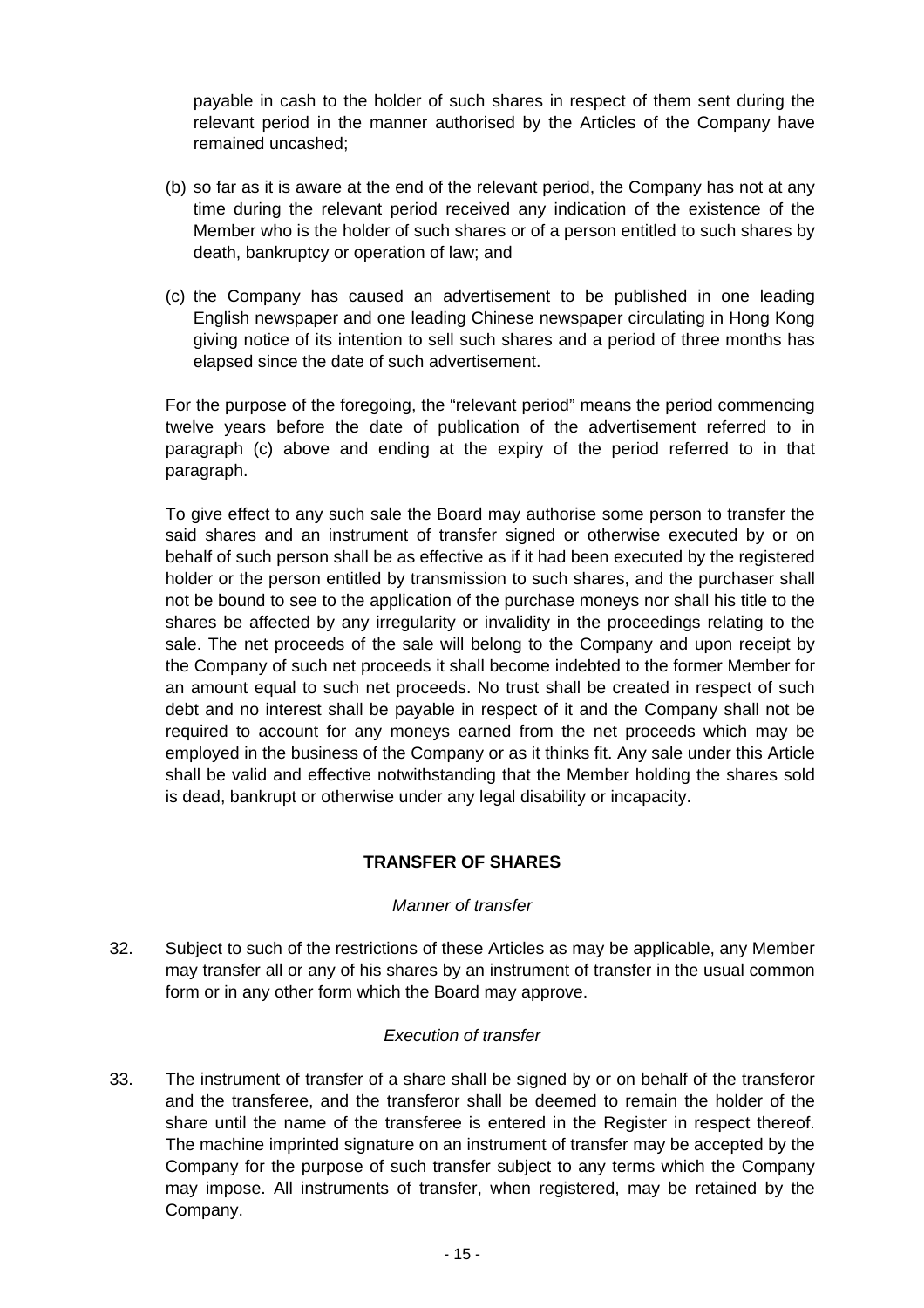#### *Board may refuse to register transfer of share not fully paid*

34. The Board may, in its absolute discretion and without assigning any reason therefor, decline to register any transfer of any share which is not a fully paid share.

#### *Further cases where Board may refuse to register*

- 35. The Board may also decline to register any transfer unless:
	- (a) the instrument of transfer is lodged with the Company accompanied by the certificate for the shares to which it relates, and such other evidence as the Board may reasonably require to show the right of the transferor to make the transfer;
	- (b) the instrument of transfer is in respect of only one class of share; and
	- (c) in the case of a transfer to joint holders, the number of joint holders to whom the share is to be transferred does not exceed four.

#### *Notice of refusal*

36. If the Board declines to register a transfer it shall, within two months after the date on which the instrument of transfer was lodged, send to the transferee notice of the refusal.

#### *Fees*

37A. A fee not exceeding 2.5 Hong Kong Dollars (or such other amount as shall for the time being be approved by the Stock Exchange) may be charged by the Company for registering any transfer, or other document relating to or affecting the title to any share, or for otherwise making any entry in the Register relating to any share.

#### *Closure of Register*

37B. The Register may be closed during such time as the Board may think fit, not exceeding in the whole thirty days in each calendar year.

# **TRANSMISSION OF SHARES**

#### *Transmission on death of Member*

38. In the case of the death of a Member the survivor or survivors, where the deceased was a joint holder, and the executors or administrators of the deceased, where he was a sole holder, shall be the only persons recognised by the Company as having any title to his shares; but nothing herein contained shall release the estate of a deceased holder from any liability in respect of any share held by him solely or jointly with other persons.

#### *Rights to be registered of persons entitled by operation of law to shares*

39. Any person becoming entitled to a share in consequence of the death or bankruptcy of a Member or otherwise by operation of law may, subject as hereinafter provided and upon such evidence being produced as may from time to time be required by the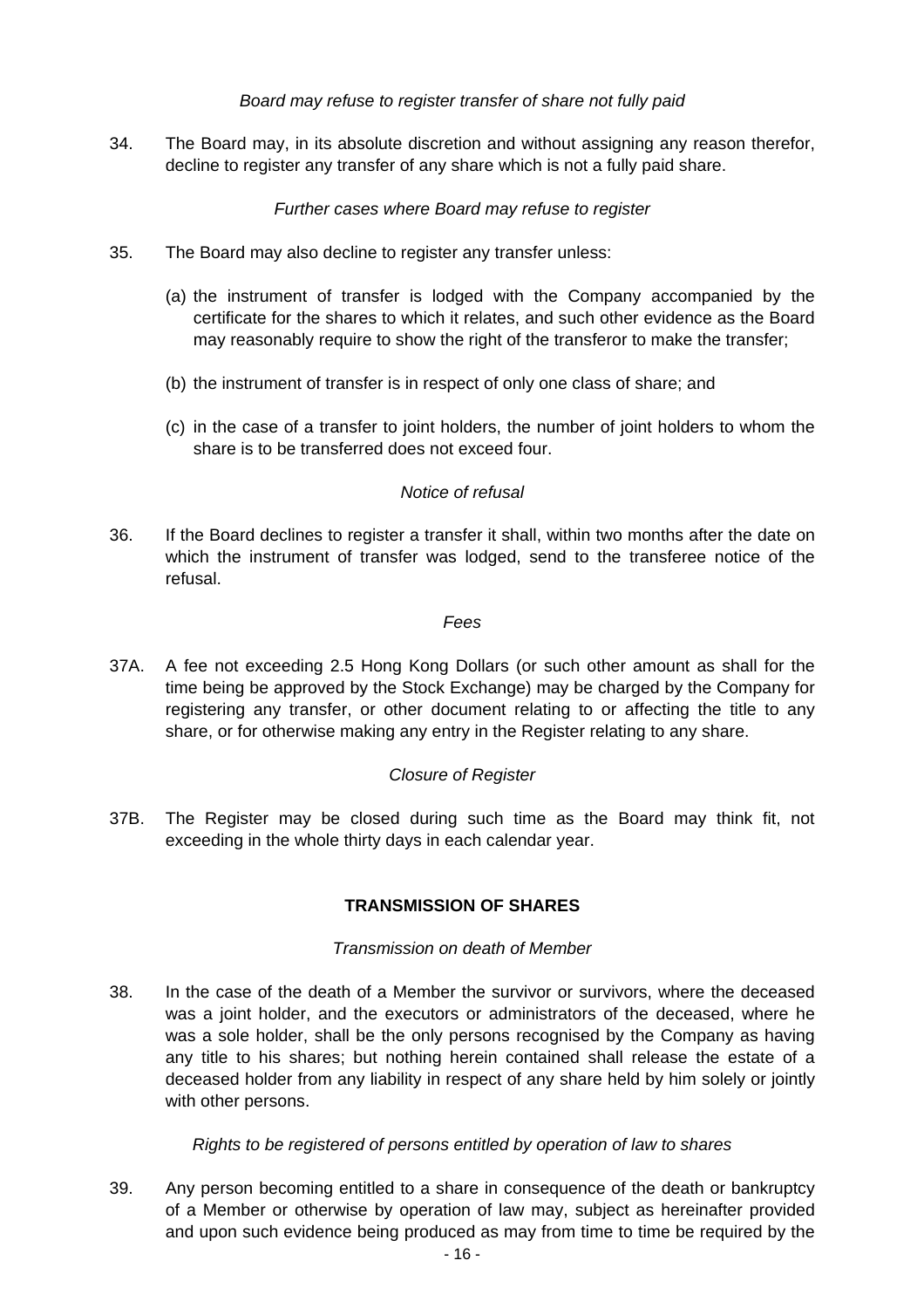Board as to his entitlement, either be registered himself as the holder of the share or elect to have some person nominated by him registered as the transferee thereof. If the person so becoming entitled elects to be registered himself, he shall deliver or send to the Company a notice in writing signed by him stating that he so elects. If he shall elect to have his nominee registered, he shall signify his election by signing an instrument of transfer of such share in favour of his nominee. All the limitations, restrictions and provisions of these Articles relating to the right to transfer and the registration of transfers of shares shall be applicable to any such notice or instrument of transfer as aforesaid as if the death or bankruptcy of the Member or other event giving rise to the transmission had not occurred and the notice or instrument of transfer was an instrument of transfer signed by such Member.

#### *Dividend and voting rights of such persons*

40. A person becoming entitled to a share in consequence of the death or bankruptcy of a Member or otherwise by operation of law shall (upon such evidence being produced as may from time to time be required by the Board as to his entitlement) be entitled to receive and may give a discharge for any dividends or other moneys payable in respect of the share, but he shall not be entitled in respect of the share to receive notices of or to attend or vote at general meetings of the Company or at any separate meeting of the holder of any class of shares in the Company or, save as aforesaid, to exercise in respect of the share any of the rights or privileges of a Member until he shall have become registered as the holder thereof. The Board may at any time give notice requiring any such person to elect either to be registered himself or to transfer the share and if the notice is not complied with within sixty days the Board may thereafter withhold payment of all dividends and other moneys payable in respect of the share until the requirements of the notice have been complied with.

# **INCREASE OF CAPITAL**

# *Company may increase capital*

41. The Company may from time to time by ordinary resolution increase its capital by such sum to be divided into shares of such amounts as the resolution shall prescribe.

#### *Company may direct that new shares be offered to existing Members*

42. Subject to the Ordinance, the Company may, by the resolution increasing the capital, direct that the new shares or any of them shall be offered in the first instance to all the holders for the time being of shares of any class or classes in proportion to the number of such shares held by them respectively or may make any other provisions as to issue of the new shares.

#### *New shares to be subject to provisions of Articles*

43. The new shares shall be subject to all the provisions of these Articles with reference to lien, the payment of calls, forfeiture, transfer, transmission and otherwise.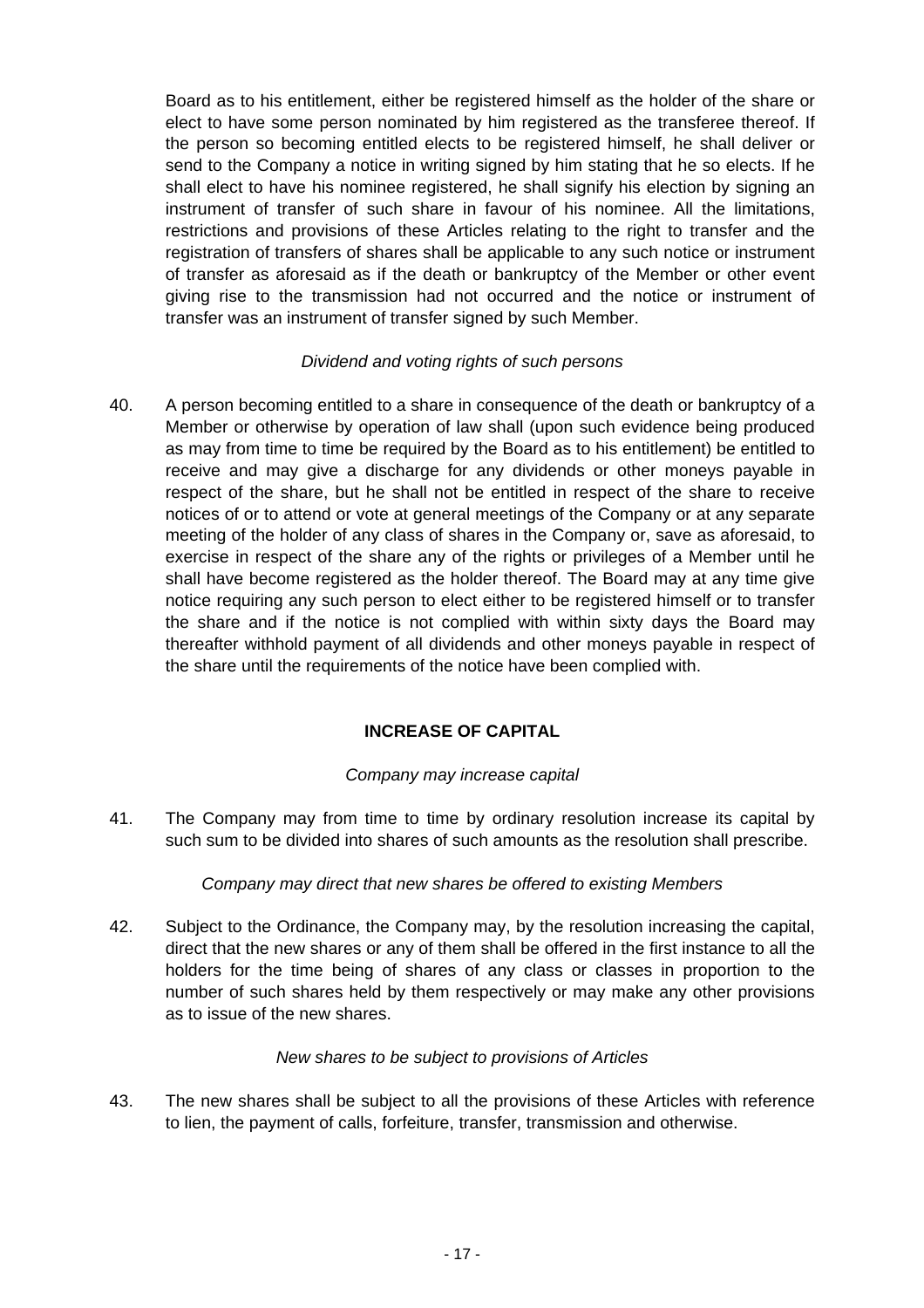# **ALTERATIONS OF CAPITAL**

#### *Company may alter capital*

- 44. The Company may from time to time by ordinary resolution:
	- (a) consolidate and divide all or any of its share capital into shares of larger amount than its existing shares;
	- (b) sub-divide its shares or any of them into shares of smaller amount than is fixed by the Memorandum of Association (subject, nevertheless, to the Ordinance) and so that the resolution whereby any share is sub-divided may determine that as between the holders of the shares resulting from such sub-division one or more of the shares may have any such preferred or other special rights over, or may have such deferred or qualified rights or be subject to any such restrictions as compared with, the other or others as the Company has power to attach to unissued or new shares;
	- (c) cancel any shares which at the date of the passing of the resolution have not been taken or agreed to be taken by any person and diminish the amount of its authorised share capital by the amount of the shares so cancelled;

and may also by special resolution:

 (d) subject to any confirmation or consent required by law, reduce its authorised and issued share capital or any capital redemption reserve or any share premium account in any manner.

 Where any difficulty arises in regard to any consolidation and division under paragraph (*a*) of this Article, the Board may settle the same as it thinks expedient and in particular may issue fractional certificates or arrange for the sale of the shares representing fractions and the distribution of the net proceeds of sale in due proportion amongst the Members who would have been entitled to the fractions, and for this purpose the Board may authorise some person to transfer the shares representing fractions to or in accordance with the directions of the purchaser thereof. The transferee shall not be bound to see to the application of the purchase money nor shall his title to the shares be affected by any irregularity or invalidity in the proceedings relating to the sale.

#### **GENERAL MEETINGS**

#### *Annual general meetings to be held*

45. The Board shall convene and the Company shall hold general meetings as annual general meetings in accordance with the requirements of the Ordinance at such times and places as the Board shall appoint. Any general meeting of the Company other than an annual general meeting shall be called an extraordinary general meeting.

#### *Board may convene extraordinary general meeting*

46. The Board may, whenever it thinks fit, convene an extraordinary general meeting. An extraordinary general meeting shall also be convened on requisition, as provided by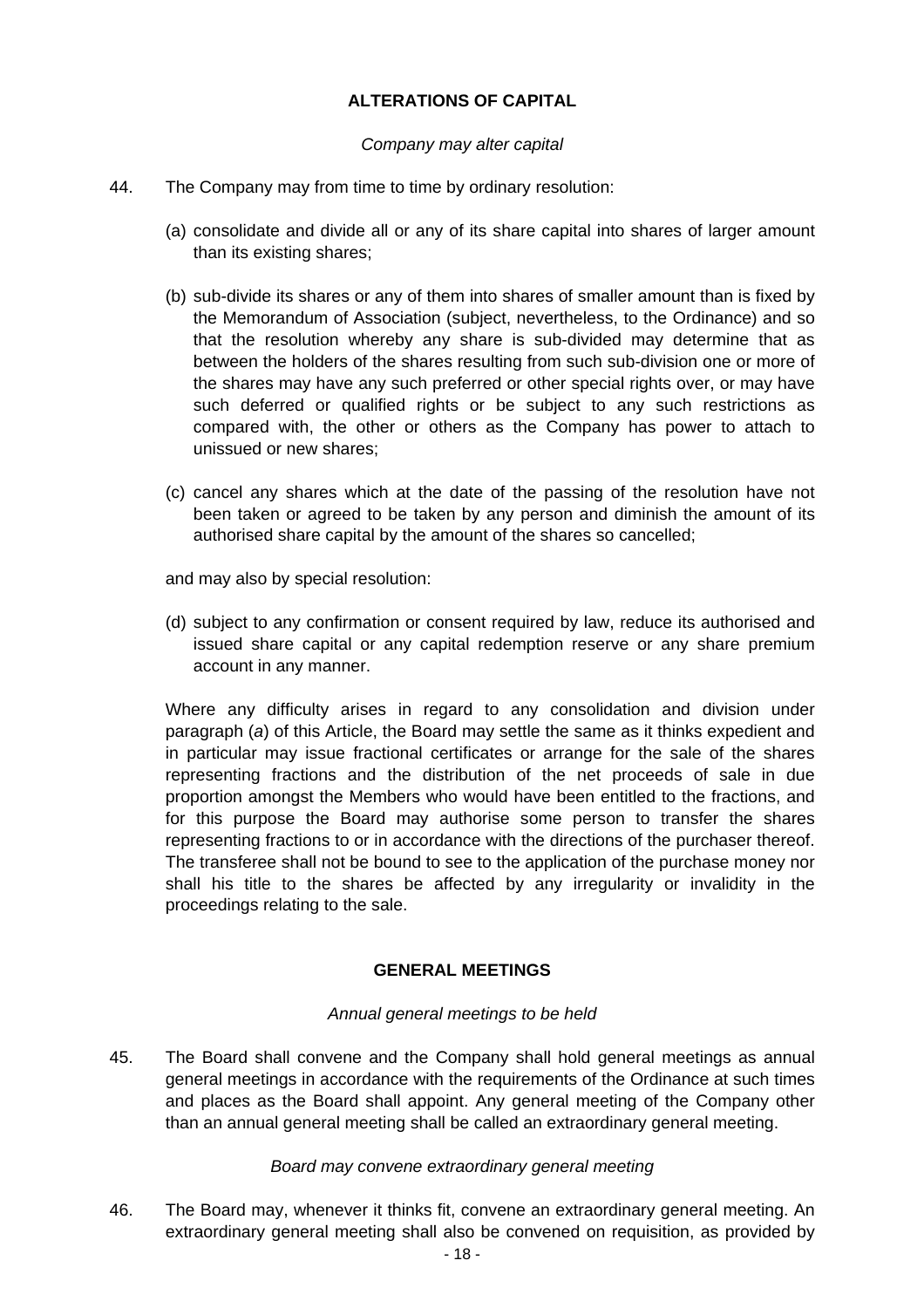the Companies Ordinance, or, in default, may be convened by the requisitionists.

#### **NOTICE OF GENERAL MEETINGS**

#### *Notice of meetings*

47. Subject to such other minimum period as may be specified in the Listing Rules from time to time: (a) an annual general meeting shall be called by not less than twenty-one days' notice or twenty clear business days' notice, whichever is the longer; (b) a meeting called for the passing of a special resolution shall be called by not less than twenty-one days' notice; and (c) a meeting other than an annual general meeting or a meeting called for the passing of a special resolution shall be called by not less than fourteen days' notice or ten clear business days' notice, whichever is the longer. The notice shall be exclusive of the day on which it is served or deemed to be served and of the day for which it is given, and shall specify the place, day and time of meeting, and, in the case of special business, the general nature of that business. The notice convening an annual general meeting shall specify the meeting as such, and the notice convening a meeting to pass a special resolution shall specify the intention to propose the resolution as a special resolution. Notice of every general meeting shall be given in manner hereinafter mentioned to all Members other than such as, under the provisions of these Articles or the terms of issue of the shares they hold, are not entitled to receive such notices from the Company, and also to the Auditors for the time being of the Company.

 Notwithstanding that a meeting of the Company is called by shorter notice than that specified in this Article, it shall be deemed to have been duly called if it is so agreed:

- (a) in the case of a meeting called as an annual general meeting, by all the Members entitled to attend and vote thereat; and
- (b) in the case of any other meeting, by a majority in number of the Members having a right to attend and vote at the meeting, being a majority together holding not less than 95 per cent. in nominal value of the shares giving that right.

# *Accidental omission to give notice*

48. The accidental omission to give notice of a meeting or (in cases where instruments of proxy are sent out with the notice) the accidental omission to send such instrument of proxy to, or the non-receipt of notice of a meeting or such instrument of proxy by, any person entitled to receive such notice shall not invalidate the proceedings at that meeting.

#### *Postponement of general meeting*

48A. If the Board, in its absolute discretion, considers that it is impractical or unreasonable for any reason to hold a general meeting on the date or at the time or place specified in the notice calling the general meeting, it may postpone the general meeting to another date, time and/or place. The Board shall take reasonable steps to ensure that notice of the date, time and place of the postponed meeting is provided to any Member trying to attend the meeting at the original time and place. When a meeting is so postponed, notice of the date, time and place of the postponed meeting shall be given in such manner as the Board may in its absolute discretion determine. Notice of the business to be transacted at such postponed meeting shall not be required. If a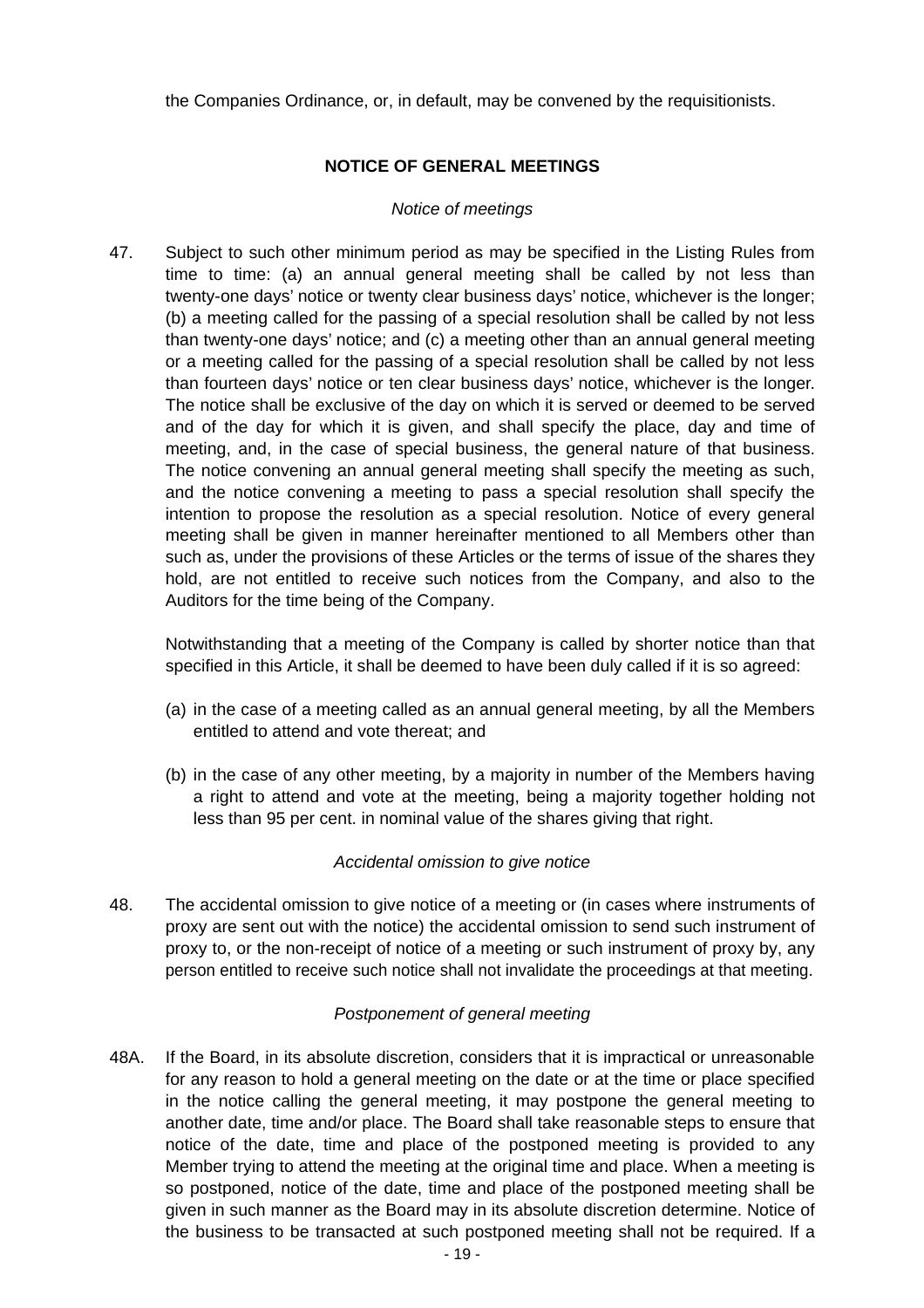meeting is postponed in accordance with this Article, the instrument of a proxy will be valid if it is delivered and received as required by these Articles not less than 48 hours before the time appointed for holding the postponed meeting. The Board may (for the avoidance of doubt) also postpone any meeting which has been rearranged under this Article.

## **PROCEEDINGS AT GENERAL MEETINGS**

#### *Special business*

- 49. All business shall be deemed special that is transacted at an extraordinary general meeting and also all business that is transacted at an annual general meeting with the exception of:
	- (a) the declaration and sanctioning of dividends;
	- (b) the consideration and adoption of the accounts and balance sheet and the reports of the Directors and other documents required to be annexed to the accounts;
	- (c) the election of Directors in place of those retiring (upon expiration of his term or otherwise);
	- (d) the appointment of Auditors where special notice of the resolution for such appointment is not required by the Ordinance; and
	- (e) the fixing of, or the determining of the method of fixing, the remuneration of the Directors and of the Auditors.

#### *Quorum*

50. No business shall be transacted at any general meeting unless a quorum is present when the meeting proceeds to business, but the absence of a quorum shall not preclude the appointment choice or election of a chairman which shall not be treated as part of the business of the meeting. Save as otherwise provided by these Articles, ten Members present in person or by proxy and entitled to vote shall be a quorum for all purposes.

#### *Dissolution or adjournment of inquorate meeting*

51. If within fifteen minutes (or such longer time not exceeding one hour as the chairman of the meeting may determine to wait) after the time appointed for the meeting a quorum is not present, the meeting, if convened on the requisition of Members, shall be dissolved. In any other case it shall stand adjourned to such other day (not being less than fourteen nor more than twenty-eight days thereafter) and at such other time or place as the chairman of the meeting may determine and at such adjourned meeting one Member present in person or by proxy (whatever the number of shares held by him) shall be a quorum. The Company shall give not less than seven days' notice in writing of any meeting adjourned through want of a quorum and such notice shall state that one Member present in person or by proxy (whatever the number of shares held by him) shall be a quorum.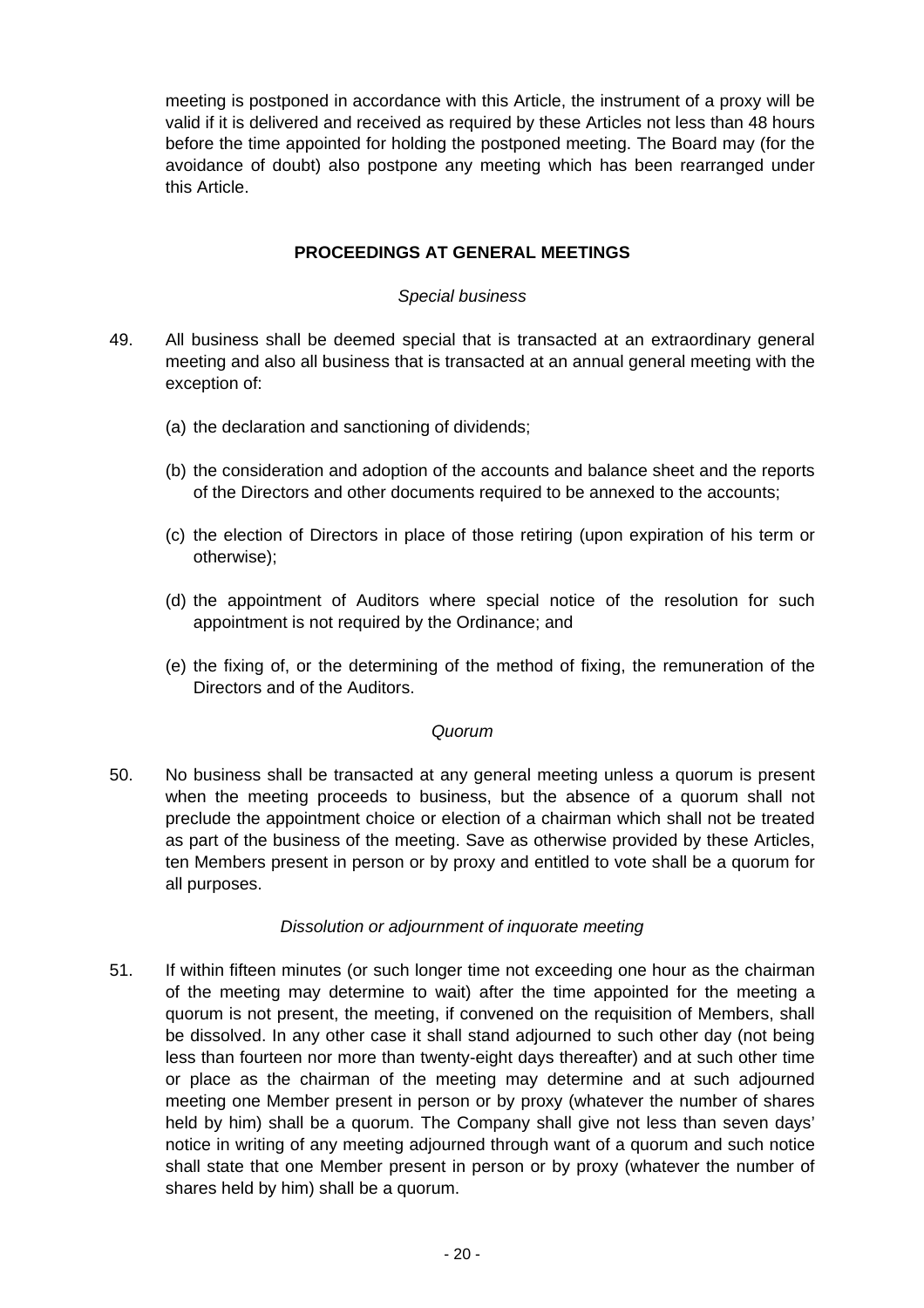#### *Directors may speak at general meetings*

52. Each Director shall be entitled to attend and speak at any general meeting of the Company and at any separate meeting of the holders of any class of shares in the Company.

# *Chairman of meeting*

53. The Chairman (if any) of the Board or, in his absence, a Deputy Chairman (if any) shall preside as chairman at every general meeting. If there is no such Chairman or Deputy Chairman, or if at any meeting neither the Chairman nor a Deputy Chairman is present within fifteen minutes after the time appointed for holding the meeting, or if neither of them is willing to act as chairman, the Directors present shall choose one of their number to act, or if one Director only is present he shall preside as chairman if willing to act. If no Director is present, or if each of the Directors present declines to take the chair, the persons present and entitled to vote on a poll shall elect one of their number to be chairman.

# *Chairman's right to adjourn*

54. The chairman may with the consent of any meeting at which a quorum is present (and shall if so directed by the meeting), adjourn the meeting from time to time and from place to place, but no business shall be transacted at any adjourned meeting except business which might lawfully have been transacted at the meeting from which the adjournment took place. When a meeting is adjourned for three months or more, notice of the adjourned meeting shall be given as in the case of an original meeting.

# *No notice of adjournment*

55. Save as expressly provided by these Articles, it shall not be necessary to give any notice of an adjournment or of the business to be transacted at an adjourned meeting.

# **VOTING**

# *Voting rights at general meetings*

56. Subject to any special rights or restrictions as to voting for the time being attached to any shares by or in accordance with these Articles, at any general meeting on a poll every Member present in person or by proxy or, in the case of a Member being a corporation, by its duly authorised representative, shall have one vote for every fully paid share of which he is the holder.

#### *Poll*

57. At any general meeting a resolution put to the vote of the meeting shall be decided on a poll except where the chairman, in good faith, decides to allow a resolution which relates purely to a procedural or administrative matter to be voted on by a show of hands. Procedural and administrative matters are those that (a) are not on the agenda of the meeting or in any supplementary circular to Members; and (b) relate to the chairman's duties to maintain the orderly conduct of the meeting and/or allow the business of the meeting to be properly and effectively dealt with, whilst allowing all Members a reasonable opportunity to express their views.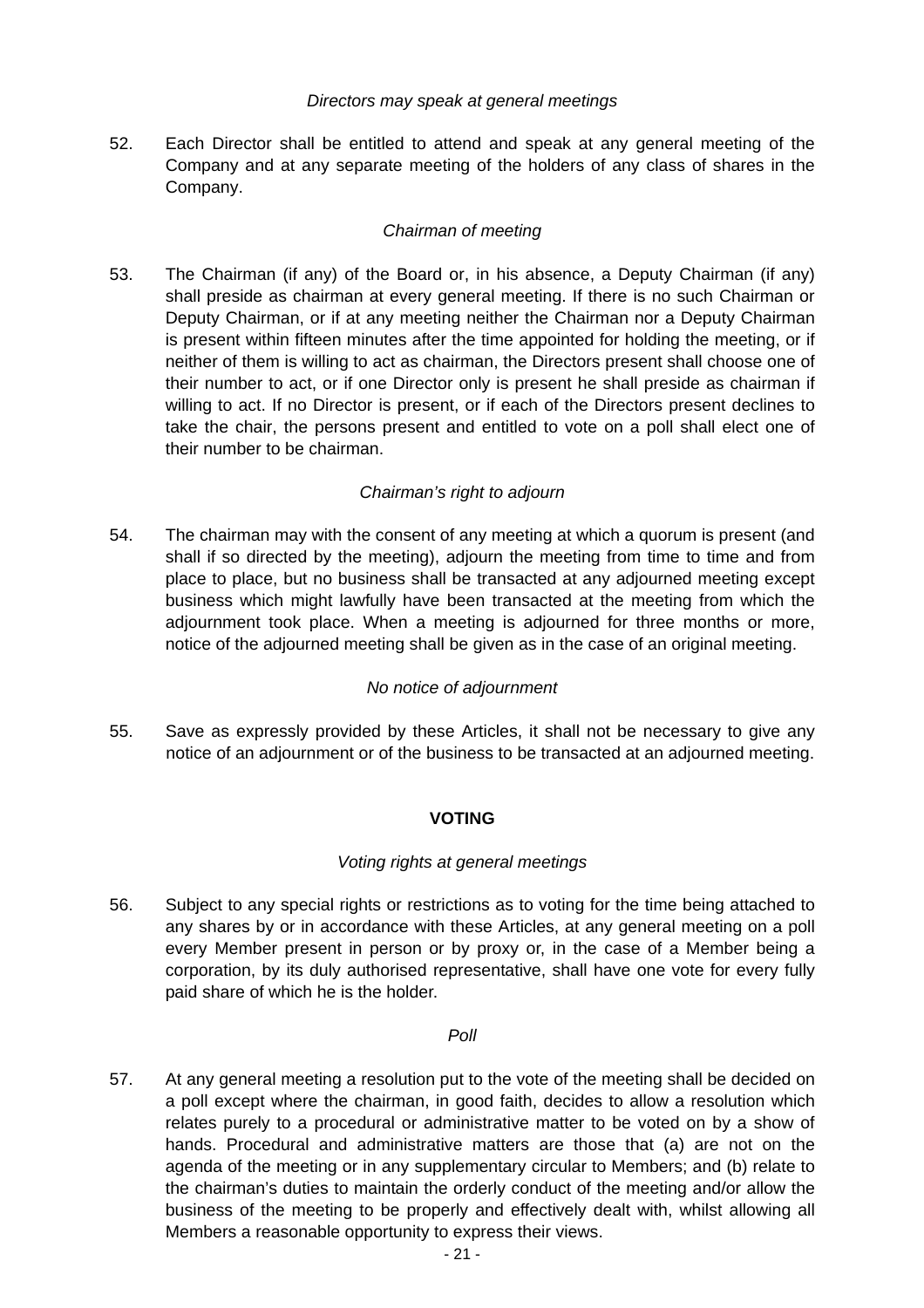# *Method of poll*

58. A poll shall be taken in such manner as the chairman shall direct and he may appoint scrutineers (who need not be Members). The result of the poll shall be deemed to be the resolution of the meeting.

# *Time of poll*

- 59. A poll on the election of a chairman, or on a question of adjournment, shall be taken forthwith. A poll on any other question shall be taken either forthwith or at such time (being not later than three months after the date of the demand) and place as the chairman shall direct. It shall not be necessary (unless the chairman otherwise directs) for notice to be given of a poll.
- 60. *(Deleted by Special Resolution on 16/04/2009)*

# *Manner of voting on polls*

61. On a poll votes may be given either personally or by proxy.

#### *Votes on polls*

62. A person entitled to more than one vote on a poll need not use all his votes or cast all the votes he uses in the same way.

## *Equality of votes*

63. In the case of an equality of votes at a general meeting, the chairman of such meeting shall be entitled to a second or casting vote.

#### *Votes of joint holders*

64. In the case of joint holders of a share the vote of the senior who tenders a vote, whether in person or by proxy, shall be accepted to the exclusion of the votes of the other joint holders, and for this purpose seniority shall be determined by the order in which the names stand in the Register in respect of the joint holding.

#### *Votes of incapable Members*

65. A Member in respect of whom an order has been made by any competent court or official on the ground that he is or may be suffering from mental disorder or is otherwise incapable of managing his affairs may vote by any person authorised in such circumstances to do so on his behalf and such person may vote on a poll by proxy. Evidence to the satisfaction of the Board of the authority of the person claiming to exercise the right to vote shall be delivered at the Office (or at such other place as may be specified in accordance with these Articles for the delivery of instruments appointing a proxy) not later than the last time at which a valid instrument of proxy could be so delivered.

#### *No vote in respect of partly-paid share*

66. No Member shall, unless the Board otherwise determines, be entitled to vote at any general meeting unless all calls or other sums presently payable by him in respect of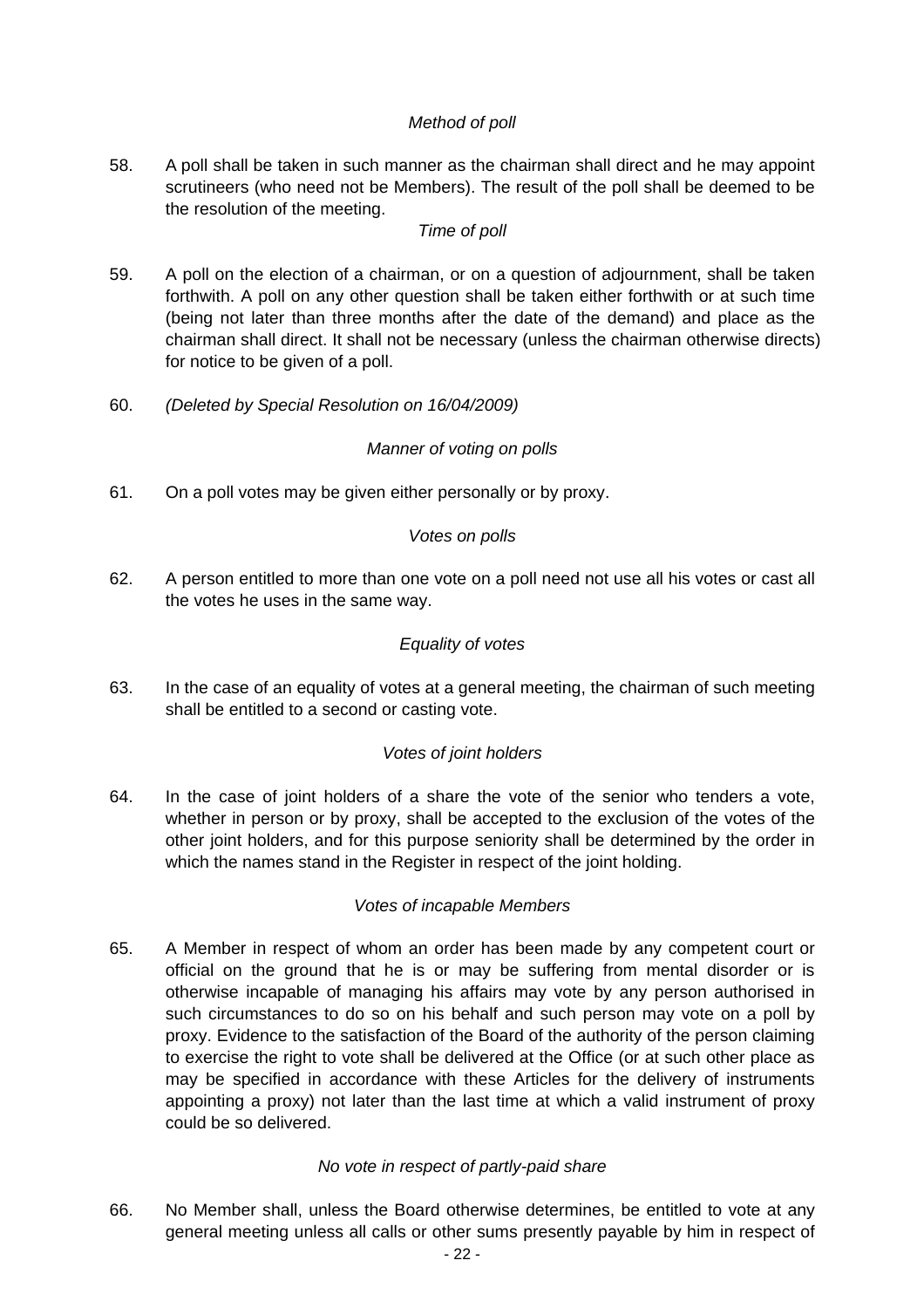shares in the Company have been paid.

#### *Votes not counted*

66A. Where any Member is, under the Listing Rules, required to abstain from voting on any particular resolution or restricted to voting only for or only against any particular resolution, any votes cast by or on behalf of such Member in contravention of such requirement or restriction shall not be counted.

## *Vitiation by error*

67. If (i) any objection shall be raised to the qualification of any voter or (ii) any votes have been counted which ought not to have been counted or which might have been rejected or (iii) any votes are not counted which ought to have been counted, the objection or error shall not vitiate the decision of the meeting or adjourned meeting on any resolution unless the same is raised or pointed out at the meeting or, as the case may be, the adjourned meeting at which the vote objected to is given or tendered or at which the error occurs. Any objection or error shall be referred to the chairman of the meeting and shall only vitiate the decision of the meeting on any resolution if the chairman decides that the same may have affected the decision of the meeting. The decision of the chairman on such matters shall be final and conclusive.

# **PROXY AND CORPORATE REPRESENTATIVE**

# *Execution of proxy*

68A. The instrument appointing a proxy shall be in writing under the hand of the appointor or of his attorney authorised in writing or, if the appointor is a corporation, either under its seal or under the hand of an officer, attorney or other person authorised to sign the same.

#### *Corporate representative*

68B. Subject to Article 68C, any corporation which is a Member of the Company may in accordance with the Ordinance authorise such person as it thinks fit to act as its representative at any meeting of the Company or of any class of Members of the Company, and the person so authorised shall be entitled to exercise the same powers on behalf of the corporation which he represents as that corporation could exercise if it were an individual Member of the Company.

#### *Recognised Clearing House*

68C. If a Member (or warrantholder) is, or is a nominee of, a Recognised Clearing House, it may authorise such person or persons as it thinks fit to act as its representative or representatives at any general meeting or any meeting of any class of Members (or warrantholders' meeting) provided that, if more than one person is so authorised, the authorisation must specify the number and class of shares (or warrants) in respect of which each such person is so authorised. Each person so authorised will be entitled to exercise the same power on behalf of the Recognised Clearing House or its nominee as that clearing house or its nominee could exercise if it were an individual Member (or warrantholder) of the Company.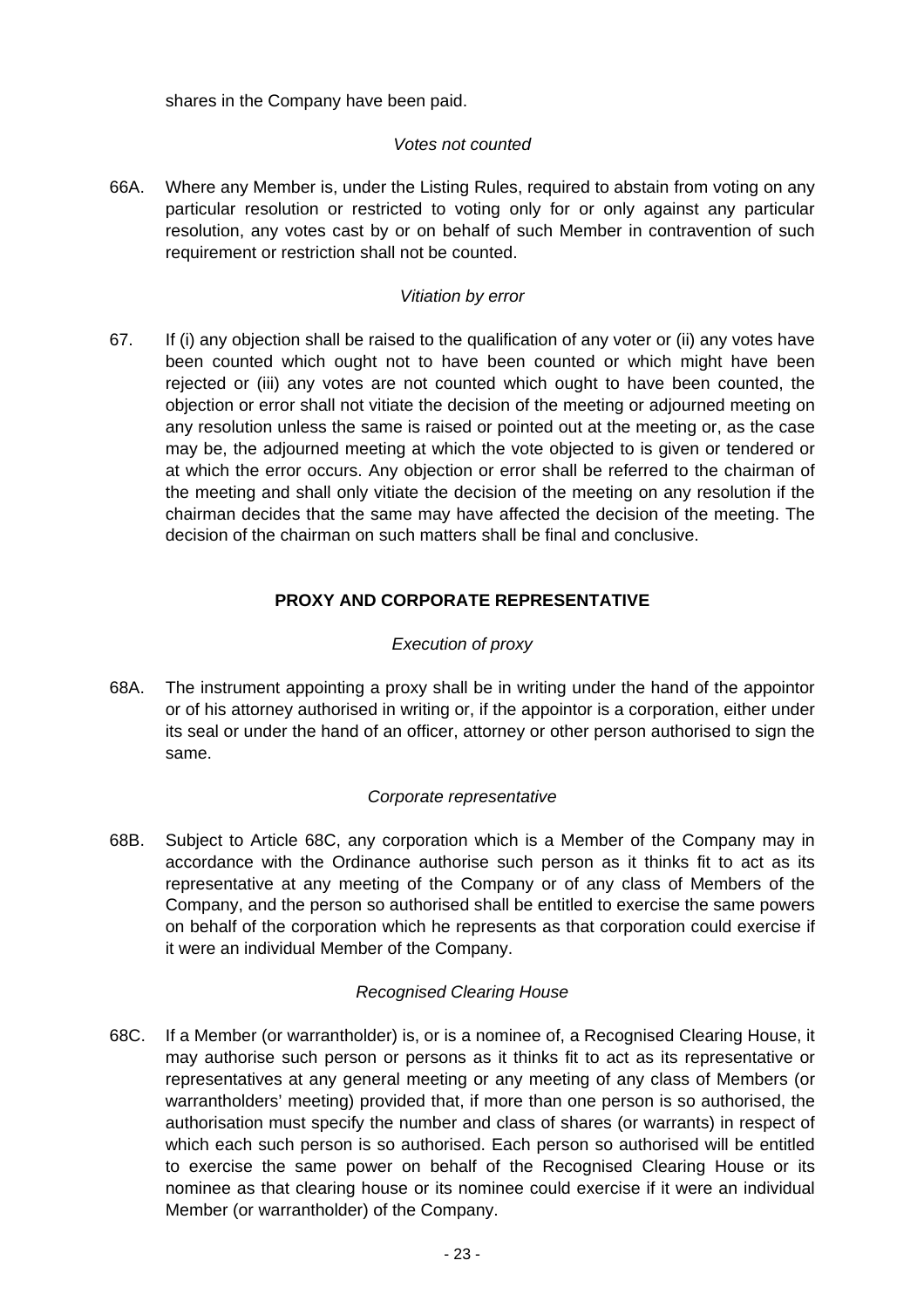## 69. A proxy need not be a Member.

## *Delivery of proxy*

70. The instrument appointing a proxy and (if required by the Board) the power of attorney or other authority (if any) under which it is signed, or a notarially certified copy of such power or authority, shall be delivered at the Office (or at such other place in Hong Kong as may be specified in the notice convening the meeting or in any notice of any adjournment or, in either case, in any document sent therewith) not less than forty-eight hours before the time appointed for holding the meeting or adjourned meeting at which the person named in the instrument proposes to vote or, in the case of a poll taken subsequently to the date of a meeting or adjourned meeting, not less than twenty-four hours before the time appointed for the taking of the poll and in default the instrument of proxy shall not be treated as valid. No instrument appointing a proxy shall be valid after the expiration of twelve months from the date named in it as the date of its execution. Delivery of an instrument appointing a proxy shall not preclude a Member from attending and voting in person at the meeting or poll concerned.

# *Form of proxy*

71. Instruments of proxy shall be in any common form or in such other form as the Board may approve and the Board may, if it thinks fit, send out with any posted or delivered notice of any meeting forms of instrument of proxy for use at the meeting. The instrument of proxy shall be deemed to confer authority to vote on any amendment of a resolution put to the meeting for which it is given as the proxy thinks fit. The instrument of proxy shall, unless the contrary is stated therein, be valid as well for any adjournment of the meeting as for the meeting to which it relates.

#### *Sending proxy with nominations*

71A. The Board may at the expense of the Company send or make available, by hand, by post, by electronic means (including by means of website) or otherwise, instruments of proxy (reply-paid or otherwise) to Members for use at any general meeting(s) or at any separate meeting(s) of the holders of any class of shares, either in blank or nominating in the alternative any one or more of the Directors or any other persons. If for the purpose of any meeting invitations to appoint as proxy a person or one of a number of persons specified in the invitations are issued at the expense of the Company, such invitations shall subject to Article 48 be issued to all (and not some only) of the Members entitled to be sent a notice of the meeting and to vote thereat by proxy.

# *Authority of proxy*

72. A vote given by proxy or by the duly authorised representative of a corporation shall be valid notwithstanding the previous determination of the authority of the person voting, unless notice in writing of such determination was received by the Company at the Office (or such other place in Hong Kong as may be specified for the delivery of instruments of proxy in the notice convening the meeting or other document sent therewith) one hour at least before the commencement of the meeting or adjourned meeting at which the vote is given or (in the case of a poll not taken on the same day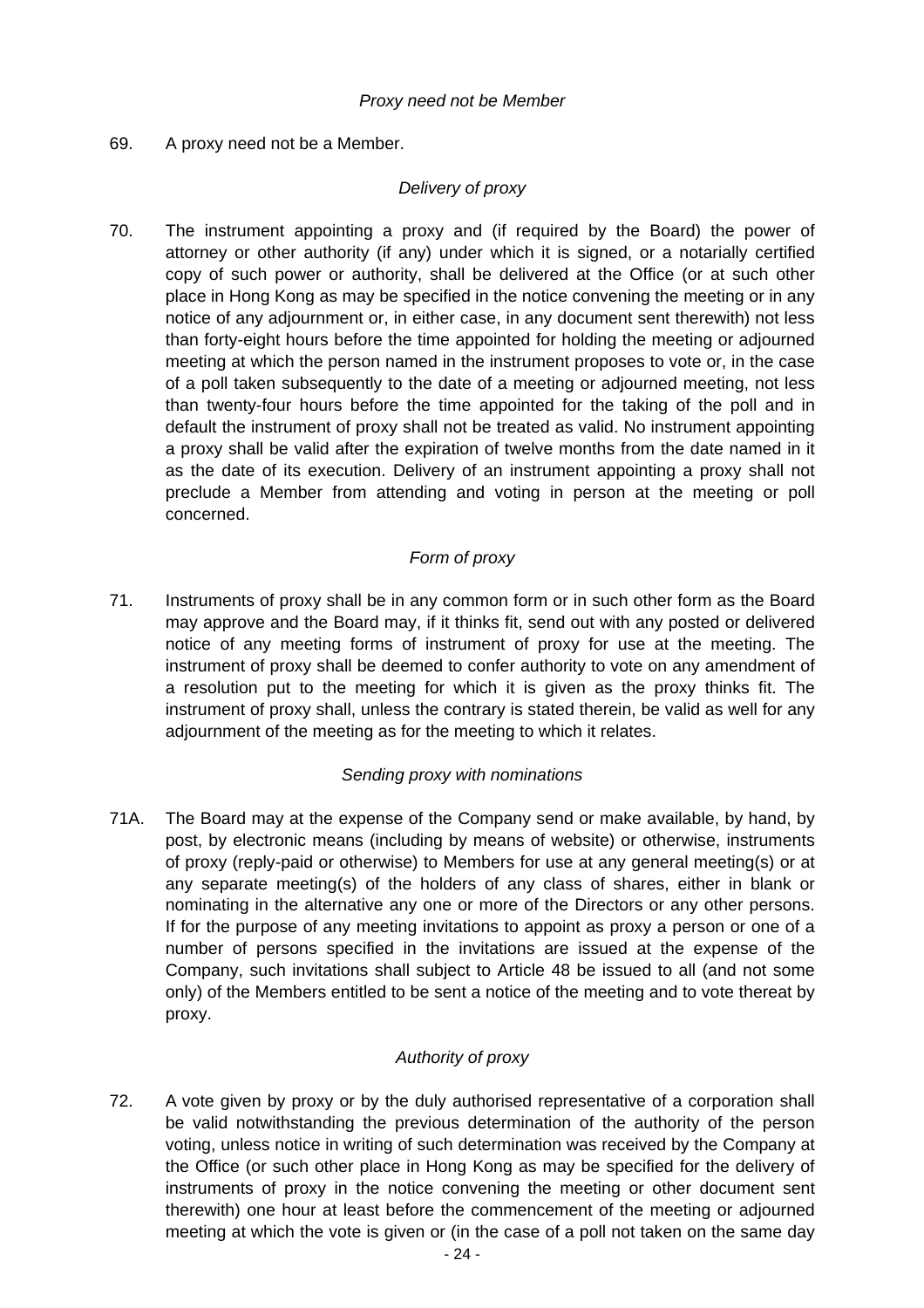as the meeting or adjourned meeting) the time appointed for taking the poll.

#### *Proxy can vote, etc.*

72A. An instrument of proxy shall be deemed (subject to any contrary direction contained in the same) to confer authority to vote on any resolution or amendment of a resolution put to the meeting for which it is given, as the proxy thinks fit and to speak at the meeting.

#### *Validity not affected*

72B. A vote given in accordance with the terms of an instrument of proxy shall be valid, notwithstanding the death or insanity of the principal or the revocation of the instrument of proxy, or of the authority under which the instrument of proxy was executed, or the transfer of the share in respect of which the instrument of proxy is given, provided that no intimation in writing of such death, insanity, revocation or transfer shall have been received by the Company at the Office before the commencement of the meeting or adjourned meeting at which the instrument of proxy is used.

# **NUMBER OF DIRECTORS**

#### *Number of Directors*

73. Unless and until otherwise determined by ordinary resolution of the Company, the Directors shall be not less than five in number.

# **APPOINTMENT AND REMOVAL OF DIRECTORS**

#### *Company may appoint Directors*

74. Subject to the provisions of these Articles and the Ordinance, the Company may by ordinary resolution elect any person to be a Director.

#### *Terms of elected Directors*

74A. Subject to any express terms to the contrary in the relevant resolution for appointing any Director under Article 74, any Director so elected by the Company shall be elected for a term of not more than approximately three years expiring at the conclusion of the annual general meeting of the Company held in the third year following the year of his appointment and for the avoidance of doubt, on expiration of his term he shall be deemed a retiring Director and eligible for re-appointment.

#### *Board may appoint Directors*

75. Without prejudice to the power of the Company in general meeting in pursuance of any of the provisions of these Articles to appoint any person to be a Director and subject to the Ordinance, the Board shall have power at any time and from time to time to appoint any person to be a Director. Any Director so appointed by the Board shall hold office only until the next following general meeting and shall then be eligible for re-election.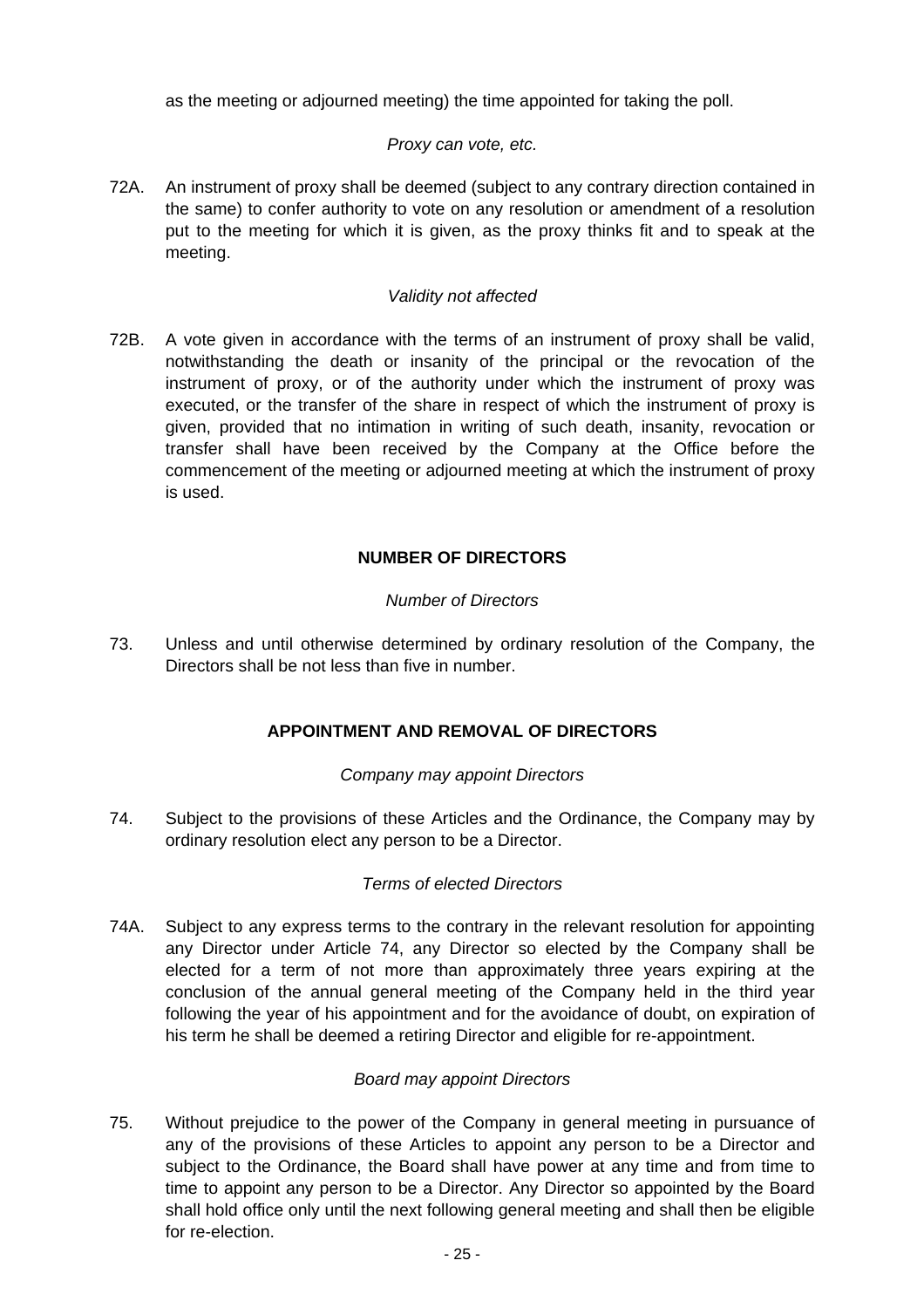#### *Removal of Director by Company*

76. The Company may by ordinary resolution remove any Director before the expiration of his period of office and may (subject to these Articles) by ordinary resolution appoint another person in his place. Any person so appointed shall be subject to retirement at the same time as if he had become a Director on the day on which the Director in whose place he is appointed was last elected a Director.

#### *Eligibility for election as Director at general meeting*

77. No person other than a retiring Director shall, unless recommended by the Board, be eligible for election to the office of Director at any general meeting unless there has been given to the Secretary notice in writing by a Member of the Company (not being the person to be proposed) entitled to attend and vote at the meeting for which such notice is given of his intention to propose such person for election and also notice in writing signed by the person to be proposed of his willingness to be elected within 7 days after the day of despatch of the notice of the meeting (or such other period, being a period of not less than 7 days, commencing no earlier than the day after the despatch of the notice of such meeting and ending no later than 7 days prior to the date appointed for such meeting, as may be determined by the Directors from time to time).

#### **DISQUALIFICATION OF DIRECTORS**

#### *Disqualification of Directors*

- 78. Without prejudice to the provisions for retirement contained in these Articles, the office of a Director shall be vacated in any of the events following, namely:
	- (a) if by notice in writing delivered to the Office or tendered at a meeting of the Board his resignation is requested by all of the other Directors;
	- (b) if (not being an Executive Director whose contract precludes resignation) he resigns his office by notice in writing delivered to the Office or tendered at a meeting of the Board;
	- (c) if he becomes of unsound mind or a patient for any purpose of any statute relating to mental health and the Board resolves that his office is vacated;
	- (d) if, without leave, he is absent from meetings of the Board for six consecutive months, and the Board resolves that his office is vacated;
	- (e) if he becomes bankrupt or compounds with his creditors;
	- (f) if he is prohibited by law from being a Director;
	- (g) if he ceases to be a Director by virtue of the Ordinance or is removed from office pursuant to these Articles.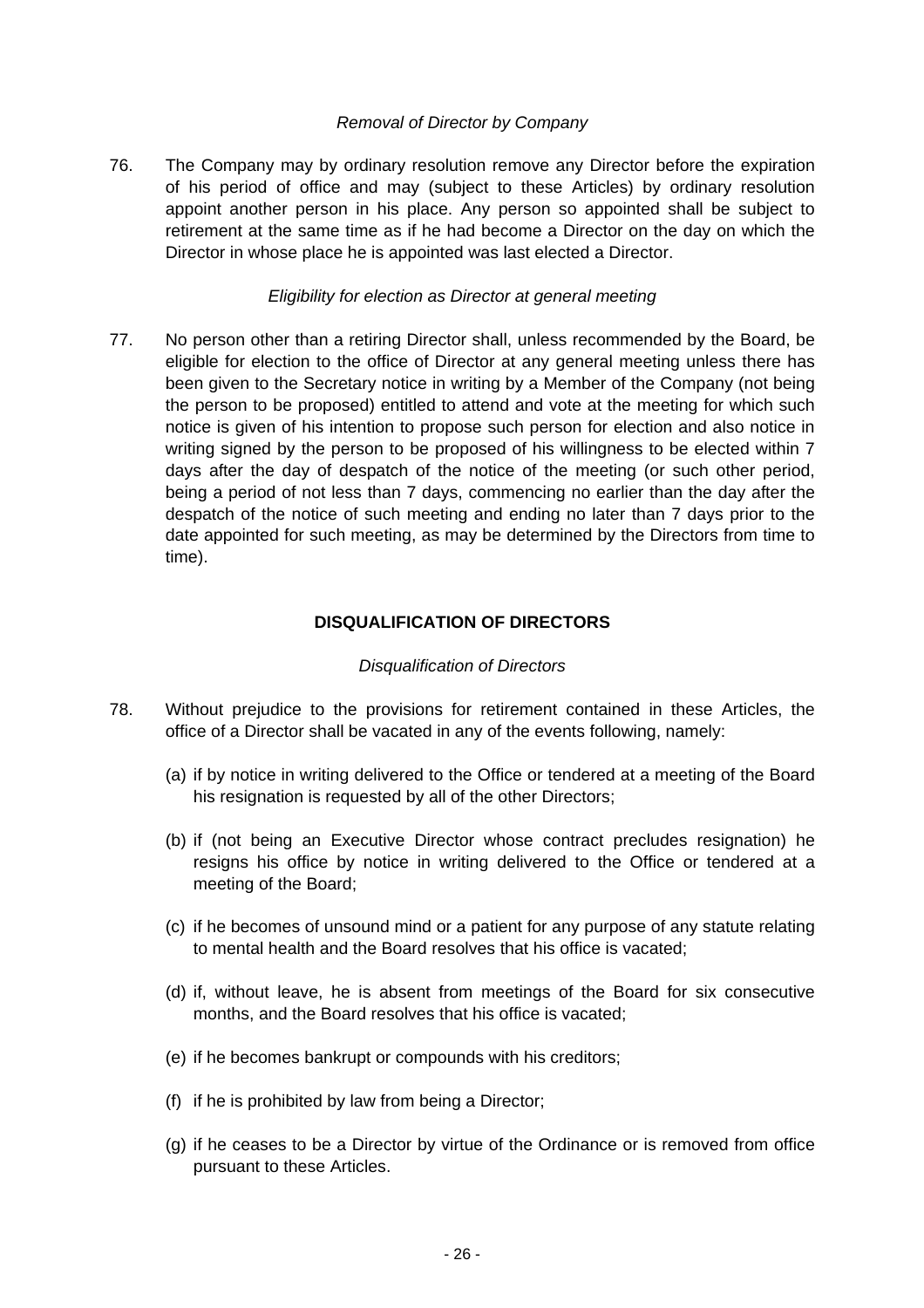#### *No shareholding qualification*

79. No shareholding qualification for Directors shall be required.

#### **RETIREMENT OF DIRECTORS**

#### *Retirement of Directors*

- 80. A Director retiring at a meeting shall retain office until the close of the meeting.
- 81. *(Deleted by Special Resolution on 07/04/2006)*

#### *Eligibility for re-election*

82. A retiring Director shall be eligible for re-election.

#### *Deemed re-election*

- 83. Subject to the provisions of these Articles, the Company at the meeting at which a Director retires upon expiration of his term may fill the vacated office by electing a person thereto and in default the retiring Director shall, if willing to continue to act, be deemed to have been re-elected, unless at such meeting it is expressly resolved not to fill such vacated office or unless a resolution for the re-election of such Director shall have been put to the meeting and lost.
- 84. *(Deleted by Special Resolution on 25/03/2003)*

# **CHIEF EXECUTIVE AND DIRECTORS**

#### *Power of Board to appoint Directors to executive offices*

85. (A) The Board may from time to time appoint one or more of its body to be Chief Executive(s) of the Company for such period and upon such terms as the Board may determine and may revoke or terminate any such appointment. Any such revocation or termination as aforesaid shall be without prejudice to any claim for damages that such Director may have against the Company or the Company may have against such Director for any breach of any contract of service between him and the Company which may be involved in such revocation or termination.

 (B) Subject to any express directions of the Board, the Chief Executive(s) shall have the authority for implementing the policies of the Company as determined by the Board and shall have the general supervision of its operations.

 (C) In addition to the foregoing, the Board may entrust to and confer upon the Chief Executive(s) any other powers exercisable by it upon such terms and conditions and with such restrictions as it may think fit, and either collaterally with or to the exclusion of its own powers and may from time to time revoke, withdraw, alter or vary all or any of such powers but no person dealing in good faith and without notice of such revocation shall be affected thereby.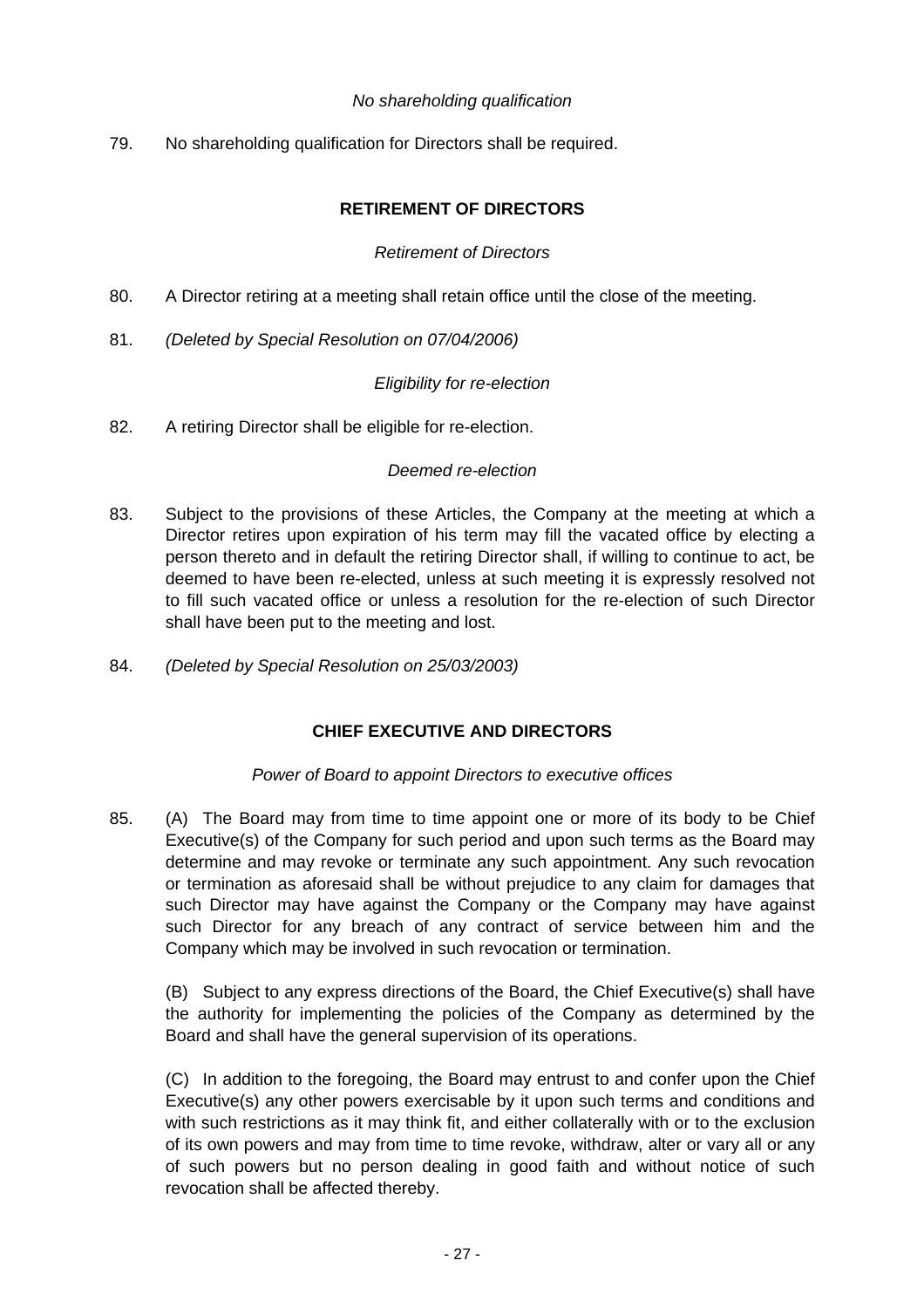(D) In addition to the foregoing, the Board may from time to time appoint one or more of its body to hold any other employment or executive office with the Company for such period and upon such terms as the Board may determine and may revoke or terminate any of such appointments. Any such revocation or termination as aforesaid shall be without prejudice to any claim for damages that such Director may have against the Company or the Company may have against such Director for any breach of any contract of service between him and the Company which may be involved in such revocation or termination.

#### *Remuneration of Executive Directors*

86. The Chief Executive(s) and any other Executive Director shall receive such remuneration (whether by way of salary, commission, participation in profits or otherwise) as the Board may determine, and either in addition to or in lieu of his remuneration as a Director.

#### **REMUNERATION AND EXPENSES**

#### *Directors' fees*

87. Each of the Directors shall be paid a fee at such rate as may from time to time be determined by the Board.

#### *Expenses of Directors*

88. Each Director may be paid his reasonable travelling, hotel and incidental expenses of attending and returning from meetings of the Board or committees of the Board or general meetings or any other meeting which as a Director he is entitled to attend and shall be paid all expenses properly and reasonably incurred by him in the conduct of the Company's business or in the discharge of his duties as a Director. Any Director who, by request, goes or resides outside the jurisdiction in which he normally resides for any purposes of the Company or who performs services which in the opinion of the Board go beyond the ordinary duties of a Director may be paid such extra remuneration (whether by way of salary, commission, participation in profits or otherwise) as the Board may determine and such extra remuneration shall be in addition to any remuneration provided for by or pursuant to any other Article.

# **DIRECTORS' INTERESTS**

#### *Directors' interests*

89. (A) A Director may hold any other office or place of profit with the Company (except that of Auditor) in conjunction with his office of Director for such period and upon such terms as the Board may determine, and may be paid such extra remuneration therefor (whether by way of salary, commission, participation in profits or otherwise) as the Board may determine, and such extra remuneration shall be in addition to any remuneration provided for by or pursuant to any other Article.

 (B) A Director may act by himself or his firm in a professional capacity for the Company (otherwise than as Auditor) and he or his firm shall be entitled to remuneration for professional services as if he were not a Director.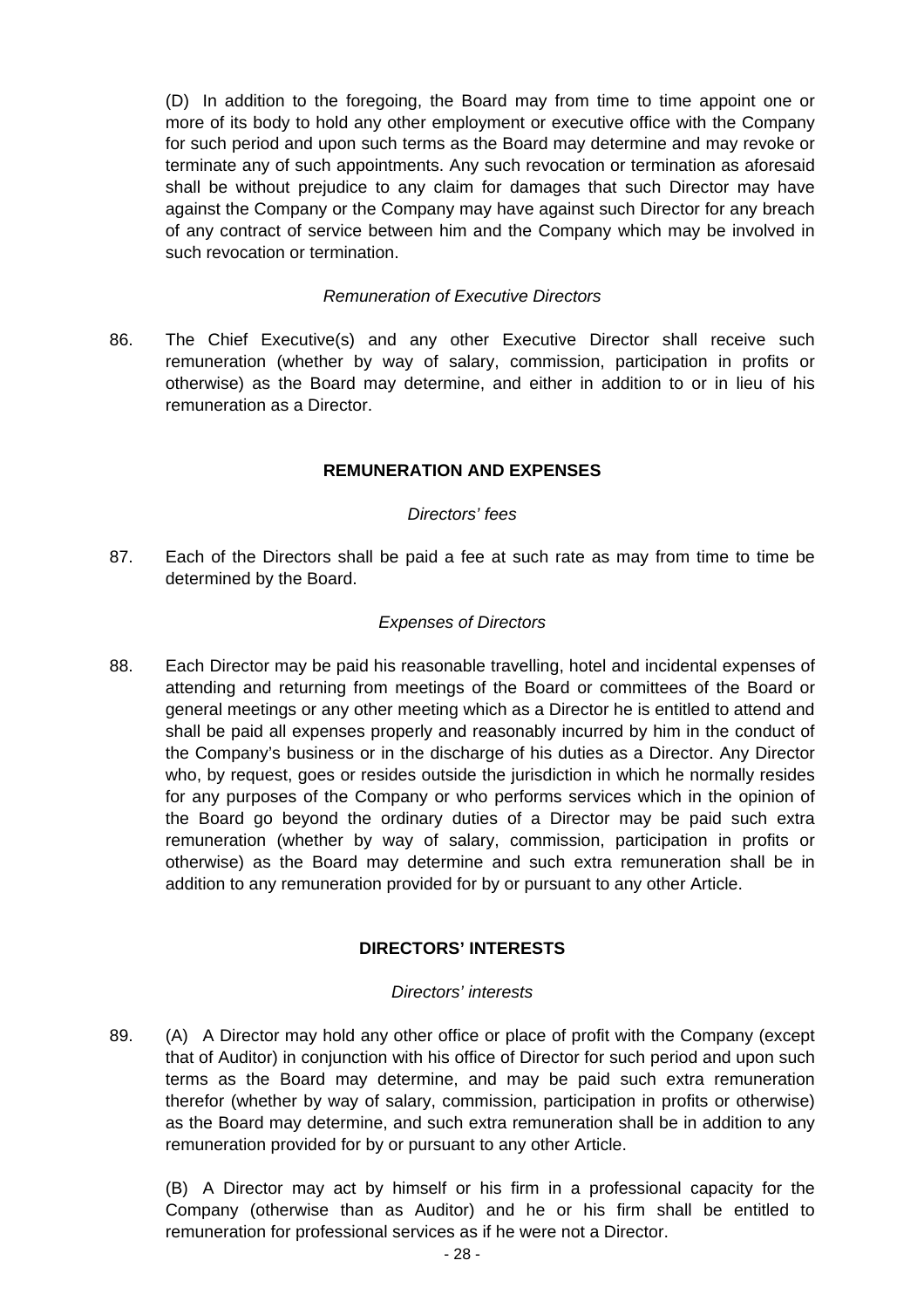(C) A Director of the Company may be or become a director or other officer of, or otherwise interested in, any company promoted by the Company or in which the Company may be interested, and shall not be liable to account to the Company or the Members for any remuneration, profit or other benefit received by him as a director or officer of or from his interest in such other company. The Board may also cause the voting power conferred by the shares in any other company held or owned by the Company to be exercised in such manner in all respects as it thinks fit, including the exercise thereof in favour of any resolution appointing the Directors or any of them to be directors or officers of such other company, or voting or providing for the payment of remuneration to the directors or officers of such other company.

 (D) A Director shall not vote or be counted in the quorum on any resolution of the Board concerning his own appointment as the holder of any office or place of profit with the Company or any other company in which the Company is interested (including the arrangement or variation of the terms thereof, or the termination thereof).

 (E) Where arrangements are under consideration concerning the appointment (including the arrangement or variation of the terms thereof, or the termination thereof) of two or more Directors to offices or places of profit with the Company or any other company in which the Company is interested, a separate resolution may be put in relation to each Director and in such case each of the Directors concerned shall be entitled to vote (and be counted in the quorum) in respect of each resolution except that concerning his own appointment (or the arrangement or variation of the terms thereof, or the termination thereof).

 (F) Subject to the Ordinance and to the next paragraph of this Article, no Director or proposed or intending Director shall be disqualified by his office from contracting with the Company, either with regard to his tenure of any office or place of profit or as vendor, purchaser or in any other manner whatever, nor shall any such contract or any other contract or arrangement in which any Director is in any way interested be liable to be avoided, nor shall any Director so contracting or being so interested be liable to account to the Company or the Members for any remuneration, profit or other benefits realised by any such contract or arrangement by reason of such Director holding that office or of the fiduciary relationship thereby established.

 (G) A Director who to his knowledge is in any way, whether directly or indirectly, interested in a contract or arrangement or proposed contract or arrangement with the Company shall declare the nature of his interest at the meeting of the Board at which the question of entering into the contract or arrangement is first taken into consideration, if he knows his interest then exists, or in any other case at the first meeting of the Board after he knows that he is or has become so interested. For the purposes of this Article, a general notice to the Board by a Director to the effect that (*a*) he is a member of a specified company or firm and is to be regarded as interested in any contract or arrangement which may after the date of the notice be made with that company or firm or (*b*) he is to be regarded as interested in any contract or arrangement which may after the date of the notice be made with a specified person who is connected with him, shall be deemed to be a sufficient declaration of interest under this Article in relation to any such contract or arrangement; provided that no such notice shall be effective unless either it is given at a meeting of the Board or the Director takes reasonable steps to secure that it is brought up and read at the next Board meeting after it is given.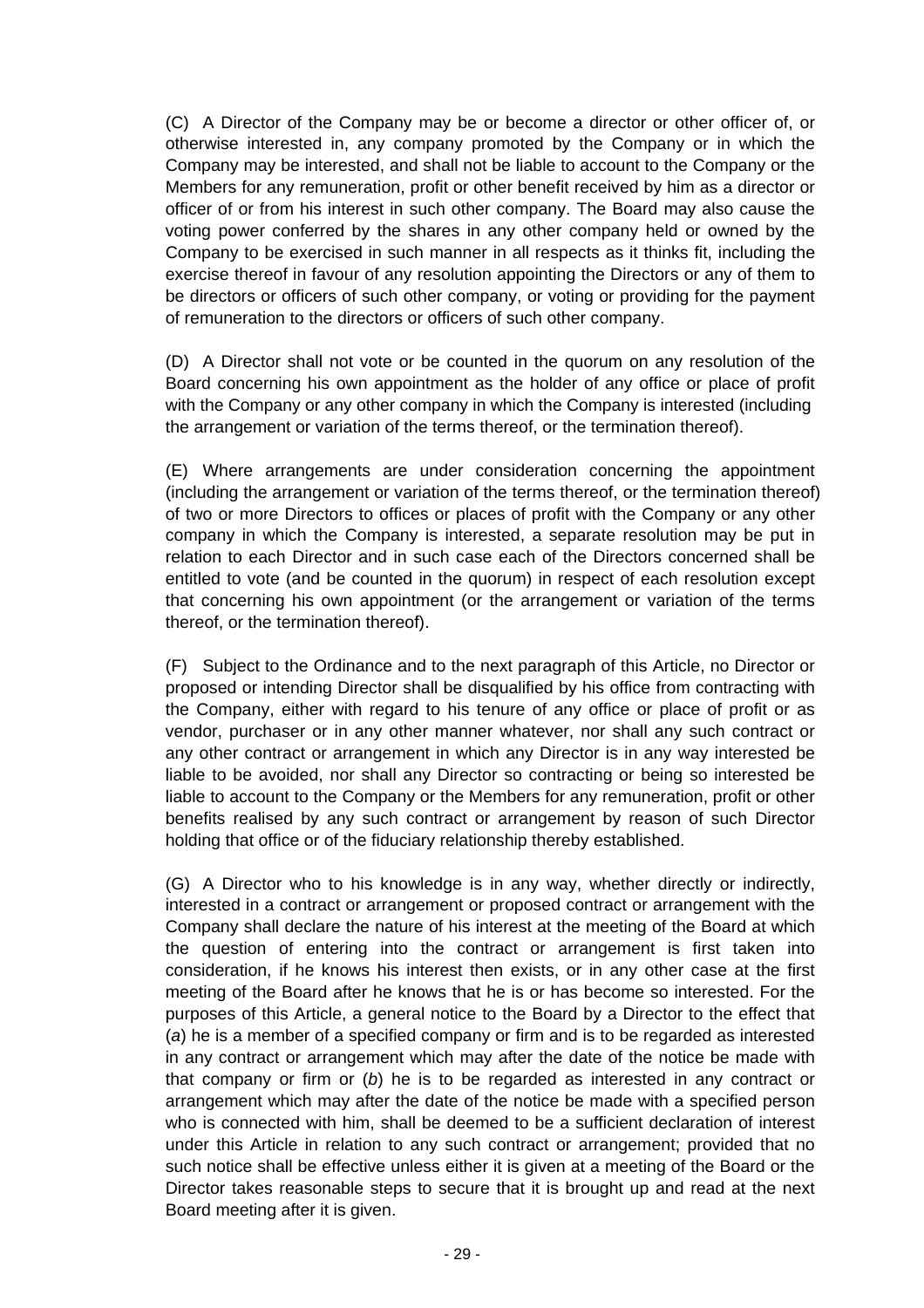(H) Save as otherwise provided by these Articles, a Director shall not be entitled to vote on (nor shall he be counted in the quorum in relation thereto) any resolution of the Board approving any contract or arrangement or any other proposal whatsoever in which he or any of his associates has any material interest, and if he shall do so his vote shall not be counted (nor is he to be counted in the quorum for the resolution), but this prohibition shall not apply to any of the following matters, namely:

- (i) the giving of any security or indemnity either:
	- (a) to the Director or his associate(s) in respect of money lent or obligations incurred by him or any of his associates at the request of or for the benefit of the Company or any of its subsidiaries;
	- (b) to a third party in respect of a debt or obligation of the Company or any of its subsidiaries for which the Director or his associate(s) has himself/themselves assumed responsibility in whole or in part and whether alone or jointly under a guarantee or indemnity or by the giving of security;
- (ii) any proposal concerning an offer of shares or debentures or other securities of or by the Company or any other company which the Company may promote or be interested in for subscription or purchase where the Director or his associate(s) is/are or is/are to be interested as a participant in the underwriting or sub-underwriting of the offer;
- (iii) any proposal concerning any other company in which the Director or his associate(s) is/are interested only, whether directly or indirectly, as an officer or executive or a shareholder or in which the Director or his associate(s) is/are beneficially interested in the shares of that company, provided that, the Director and any of his associates are not in aggregate beneficially interested in 5 per cent. or more of the issued shares of any class of such company (or of any third company through which his interest or that of his associates is derived) or of the voting rights;
- (iv) any proposal or arrangement concerning the benefit of employees of the Company or any of its subsidiaries including:
	- (a) the adoption, modification or operation of any employees' share scheme or any share incentive scheme or share option scheme under which he or his associates may benefit; or
	- (b) the adoption, modification or operation of a pension or provident fund or retirement, death or disability benefits scheme which relates both to Directors, their associates and employees of the Company or any of its subsidiaries and does not provide in respect of any Director, or his associate(s), as such any privilege or advantage not generally accorded to the class of persons to which such scheme or fund relates; and
- (v) any contract or arrangement in which the Director or his associate(s) is/are interested in the same manner as other holders of shares or debentures or other securities of the Company by virtue only of his/their interest in shares or debentures or other securities of the Company.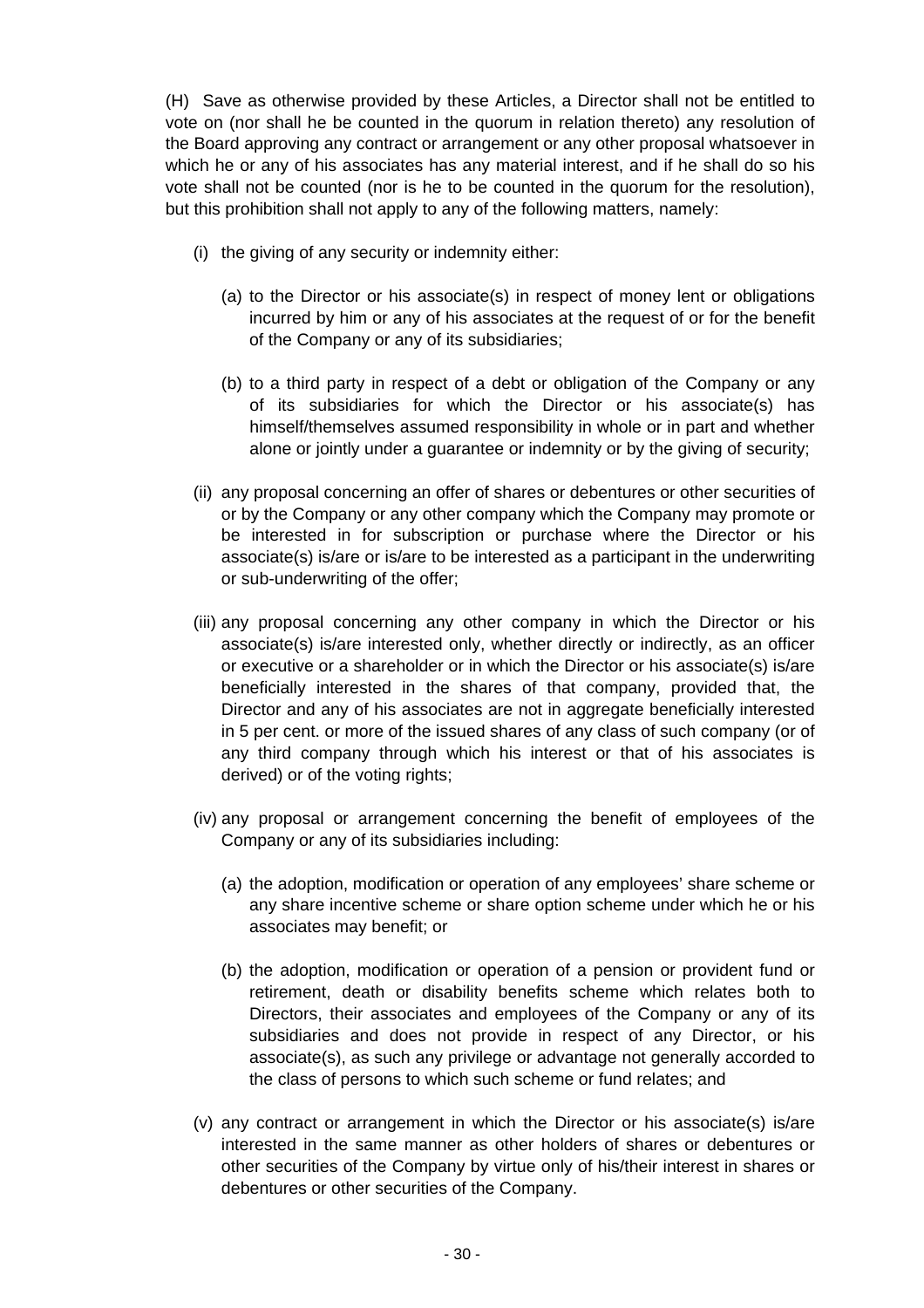(I) A company shall be deemed to be a company in which a Director (together with any of his associates) owns 5 per cent. or more if and so long as (but only if and so long as) he (together with any of his associates) is (either directly or indirectly) the holder of or beneficially interested in 5 per cent. or more of any class of the equity share capital of such company or of the voting rights available to members of such company. For the purpose of this paragraph there shall be disregarded any shares held by a Director as bare or custodian trustee and in which he has no beneficial interest, any shares comprised in a trust in which the Director's interest is in reversion or remainder if and so long as some other person is entitled to receive the income thereof, and any shares comprised in an authorised unit trust scheme in which the Director is interested only as a unit holder.

 (J) Where a company in which a Director (together with any of his associates) holds 5 per cent. or more is materially interested in a transaction, then that Director shall also be deemed materially interested in such transaction.

 (K) If any question shall arise at any meeting of the Board as to the materiality of a Director's interest or that of his associate(s) or the significance of a contract, arrangement or transaction or proposed contract, arrangement or transaction or as to the entitlement of any Director to vote or form part of a quorum and such question is not resolved by his voluntarily agreeing to abstain from voting or not to be counted in the quorum, such question shall be referred to the Chairman of the meeting (or, where question relates to the interest of the Chairman or that of his associate(s) to the other Directors at the meeting) and his ruling (or, as appropriate, the ruling of the other Directors) in relation to any other Director (or, as appropriate, the Chairman) shall be final and conclusive except in a case where the nature or extent of the interests of the Director and/or his associate(s) concerned (or, as appropriate, the Chairman and/or his associate(s)) as known to such Director (or, as appropriate, the Chairman) has not been fairly disclosed to the Board.

 (L) The Company may by resolution suspend or relax the provisions of this Article to any extent or ratify any transaction not duly authorised by reason of a contravention of this Article.

# **POWERS AND DUTIES OF THE BOARD**

#### *Board to manage business of Company*

90. The business of the Company shall be managed by the Board, which may pay all expenses incurred in forming and registering the Company and may exercise all powers of the Company (whether relating to the management of the business of the Company or otherwise) which are not by the Ordinance or by these Articles required to be exercised by the Company in general meeting, subject nevertheless to the provisions of the Ordinance and of these Articles and to such regulations, being not inconsistent with such provisions, as may be prescribed by the Company in general meeting, but no regulations made by the Company in general meeting shall invalidate any prior act of the Board which would have been valid if such regulations had not been made. The general powers given by this Article shall not be limited or restricted by any special authority or power given to the Board by any other Article.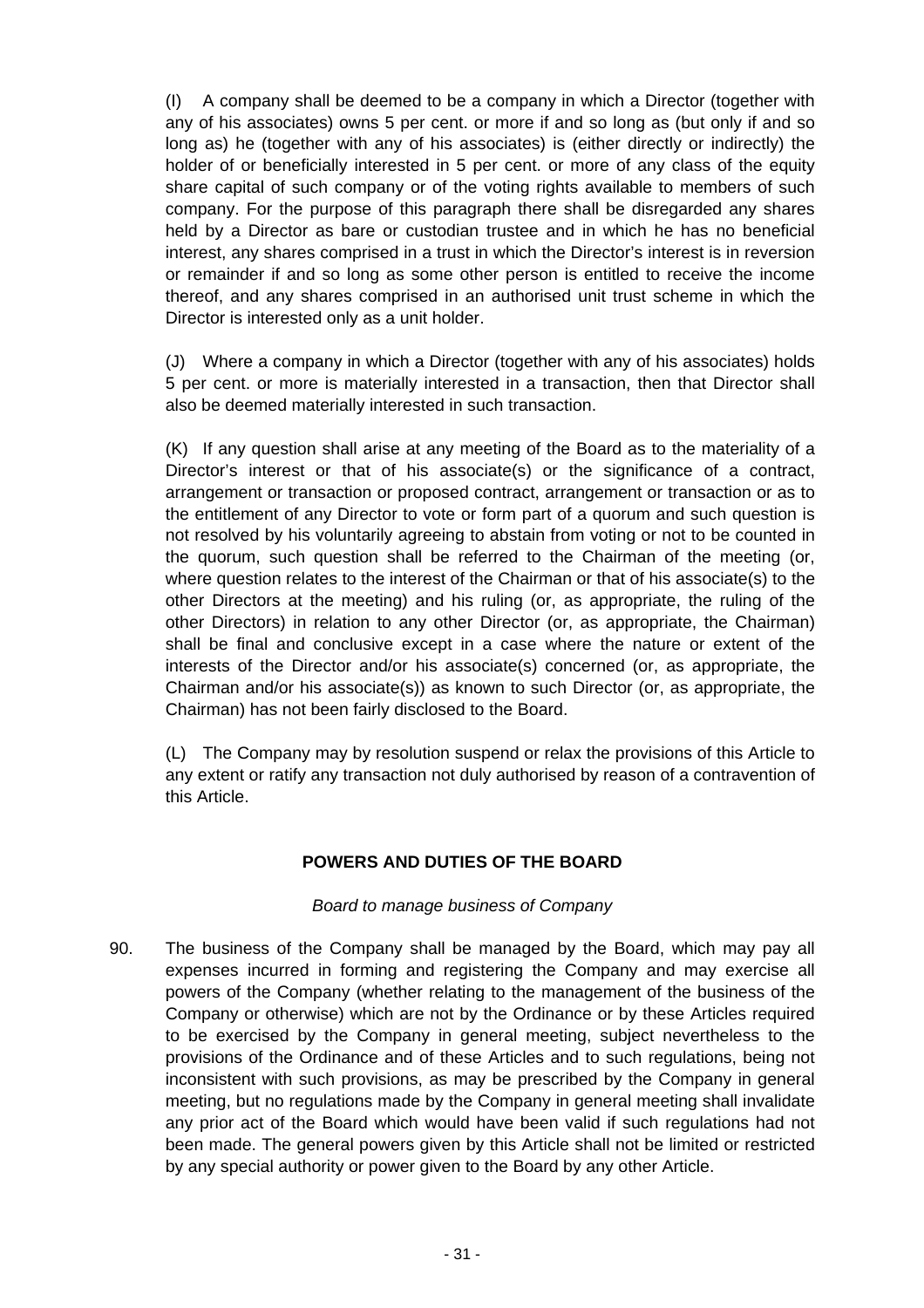#### *Board's power to borrow*

91. The Board may exercise all the powers of the Company to borrow money and to mortgage or charge all or any part of the undertaking, property and assets (present and future) and uncalled capital of the Company and, subject to the Ordinance, to issue debentures and other securities, whether outright or as collateral security for any debt, liability or obligation of the Company or of any third party.

#### *Board may make provision for employees or ex-employees*

92. The Board may by resolution exercise any power conferred by the Ordinance to make provision for the benefit of persons employed or formerly employed by the Company or any of its subsidiaries in connection with the cessation or the transfer to any person of the whole or part of the undertaking of the Company or that subsidiary.

#### *Board may establish agencies*

93. The Board may establish any boards or agencies for managing any of the affairs of the Company, either in Hong Kong or elsewhere, and may appoint any persons to be members of such boards, may appoint any managers or agents (and in particular, but without limitation, may appoint any company, firm or person to be the Company's investment manager), and may in each case fix their remuneration. The Board may delegate to any such board, manager or agent any of the powers, authorities and discretions vested in or exercisable by the Board, with power to sub-delegate, and may authorise the members of any such board or any of them to fill any vacancies therein and to act notwithstanding vacancies. Any such appointment or delegation may be made upon such terms and subject to such conditions as the Board may think fit, and the Board may remove any person appointed as aforesaid, and may revoke or vary such delegation, but no person dealing in good faith and without notice of any such revocation or variation shall be affected thereby.

#### *Board may appoint attorneys*

94. The Board may by power of attorney appoint any company, firm or person or any fluctuating body of persons, whether nominated directly or indirectly by the Board, to be the attorney or attorneys of the Company for such purposes and with such powers, authorities and discretions (not exceeding those vested in or exercisable by the Board under these Articles) and for such period and subject to such conditions as it may think fit, and any such power of attorney may contain such provisions for the protection and convenience of persons dealing with any such attorney as the Board may think fit, and may also authorise any such attorney to sub-delegate all or any of the powers, authorities and discretions vested in him.

#### *Powers of Company with respect to official seals*

95. The Company may exercise all the powers conferred by the Ordinance with regard to having official seals, and such powers shall be vested in the Board.

#### *Overseas registers*

96. Subject to the provisions of the Ordinance, the Company may keep an overseas or local or other register in any place, and the Board may make and vary such regulations as it may think fit respecting the keeping of any such register.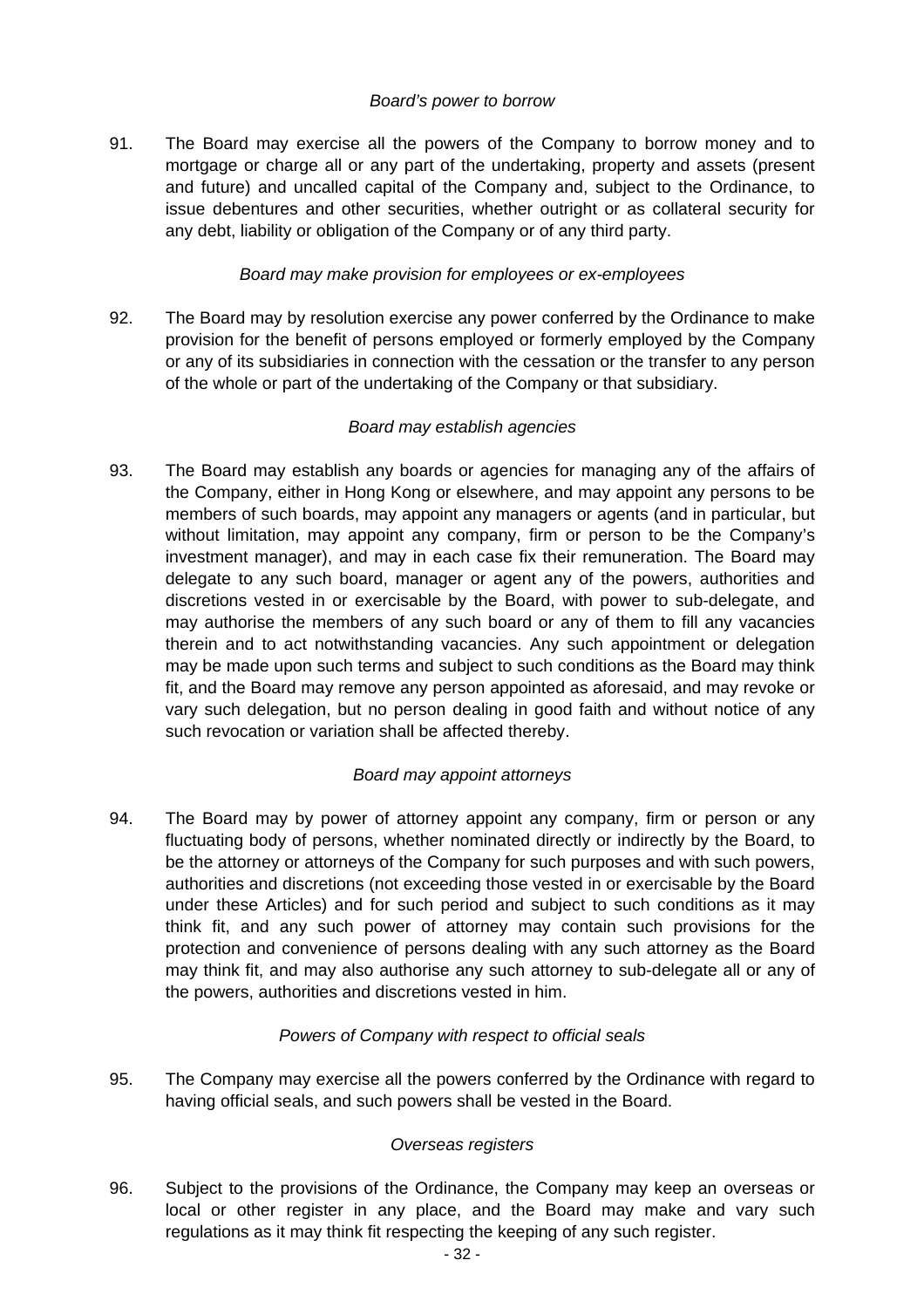#### *Execution of cheques etc.*

97. All cheque, promissory notes, drafts, bills of exchange and other instruments, whether negotiable or transferable or not, and all receipts for moneys paid to the Company shall be signed, drawn, accepted, endorsed or otherwise executed, as the case may be, in such manner as the Board shall from time to time by resolution determine.

#### *Board to keep minutes*

- 98. The Board shall cause minutes or records to be made in books provided for the purposes:
	- (a) of the names of the Directors present at each meeting of the Board or committee of the Board; and
	- (b) of all resolutions and proceedings at all meetings of the Company and of the holders of any class of shares in the Company and of the Board and of any committee of the Board.

#### *Chairman to sign minute*

98A. Any such minute if purporting to be signed by the chairman of the meeting at which the proceedings were held or by the chairman of the next succeeding meeting of the Company or the Board or the committee of the Board (as the case may be) shall be sufficient evidence of the proceedings thereat and until the contrary is proved every meeting of the Company or of the Board or of a committee of the Board in respect of the proceedings whereat minutes have been so made shall be deemed to have been duly convened and held and all resolutions and proceedings stated in the said minutes to have been passed and held thereat shall be deemed to have been duly passed and held.

#### *Board may grant pensions*

99. The Board on behalf of the Company may exercise all the powers of the Company to grant pensions, annuities or other allowances and benefits in favour of any person including any Director or former Director or the relations, connections or dependants of any Director or former Director provided that no pension, annuity or other allowance or benefit (except such as may be provided for by any other Article) shall be granted to a Director or former Director who has not been an Executive Director or held any other office or place of profit under the Company or any of its subsidiaries or to a person who has no claim on the Company except as a relation, connection or dependant of a Director or former Director without the approval of an ordinary resolution of the Company. A Director or former Director shall not be accountable to the Company or the Members for any benefit of any kind conferred under or pursuant to this Article and the receipt of any such benefit shall not disqualify any person from being or becoming a Director of the Company.

#### **PROCEEDINGS OF THE BOARD**

#### *Meetings of Board and voting*

100. The Board may meet for the despatch of business, adjourn and otherwise regulate its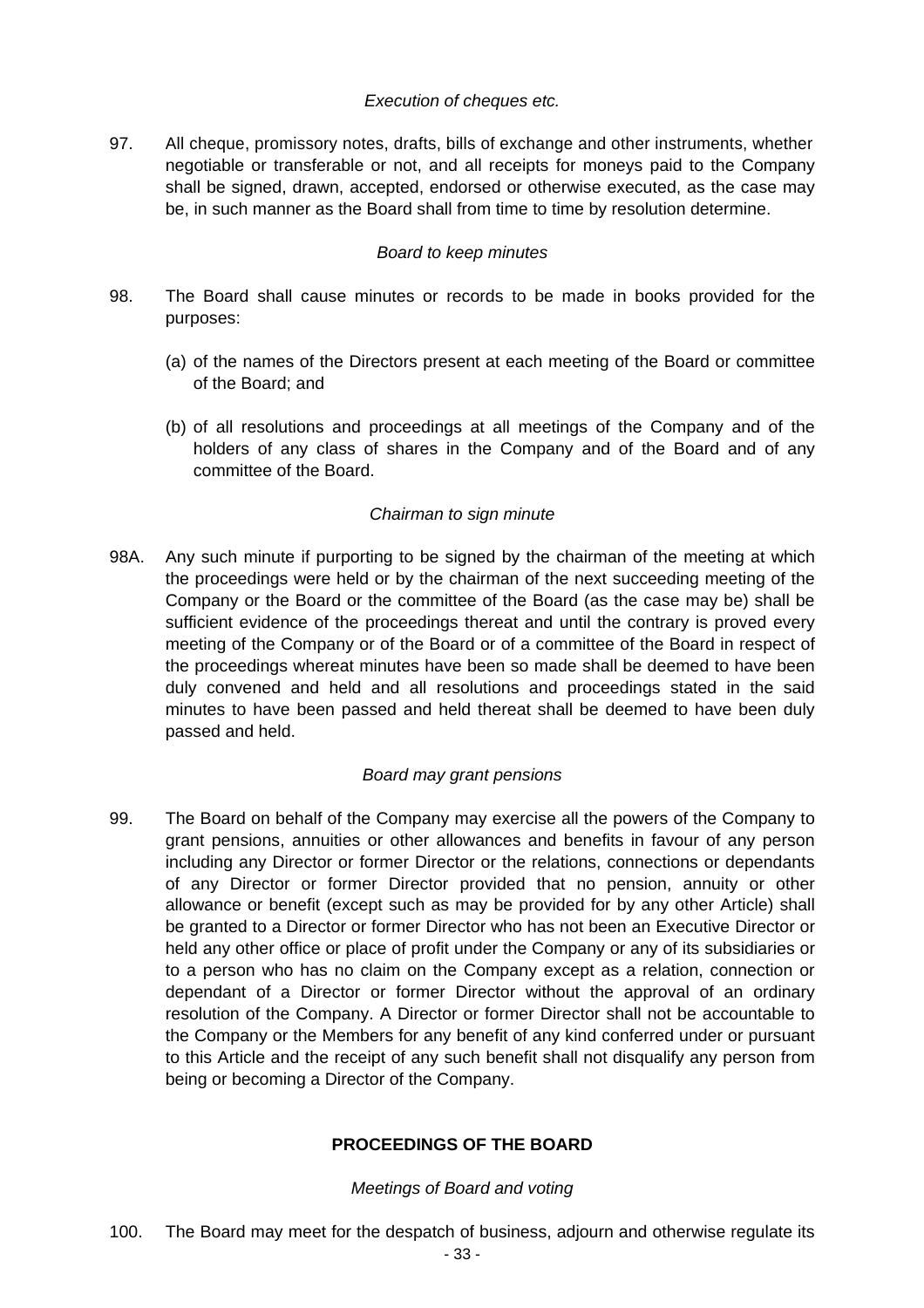meetings as it thinks fit. Questions arising at any meeting shall be determined by a majority of votes. In the case of any equality of votes the chairman of the meeting shall have an additional or casting vote. A Director may, and the Secretary on the requisition of a Director shall, at any time summon a Board meeting.

## *Notice of Board meetings*

101. Notice of a Board meeting shall be deemed to be duly given to a Director if it is given to him either in writing or by word of mouth or by telephone or by facsimile at the facsimile number from time to time notified to the Company by such Director or by telex or telegram at the address from time to time notified to the Company by such Director or by electronic mail at the electronic mail address from time to time notified to the Company by such Director or in such other manner as the Board may from time to time determine. A Director absent or intending to be absent from Hong Kong may request the Board that notices of Board meetings shall during his absence be sent to him in such manner as described above, but such notices need not be given any earlier than notices given to Directors not so absent and in the absence of any such request it shall not be necessary to give notice of a Board meeting to any Director who is for the time being absent from Hong Kong. A Director may waive notice of any meeting either prospectively or retrospectively.

# *Quorum at Board meetings*

102. The quorum necessary for the transaction of the business of the Board may be fixed by the Board and, unless so fixed at any other number, shall be four. A meeting of the Directors may be held by means of telephone or videoconferencing or any other electronic means provided that all participants are thereby able to communicate immediately by voice with all other participants. Any Director who ceases to be a Director at a Board meeting may continue to be present and to act as a Director and be counted in the quorum until the termination of the Board meeting if no other Director objects and if otherwise a quorum of Directors would not be present.

#### *Continuing Directors to act*

103. The continuing Directors or a sole continuing Director may act notwithstanding any vacancy in the Board but, if and so long as the number of Directors is reduced below the minimum number fixed by or in accordance with these Articles, the continuing Directors or Director, notwithstanding that the number of Directors is below the number fixed by or in accordance with these Articles as the quorum or that there is only one continuing Director, may act for the purpose of filling vacancies in the Board or of summoning general meetings of the Company but not for any other purpose.

#### *Chairman of Board meetings*

104. The Board may elect a Chairman and one or more Deputy Chairmen of its meetings and determine the period for which they are respectively to hold such office. If no such Chairman or Deputy Chairman is elected, or if at any meeting neither the Chairman nor any Deputy Chairman is present within fifteen minutes after the time appointed for holding the same, the Directors present may choose one of their number to be chairman of the meeting.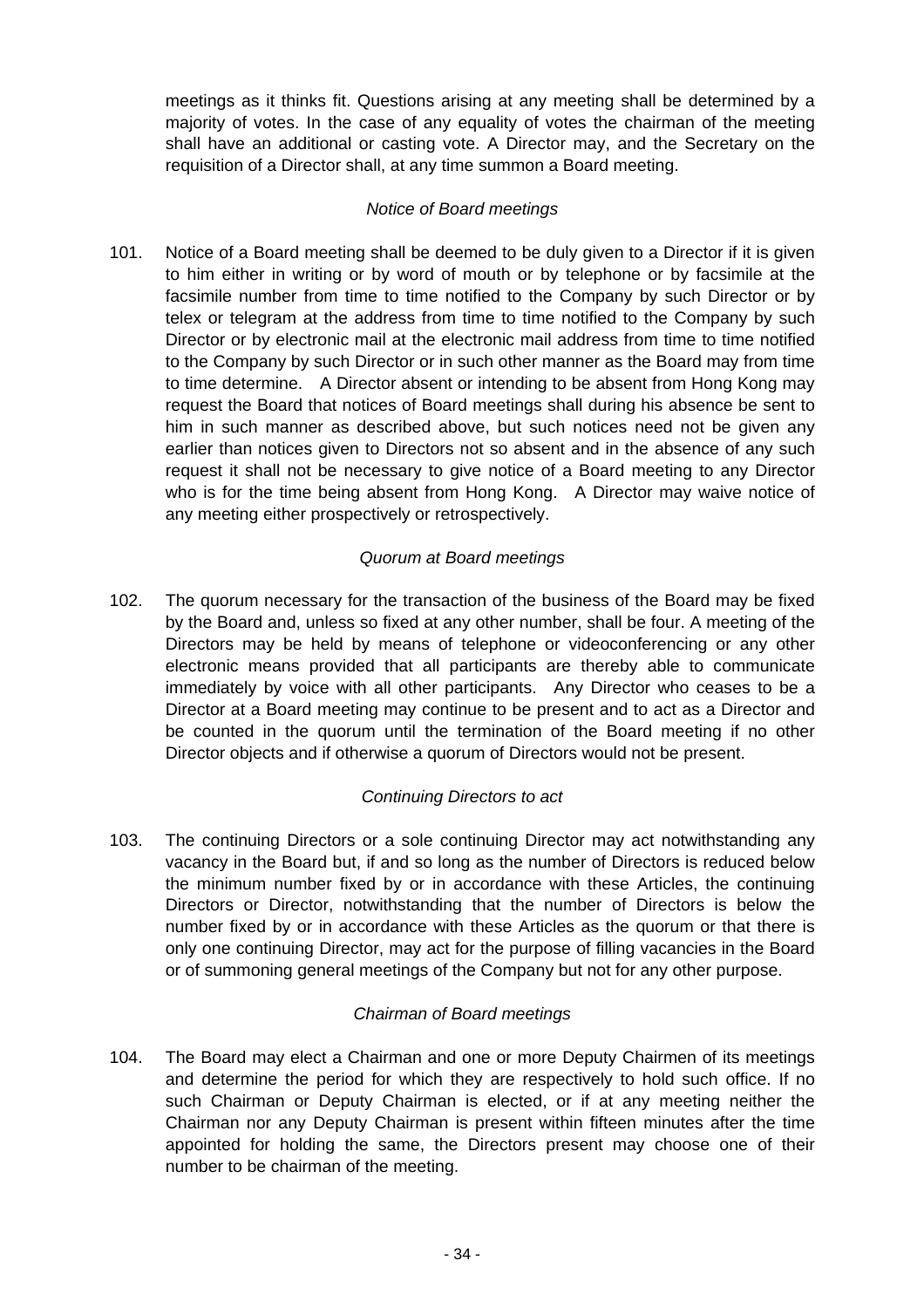#### *Competence of Board meetings*

105. A meeting of the Board at which a quorum is present shall be competent to exercise all the powers, authorities and discretions for the time being vested in or exercisable by the Board.

#### *Power to delegate to committees*

106. The Board may delegate any of its powers, authorities and discretions (with power to sub-delegate) to any committee, consisting of such Directors of the Company and such other persons for such time on such terms and subject to such conditions as it thinks fit. The Board may confer such powers either concurrently with, or to the exclusion of and in substitution for, all of the powers of the Board in that respect and may from time to time revoke such delegation or revoke the appointment of and discharge any such committees either wholly or in part, and either as to persons or purposes. Any committee so formed shall, in the exercise of the powers, authorities and discretions so delegated, conform to any regulations which may be imposed on it by the Board. Insofar as any power, authority or discretion is so delegated, any reference in these Articles to the exercise by the Board of such power, authority or discretion shall be construed as if it were a reference to the exercise of such power, authority or discretion by such committee.

#### *Powers of committees*

106A. All acts done by such committee in conformity with such regulations and in fulfilment of the purposes for which it is appointed, but not otherwise, shall have the like force and effect, as if done by the Directors.

# *Proceedings of committees*

107. The meetings and proceedings of any committee consisting of two or more members shall be governed by the provisions contained in these Articles for regulating the meetings and proceedings of the Board so far as the same are applicable and are not superseded by any regulations imposed by the Board under the last preceding Article.

# *Resolution in writing*

108. A resolution in writing signed by all the Directors or by all the members of a committee for the time being entitled to receive notice of a meeting of the Board or, as the case may be, of such committee (provided that number is sufficient to constitute a quorum) shall be as valid and effectual as a resolution passed at a meeting of the Board or, as the case may be, of such committee duly called and constituted. Such resolution may be contained in one document or in several documents in like form each signed by one or more of the Directors or members of the committee concerned. A copy of a resolution signed and sent by a Director by telex or cable or facsimile shall be deemed to be a document signed by him for the purposes of this Article.

 Provided that this Article shall not apply in relation to any contract or arrangement (not being one of the types specified in Article 89(H)) in which a Director or Directors are interested, unless the number of Directors signing the resolution who are not interested in the contract or arrangement would have constituted a quorum of Directors if a meeting had been held for the purpose of considering the contract or arrangement.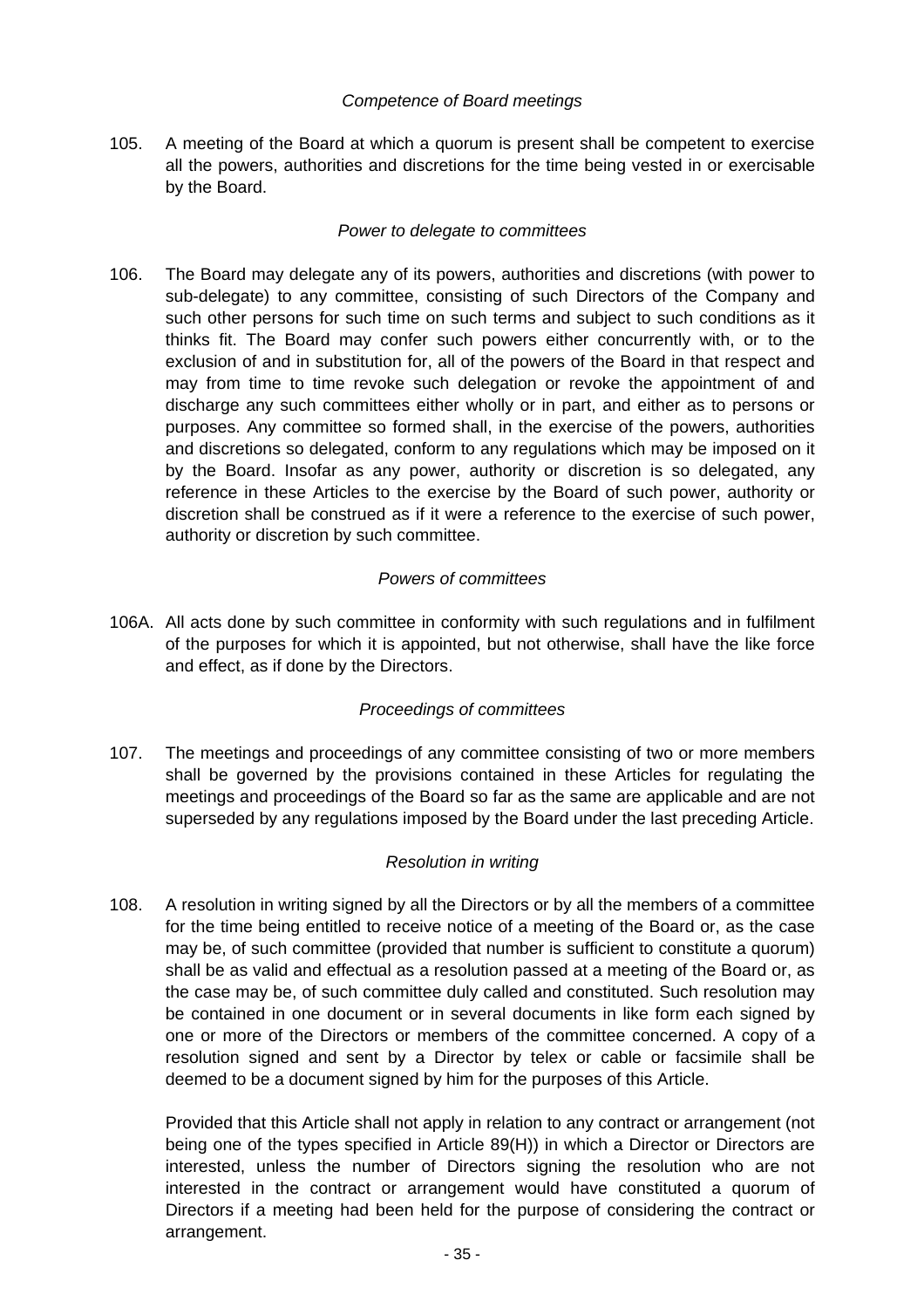#### *Validity of acts*

109. All acts done by the Board or by any committee or by any person acting as a Director or member of a committee, shall, notwithstanding that it is afterwards discovered that there was some defect in the appointment of any member of the Board or such committee or person acting as aforesaid or that they or any of them were disqualified or had vacated office, be as valid as if every such person had been duly appointed and was qualified and had continued to be a Director or member of such committee.

# **SECRETARY**

#### *Board to appoint Secretary*

110. The Secretary shall be appointed by the Board for such term, at such remuneration and upon such conditions as it may think fit; and any Secretary so appointed may be removed by the Board.

#### *Dual function regulated*

111. A provision of the Ordinance or these Articles requiring or authorising a thing to be done by or to a Director and the Secretary shall not be satisfied by its being done by or to the same person acting both as Director and as, or in place of, the Secretary.

#### **SEALS**

#### *Use of seals*

112. The Board shall provide for the custody of every Seal. A Seal shall only be used by the authority of the Board or of a committee of the Board authorised by the Board in that behalf. Subject as otherwise provided in these Articles, any instrument to which the common seal is affixed shall be signed by two Directors or by a Director and the Secretary (or some other person appointed by the Board) or by two other persons appointed by the Board. Every instrument executed in the manner provided by this Article shall be deemed to be sealed and executed with the authority of the Directors previously given.

# **DIVIDENDS AND OTHER PAYMENTS**

#### *Company may declare dividends*

113. Subject to the Ordinance and as hereinafter set out, the Company in general meeting may from time to time declare dividends to be paid to the Members according to their rights and interests in the profits available for distribution, but no dividend shall be declared in excess of the amount recommended by the Board.

# *Apportionment of dividends*

114. Except in so far as the rights attaching to, or the terms of issue of, any share otherwise provide: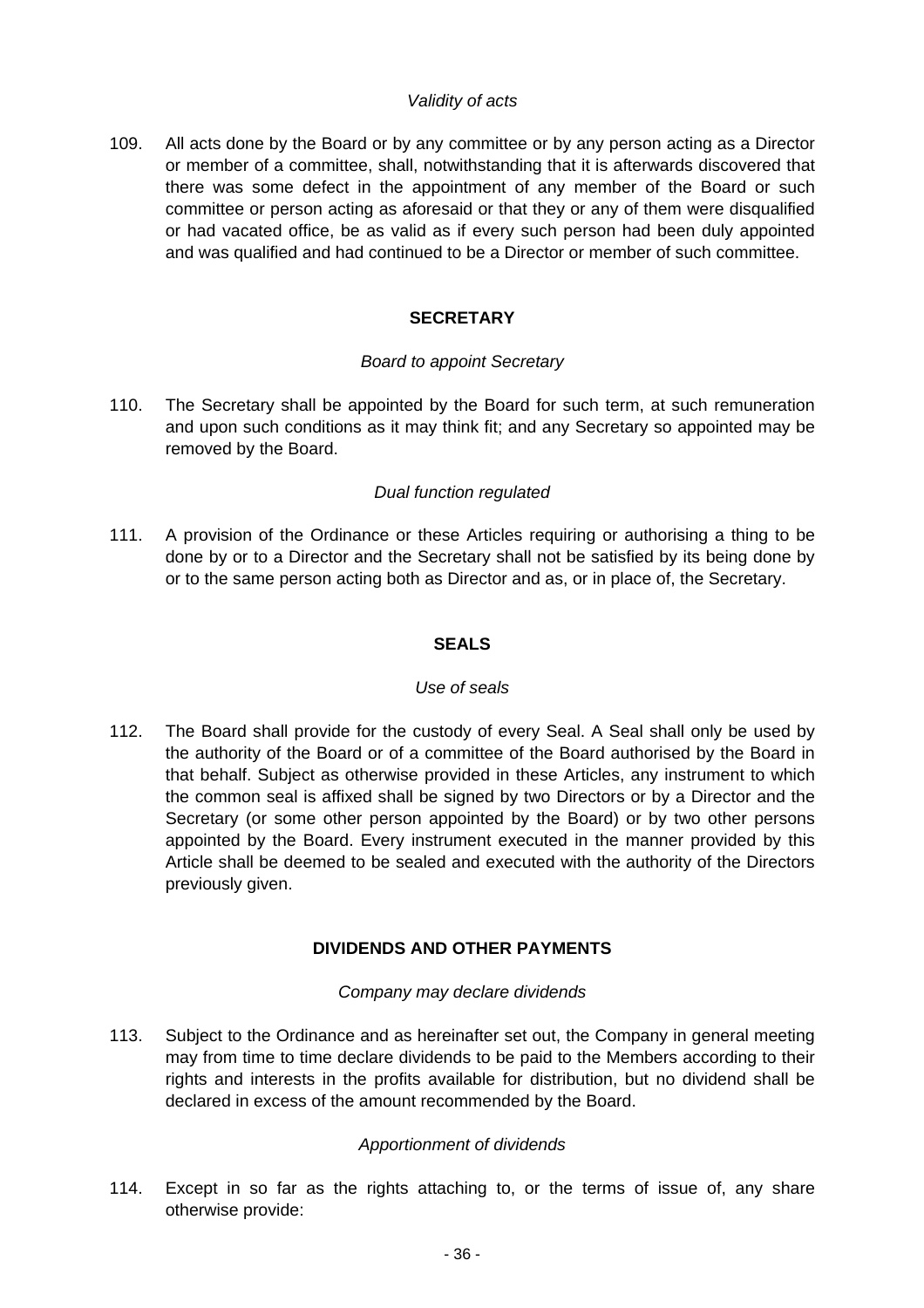- (a) all dividends shall be declared and paid according to the amounts paid up on the shares in respect of which the dividend is paid, but no amount paid up on a share in advance of calls shall be treated for the purposes of this Article as paid up on the share; and
- (b) all dividends shall be apportioned and paid pro rata according to the amounts paid up on the shares during any portion or portions of the period in respect of which the dividend is paid.

#### *Board may pay interim dividends*

115. The Board may from time to time pay to the Members such interim dividends as appear to the Board to be justified by the position of the Company; the Board may also pay any fixed dividend which is payable on any shares of the Company half-yearly or on any other dates, whenever such position, in the opinion of the Board, justifies such payment. If the share capital is divided into different classes, the Board may pay interim dividends on shares which confer deferred or non-preferred rights with regard to dividend as well as on shares which confer preferential rights with regard to dividend, but no interim dividend shall be paid on shares carrying deferred or non-preferred rights if, at the time of payment, any preferential dividend is in arrear. Provided the Directors act in good faith, they shall not incur any liability to the holders of shares conferring preferred rights for any loss they may suffer by the lawful payment of an interim dividend on any shares having deferred or non-preferred rights.

#### *Deduction in respect of calls*

116. The Board may deduct from any dividend or other moneys payable to a Member by the Company on or in respect of any shares all sums of money (if any) presently payable by him to the Company on account of calls or otherwise in respect of shares of the Company.

#### *Dividends not to bear interest*

117. No dividend or other moneys payable by the Company on or in respect of any share shall bear interest against the Company.

#### *Option between cash and shares on dividends*

- 118. (A) In respect of any dividend proposed to be paid or declared by the Board or by the Company in general meeting, the Board may propose and announce prior to or contemporaneously with the payment or declaration of such dividend:
	- (i) that such dividend be satisfied wholly or in part in the form of an allotment of shares credited as fully paid up provided that Members entitled thereto will be entitled to elect to receive such dividend (or part thereof) in cash in lieu of such allotment. In such case, the following provisions shall apply:
		- (a) the basis of any such allotment shall be determined by the Board;
		- (b) the Board, after determining the basis of allotment, shall give not less than two weeks' notice in writing to the holders of the shares of the right of election accorded to them and shall send with such notice forms of election and specify the procedure to be followed and the place at which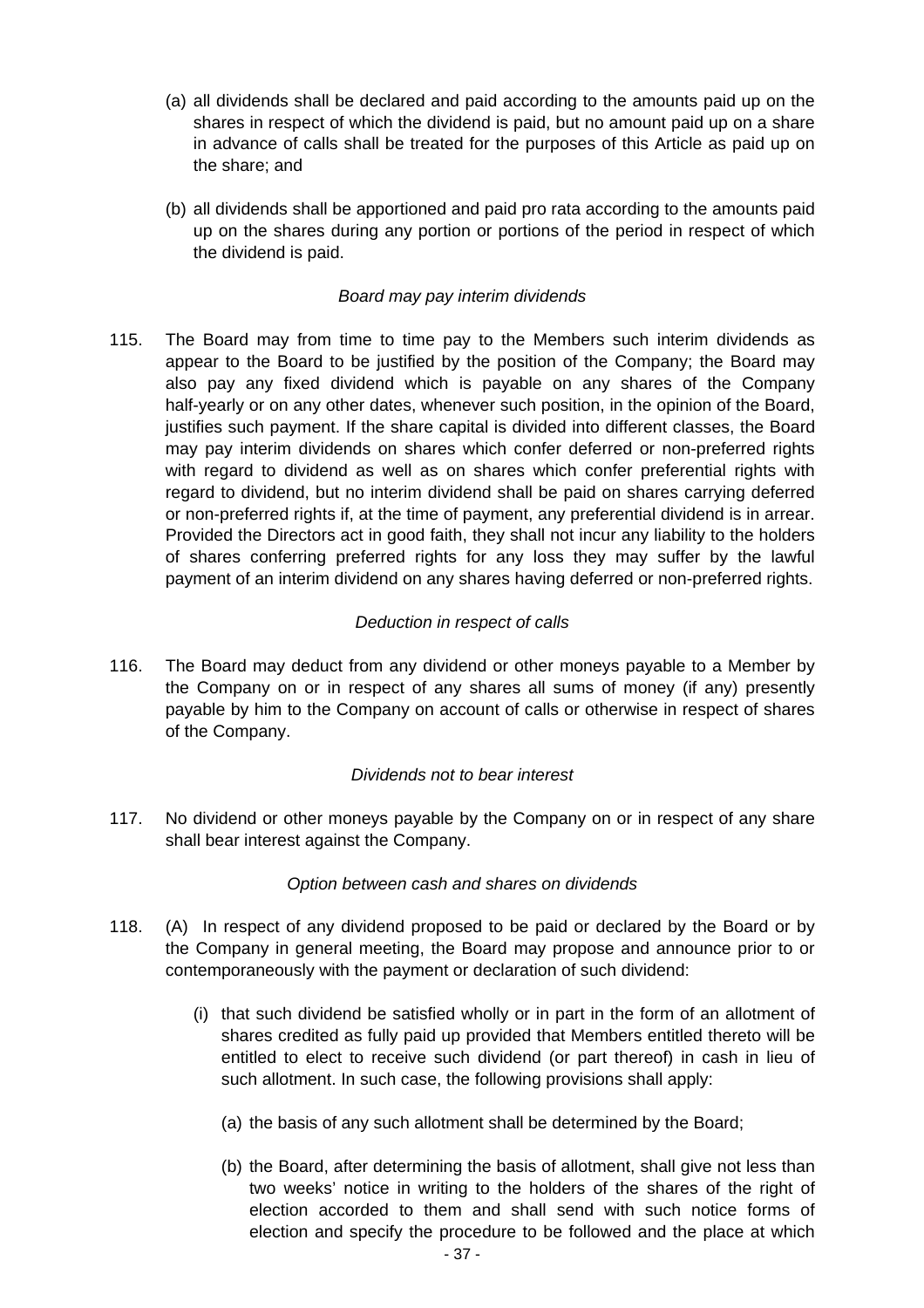and the latest date and time by which duly completed forms of election must be lodged in order to be effective;

- (c) the right of election may be exercised in respect of the whole or part of that portion of the dividend in respect of which the right of election has been accorded;
- (d) the dividend (or that part of the dividend to be satisfied by the allotment of shares as aforesaid) shall not be payable in cash on shares in respect whereof the cash election has not been duly exercised ("the non-elected shares") and in lieu and in satisfaction thereof shares shall be allotted credited as fully paid up to the holders of the non-elected shares on the basis of allotment determined as aforesaid and for such purpose the Board shall capitalise and apply out of any part of any of the Company's reserve accounts (including any share premium account or capital redemption reserve fund) or profit and loss account or amounts otherwise available for distribution as the Board may determine such sum as may be required to pay up in full the appropriate number of shares for allotment and distribution to and amongst the holders of the non-elected shares on such basis; or
- (ii) that Members entitled to such dividend be entitled to elect to receive an allotment of shares credited as fully paid up in lieu of the whole or such part of the dividend as the Board may think fit. In such case, the following provisions shall apply:
	- (a) the basis of any such allotment shall be determined by the Board;
	- (b) the Board, after determining the basis of allotment, shall give not less than two weeks' notice in writing to the holders of the shares of the right of election accorded to them and shall send with such notice forms of election and specify the procedure to be followed and the place at which and the latest date and time by which duly completed forms of election must be lodged in order to be effective;
	- (c) the right of election may be exercised in respect of the whole or part of that portion of the dividend in respect of which the right of election has been accorded;
	- (d) the dividend (or that part of the dividend in respect of which a right of election has been accorded) shall not be payable on shares in respect whereof the share election has been duly exercised ("the elected shares") and in lieu and in satisfaction thereof shares shall be allotted credited as fully paid up to the holders of the elected shares on the basis of allotment determined as aforesaid and for such purpose the Board shall capitalise and apply out of any part of any of the Company's reserve accounts (including share premium account or capital redemption reserve fund) or profit and loss account or amounts otherwise available for distribution as the Board may determine such sum as may be required to pay up in full the appropriate number of shares for allotment and distribution to and amongst the holders of the elected shares on such basis.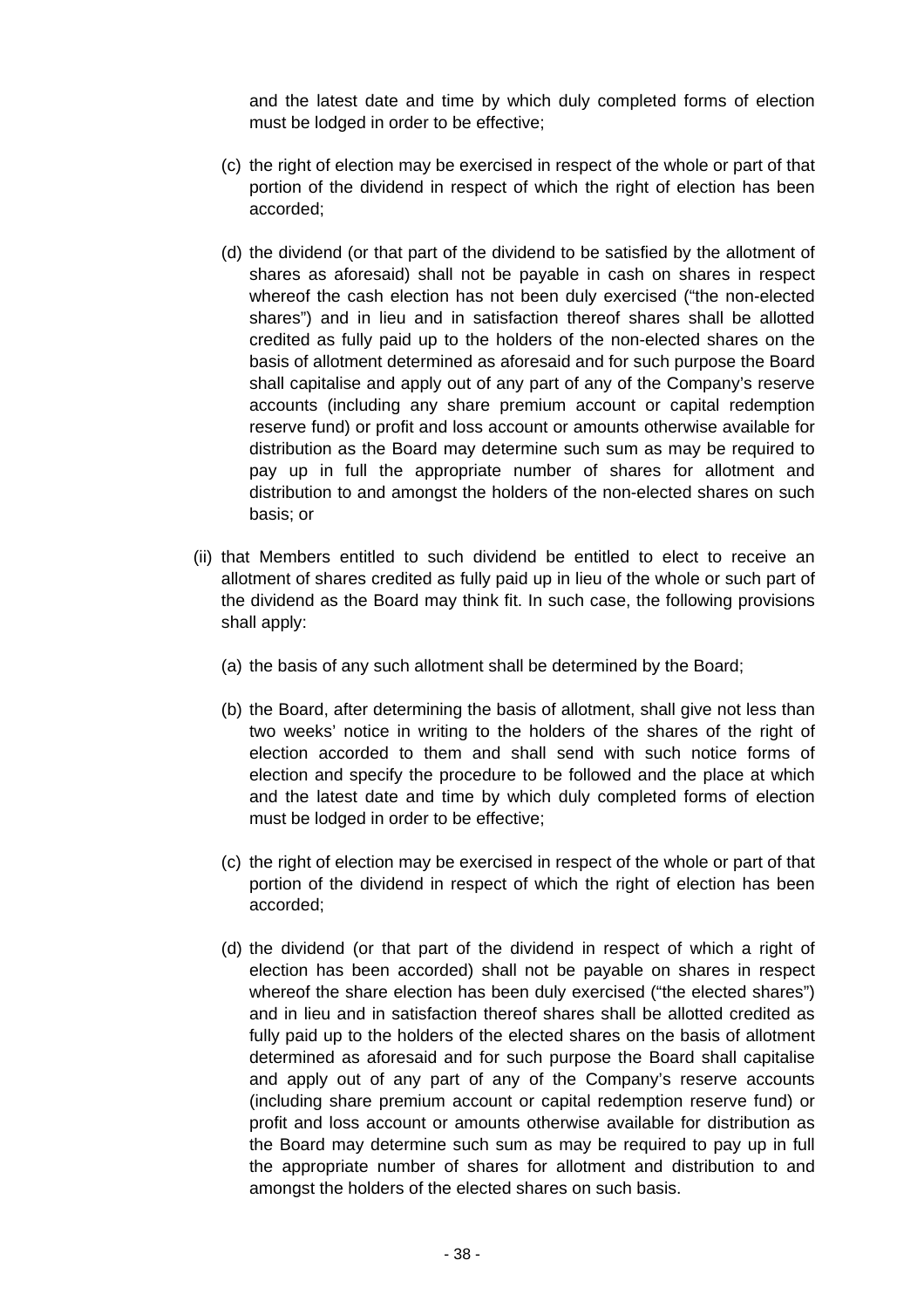(B) The shares allotted pursuant to the provisions of paragraph (A) of this Article shall rank pari passu in all respects with the shares then in issue save only as regards participation:

- (i) in the relevant dividend (or the right to receive or to elect to receive an allotment of shares in lieu thereof as aforesaid); or
- (ii) in any other distribution, bonus or rights paid, made, declared or announced prior to or contemporaneously with the payment or declaration of the relevant dividend unless, contemporaneously with the announcement by the Board of its proposal to apply the provisions of sub-paragraph (i) and (ii) of paragraph (A) of this Article in relation to the relevant dividend or contemporaneously with its announcement of the distribution, bonus or rights in question, the Board shall specify that the shares to be allotted pursuant to the provisions of paragraph (A) of this Article shall rank for participation in such distribution, bonus or rights.

 (C) The Board may do all acts and things considered necessary or expedient to give effect to any capitalisation pursuant to the provisions of paragraph (A) of the Article with full power to the Board to make such provisions as it thinks fit in the case of shares becoming distributable in fractions (including provisions whereby, in whole or in part, fractional entitlements are aggregated and sold and the net proceeds distributed to those entitled or are disregarded or rounded up or down, or whereby the benefit of fractional entitlements accrues to the Company rather than to the Members concerned). The Board may authorise any person to enter into, on behalf of all Members interested, an agreement with the Company providing for such capitalisation and matters incidental thereto and any agreement made pursuant to such authority shall be effective and binding on all concerned.

 (D) The Company may upon the recommendation of the Board by ordinary resolution resolve in respect of any one particular dividend of the Company that notwithstanding the provisions of paragraph (A) of this Article a dividend may be satisfied wholly in the form of an allotment of shares credited as fully paid up without offering any right to Members to elect to receive such dividend in cash in lieu of such allotment.

 (E) The Board may on any occasion when it makes a determination pursuant to paragraph (A) of this Article, resolve that no allotment of shares or rights of election for shares to be issued pursuant to such determination shall be made available or made to any Members with registered addresses in any particular territory or territories where the allotment of shares or the circulation of an offer of such rights of election would or might, in the opinion of the Board, be unlawful or would or might, in the opinion of the Board, be unlawful in the absence of a registration statement or other special formalities, and in such event the provision aforesaid shall be read and construed subject to such determination.

#### *Manner of payment of dividends*

119. Any dividend, interest or other sum payable in cash to the holder of shares may be paid by direct debit, bank transfer or other automated system of bank transfer, cheque or warrant, and in the case of a cheque or warrant, the same be, sent through the post addressed to the holder at his registered address or, in the case of joint holders, addressed to the holder whose name stands first in the Register in respect of the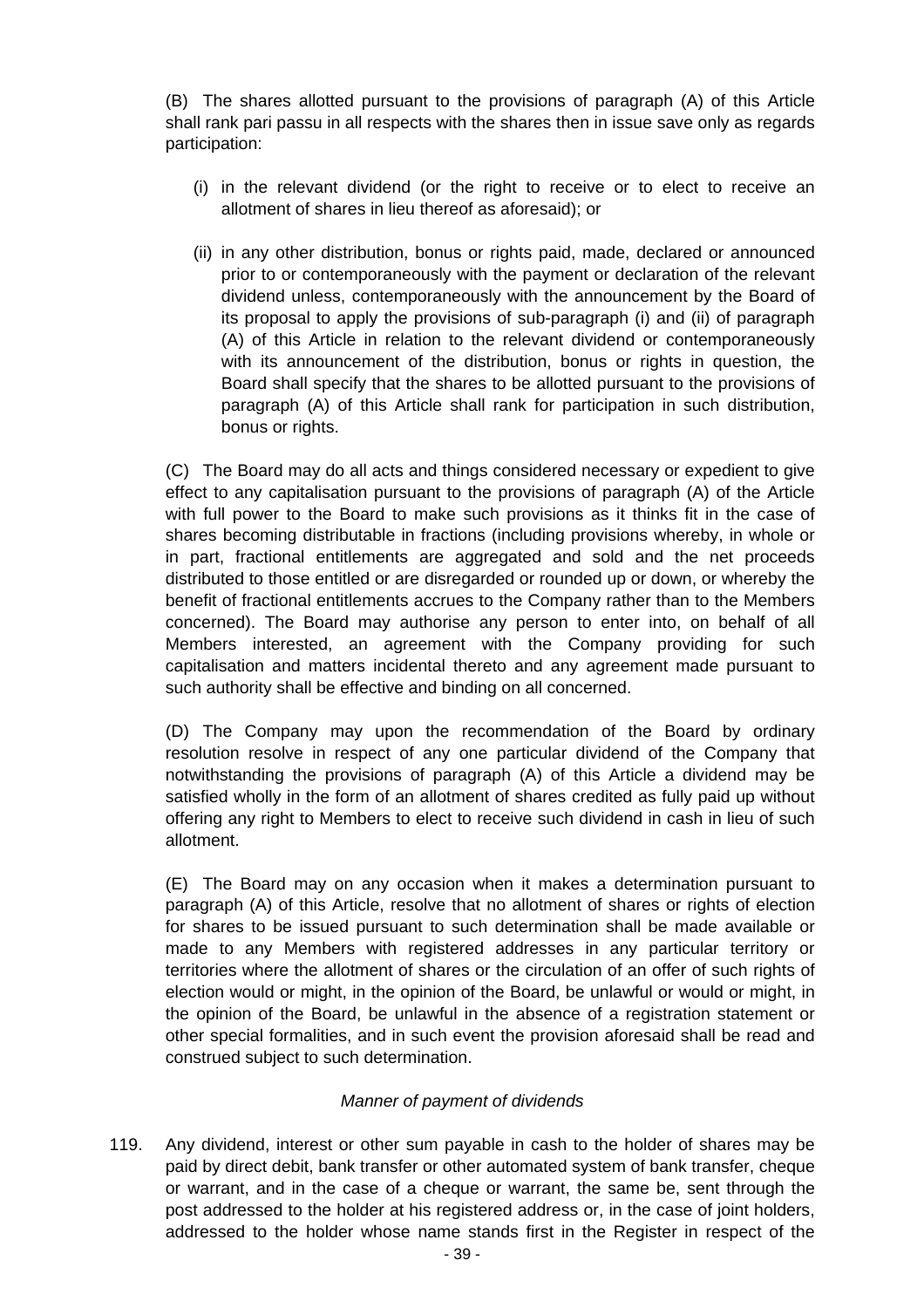shares at his address as appearing in the Register or addressed to such person and at such address as the holder or joint holders may in writing direct. Every such cheque or warrant shall, unless the holder or joint holders otherwise direct, be made payable to the order of the holder or, in the case of joint holders, to the order of the holder whose name stands first on the Register in respect of such shares, and shall be sent at his or their risk and payment of the cheque or warrant by the bank on which it is drawn shall constitute a good discharge to the Company. Any one of two or more joint holders may give effectual receipts for any dividends or other moneys payable or property distributable in respect of the shares held by such joint holders.

#### *Cease to send dividends*

- 120A. The Company may in its absolute discretion cease to send dividend cheques or dividend warrants to any holders of shares where any dividend cheque or dividend warrant, having been posted in the manner specified in these Articles:
	- (i) is returned to the Company undelivered; or
	- (ii) has been left uncashed on two consecutive occasions;

 Any future entitlement to dividends of the person or persons concerned shall be treated as an unclaimed dividend and dealt with in accordance with the provisions of these Articles.

#### *Unclaimed dividends*

120B. Any dividend unclaimed after a period of six years from the date of declaration of such dividend shall be forfeited and shall revert to the Company and the payment by the Board of any unclaimed dividend, interest or other sum payable on or in respect of a share into a separate account shall not constitute the Company a trustee in respect thereof.

#### *Dividends in specie*

121. Any general meeting declaring a dividend may by ordinary resolution, upon the recommendation of the Board, direct payment or satisfaction of such dividend wholly or in part by the distribution of specific assets, and in particular of paid up shares or debentures of any other company, and the Board shall give effect to such direction, and where any difficulty arises in regard to such distribution the Board may settle it as it thinks expedient, and in particular may issue fractional certificates or authorise any person to sell and transfer any fractions or may ignore fractions altogether, and may fix the value of distribution purposes of any such specific assets and may determine that cash payments shall be made to any Members upon the footing of the value so fixed in order to secure equality of distribution and may vest any such specific assets in trustees as may seem expedient to the Board.

# **RESERVES**

#### *Board may set aside reserves*

122. The Board may, before recommending any dividend, set aside out of the profits of the Company such sums as it thinks proper as reserves which shall, at the discretion of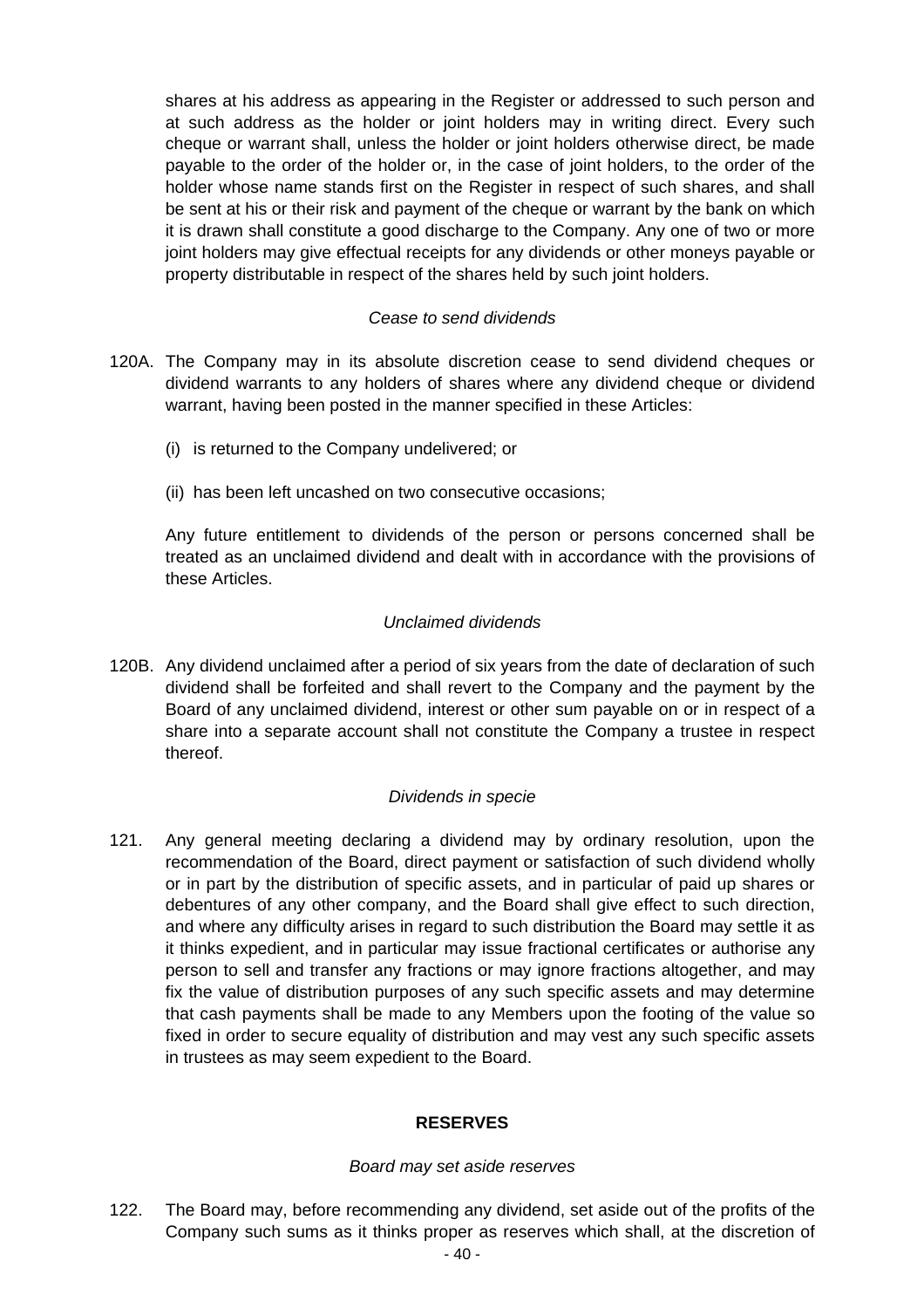the Board, be applicable for any purpose to which the profits of the Company may be properly applied and pending such application may, also at such discretion, either be employed in the business of the Company or be invested in such investments as the Board may from time to time think fit. The Board may also without placing the same to reserve carry forward any profits which it may think it prudent not to distribute.

# **CAPITALISATION OF PROFITS**

#### *Capitalisation issues*

123. The Company may, upon the recommendation of the Board, at any time and from time to time pass an ordinary resolution to the effect that it is desirable to capitalise all or any part of any amount for the time being standing to the credit of any reserve or fund (including the profit and loss account) whether or not the same is available for distribution and accordingly that such amount be set free for distribution among the Members or any class of Members who would be entitled thereto if it were distributed by way of dividend and in the same proportions, on the footing that the same is not paid in cash but is applied either in or towards paying up the amounts for the time being unpaid on any shares in the Company held by such Members respectively or in payment up in full of unissued shares, debentures or other obligations of the Company, to be allotted and distributed credited as fully paid up among such Members, or partly in one way and partly in the other, and the Board shall give effect to such resolution provided that, for the purposes of this Article, a share premium account and a capital redemption reserve, and any reserve or fund representing unrealised profits, may be applied only in paying up in full unissued shares of the Company to be allotted to such Members credited as fully paid.

# *Board to settle fractional entitlements*

124. Where any difficulty arises in regard to any distribution under the last preceding Article the Board may settle the same as it thinks expedient and in particular may issue fractional certificates or authorise any person to sell and transfer any fractions or may resolve that the distribution should be as nearly as may be practicable in the correct proportion but not exactly so or may ignore fractions altogether, and may determine that cash payments shall be made to any Members in order to adjust the rights of all parties, as may seem expedient to the Board. The Board may appoint any person to sign on behalf of the persons entitled to participate in the distribution any contract necessary or desirable for giving effect thereto and such appointment shall be effective and binding upon the Members.

# **RECORD DATES**

#### *Board may fix record date*

125. Notwithstanding any other provision of these Articles the Company or the Board may fix any date as the record date for any dividend, distribution, allotment or issue and such record date may be on or at any time before or after any date on which such dividend, distribution, allotment or issue is declared, paid or made.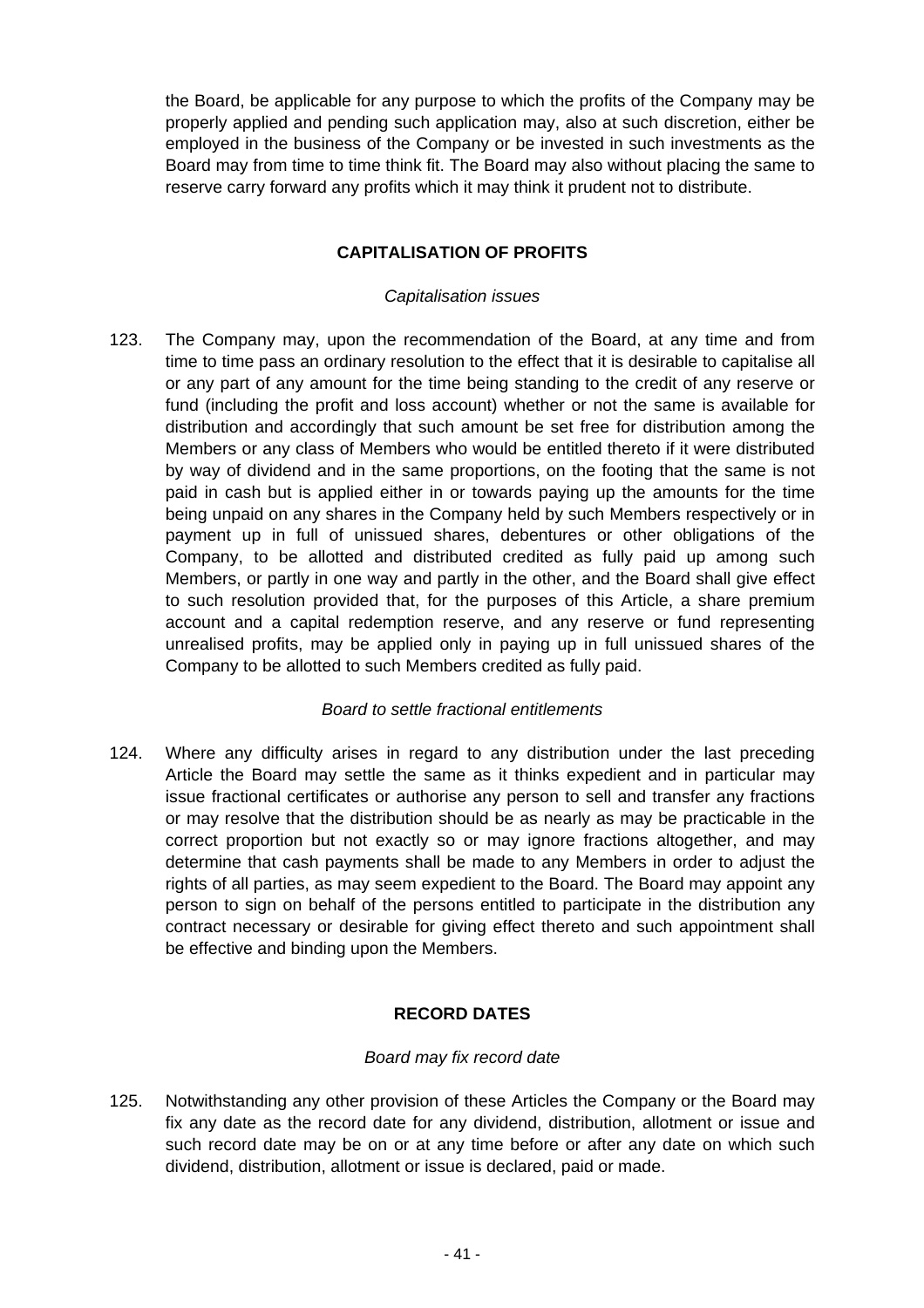# **ACCOUNTING RECORDS**

#### *Board to cause accounts to be kept*

126. The Board shall cause to be kept accounting records sufficient to give a true and fair view of the state of the Company's affairs and to show and explain its transactions, in accordance with the Ordinance.

#### *Where accounts to be kept*

127. The accounting records shall be kept at the Office or, subject to the Ordinance, at such other place or places as the Board may think fit and shall always be open to inspection by the officers of the Company. No Member (other than an officer of the Company) shall have any right of inspecting any accounting record or book or document of the Company except as conferred by law or authorised by the Board.

#### *Distribution of accounts*

128. (A) The Directors shall, from time to time, in accordance with the Ordinance, cause to be prepared and to be laid before the annual general meeting of the Company the relevant financial documents required by the Ordinance. The Directors may also cause to be prepared a summary financial report if they think fit, which may be provided to Members and/or debenture holders instead of the relevant financial documents subject to and in accordance with the Ordinance, the Listing Rules and any applicable laws, rules and regulations.

 (B) A copy of the relevant financial documents or the summary financial report shall, not less than 21 days before the meeting, be delivered or sent to every Member and debenture holder of the Company, or in the case of a joint holding to the Member or debenture holder (as the case may be) whose name stands first in the appropriate Register in respect of the joint holding, subject to and in accordance with the relevant requirements under the Ordinance, the Listing Rules and any applicable laws, rules and regulations. No accidental non-compliance with the provisions of this Article shall invalidate the proceedings at the meeting.

 (C) For the purpose of this Article, "relevant financial documents" and "summary financial report" shall have the meaning ascribed to them in the Ordinance.

#### **AUDIT**

#### *Auditors to be appointed*

129. Auditors shall be appointed and their duties regulated in accordance with the Ordinance.

#### **SERVICE OF NOTICES AND OTHER DOCUMENTS**

*Service by hand, by post, by advertisement or by electronic or other means* 

130. Any notice or document to be given or issued under these Articles shall be in writing, except that any such notice or document to be given or issued by or on behalf of the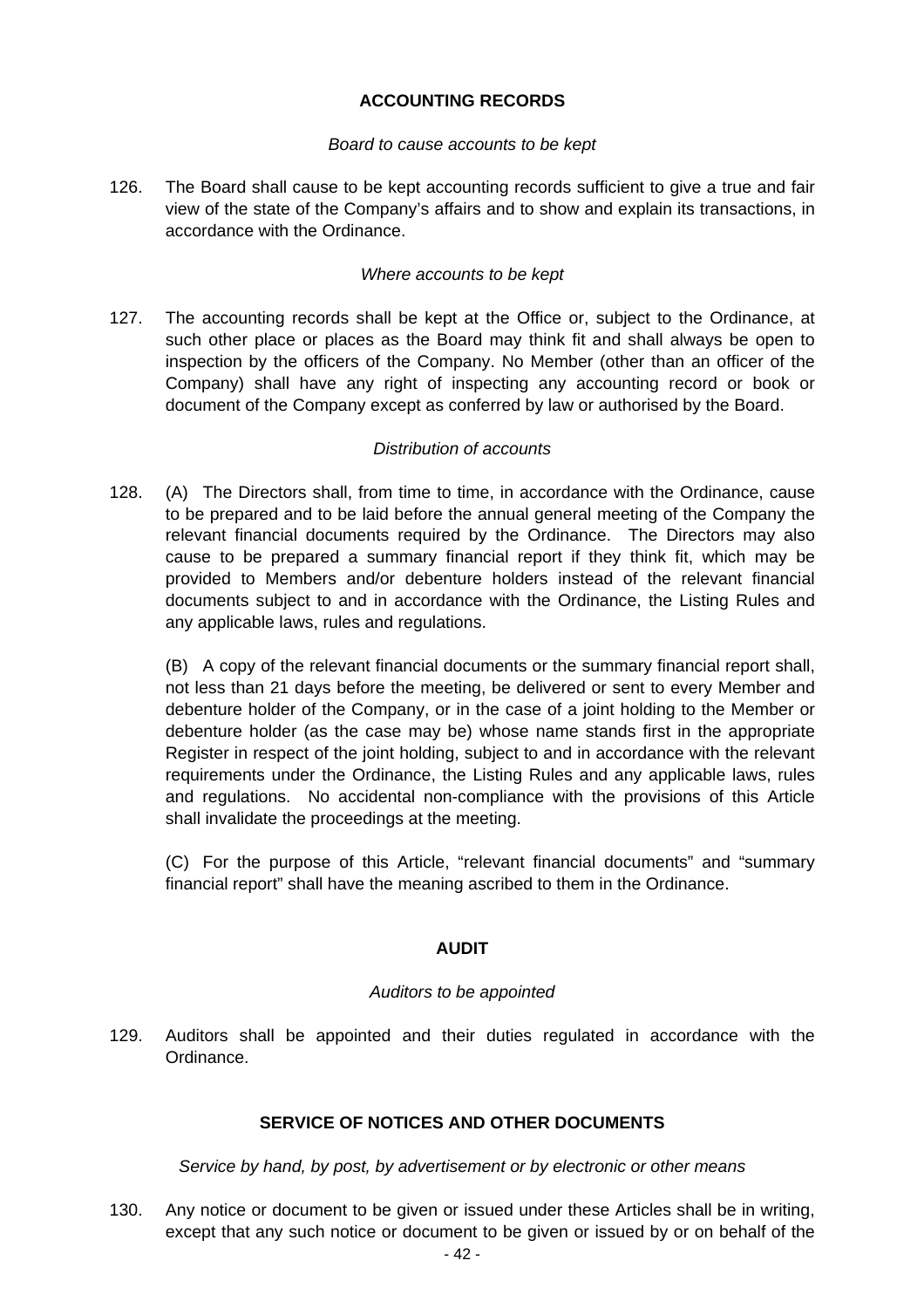Company under these Articles (including any "corporate communication" within the meaning ascribed thereto in the Listing Rules) shall be in writing which may or may not be in a transitory form and may be recorded or stored in any digital, electronic, electrical, magnetic or other retrievable form or medium and information in visible form whether having physical substance or not may be sent, supplied, served or delivered to another person by the Company by any of the following means subject to and to such extent permitted by and in accordance with the Ordinance, the Listing Rules and any applicable laws, rules and regulations:

- (i) by hand to the person;
- (ii) by hand or by post in a properly prepaid letter, envelope or wrapper to an address specified for the purpose by the person generally or specifically, or an address to which a provision of the Ordinance authorises or requires the notice or document to be sent or supplied; or if the person is a Member, debenture holder, Director or Secretary, his registered address as appearing in the Register, the register of debenture holders or register of Directors and Secretaries; or, in the case of any other person which is a company, its registered office; or, if the Company is unable to obtain an address so specified, the address of the person last known to the Company;
- (iii) by advertisement in an English language newspaper and a Chinese language newspaper in Hong Kong;
- (iv) by electronic means to an address specified for the purpose by the person generally or specifically;
- (v) by making it available on a website; or
- (vi) by any other means to the extent permitted by and in accordance with the Ordinance, the Listing Rules and any applicable laws, rules and regulations.

 In the case of joint holders of a share, all notices or documents shall be given to that one of the joint holders whose name stands first in the Register and notice so given shall be sufficient notice to all the joint holders.

#### *Time of service*

- 131. Subject to the Ordinance, any notice or document (including any "corporate communication" within the meaning ascribed thereto in the Listing Rules) sent, supplied, given or issued by or on behalf of the Company:
	- (i) if sent by hand, shall be deemed to have been served when the notice or document is delivered;
	- (ii) if sent by post, shall be deemed to have been served on the business day following that on which the envelope or wrapper containing the same is put into a post office situated within Hong Kong and in proving such service it shall be sufficient to prove that the envelope or wrapper containing the notice or document was properly prepaid, addressed and put into such post office (airmail if posted from Hong Kong to an address outside Hong Kong) and a certificate in writing signed by the Secretary or other person appointed by the Board that the envelope or wrapper containing the notice or document was so properly prepaid, addressed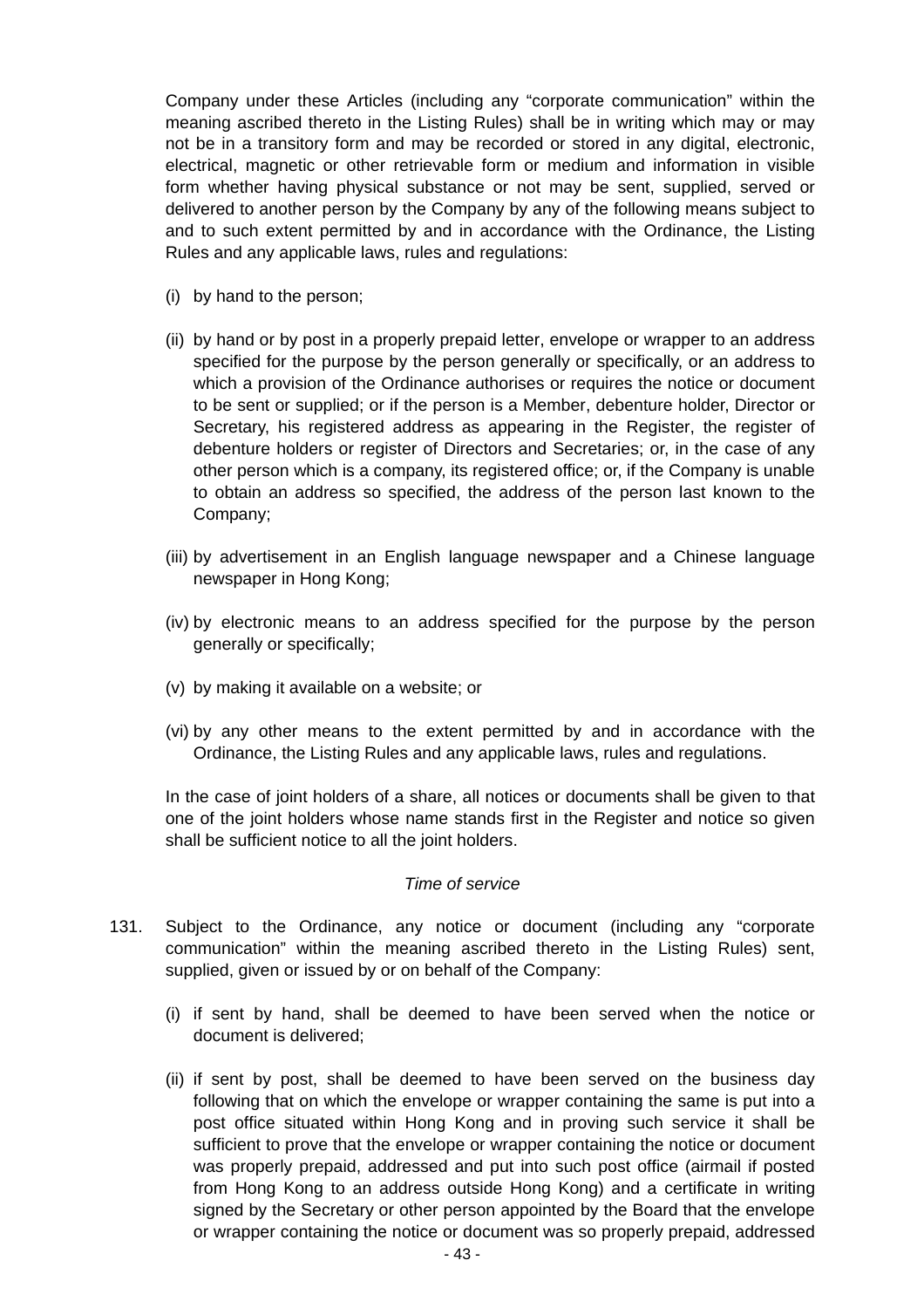and put into such post office shall be conclusive evidence thereof;

- (iii) if published by way of a newspaper advertisement, shall be deemed to have been served on the date on which it is advertised in one English language newspaper and one Chinese language newspaper in Hong Kong;
- (iv) if sent by electronic means, shall be deemed to have been served at the time which is 48 hours after the notice or document is transmitted electronically provided that no notification that the notice or document sent by electronic means has not reached its recipient has been received by the sender, except that any failure in transmission beyond the sender's control shall not invalidate the effectiveness of the notice or document being served; and
- (v) if made available on a website, shall be deemed to have been served on the later of the following: (a) 48 hours after the notice or document is first made available on the website; or (b) 48 hours after a notification by the Company containing matters required under the Ordinance is received by the recipient.

#### *Manner of service*

131A. (A) The signature to any notice or document by the Company may be written, typed, printed or made electronically.

 (B) Subject to any applicable laws, rules and regulations, any notice or document, including but not limited to the documents referred to in Article 128 and any "corporate communication" within the meaning ascribed thereto in the Listing Rules, may be given in the English language only, in the Chinese language only or in both the English language and the Chinese language.

# *Sufficient service*

132. Any notice or other document served on or delivered to any Member in pursuance of these Articles shall, notwithstanding that such Member is then dead or bankrupt or that any other event has occurred, and whether or not the Company has notice of the death or bankruptcy or other event, be deemed to have been duly served or delivered in respect of any share registered in the name of such Member as sole or joint holder unless before the day of posting (or if it is not sent by post before the day of service or delivery) of the notice or document, his name has been removed from the Register as the holder of the share, and such service or delivery shall for all purposes be deemed a sufficient service or delivery of such notice or document on all persons interested (whether jointly with or as claiming through or under him) in the share.

#### *Deemed receipt of notice*

132A. Any Member present, either personally or by proxy, at any meeting of the Company shall for all purposes be deemed to have received due notice of such meeting, and, where requisite, of the purposes for which such meeting was convened.

# *Transferee bound by notice given to transferor*

132B. Every person who, by operation of law, transfer or by any other means becomes entitled to a share shall be bound by any notice in respect of that share which, before his name is entered in the Register, has been duly given to a person from whom he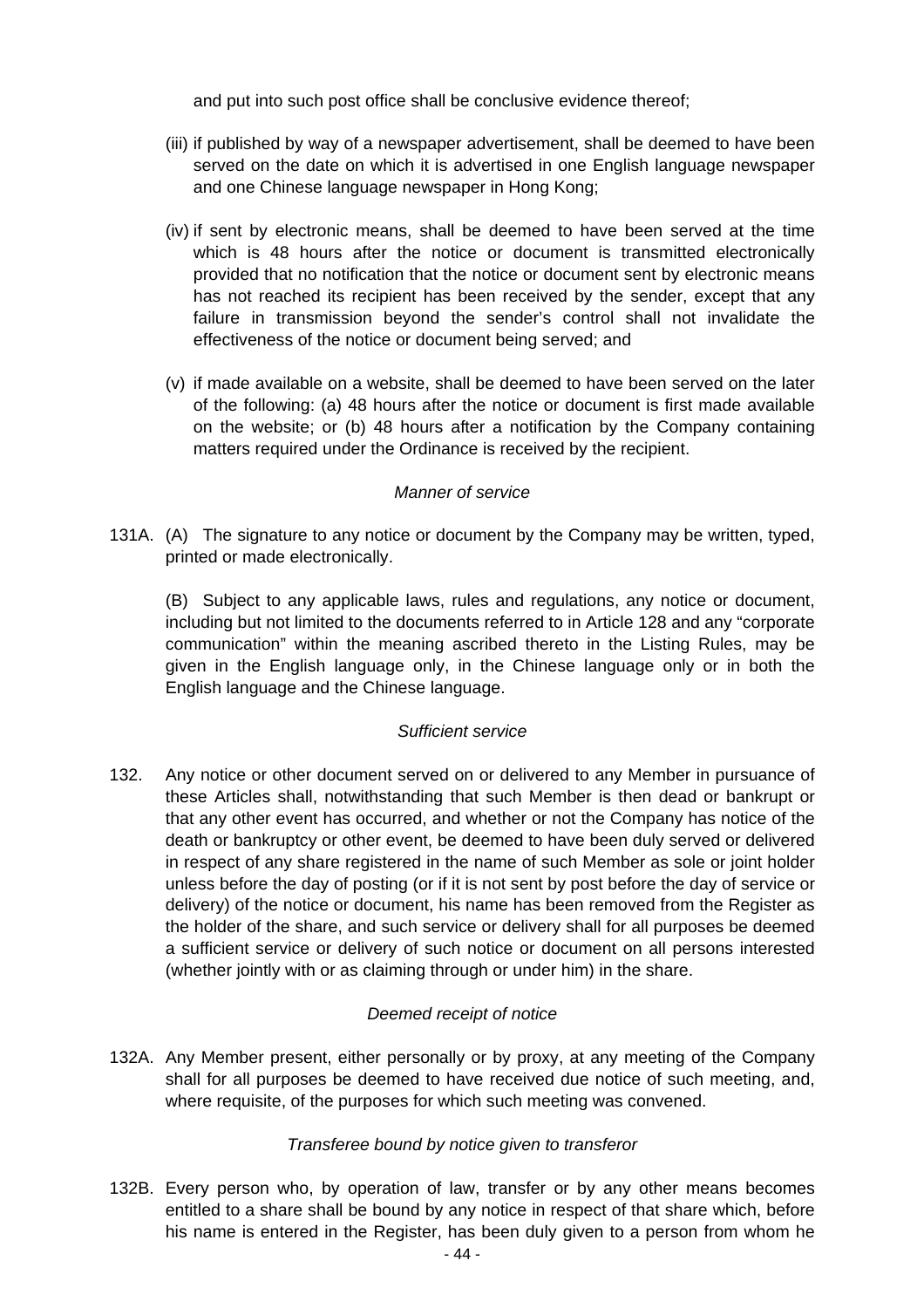derives his title.

#### **DESTRUCTION OF DOCUMENTS**

#### *Power of Company to destroy various documents*

- 133. The Company may destroy:
	- (a) any share certificate which has been cancelled at any time after the expiry of one year from the date of such cancellation;
	- (b) any dividend mandate or any variation or cancellation thereof or any notification of change of name or address at any time after the expiry of two years from the date such mandate variation cancellation or notification was recorded by the Company;
	- (c) any instrument of transfer of shares which has been registered at any time after the expiry of six years from the date of registration; and
	- (d) any other document on the basis of which any entry in the Register is made at any time after the expiry of six years from the date an entry in the Register was first made in respect of it;

 and it shall conclusively be presumed in favour of the Company that every share certificate so destroyed was a valid certificate duly and properly cancelled and that every instrument of transfer so destroyed was a valid and effective instrument duly and properly registered and that every other document destroyed hereunder was a valid and effective document in accordance with the recorded particulars thereof in the books or records of the Company. Provided always that:

- (i) the foregoing provisions of this Article shall apply only to the destruction of a document in good faith and without express notice to the Company that the preservation of such document was relevant to a claim;
- (ii) nothing contained in this Article shall be construed as imposing upon the Company any liability in respect of the destruction of any such document earlier than as aforesaid or in any case where the conditions of proviso (i) above are not fulfilled; and
- (iii) references in this Article to the destruction of any document include references to its disposal in any manner.

 Notwithstanding any provision contained in these Articles, the Directors may, if permitted by applicable law, authorise the destruction of documents set out in sub-paragraphs (a) to (d) of this Article and any other documents in relation to share registration which have been microfilmed or electronically stored by the Company or by the share registrar on its behalf provided always that this Article shall apply only to the destruction of a document in good faith and without express notice to the Company and its share registrar that the preservation of such document was relevant to a claim.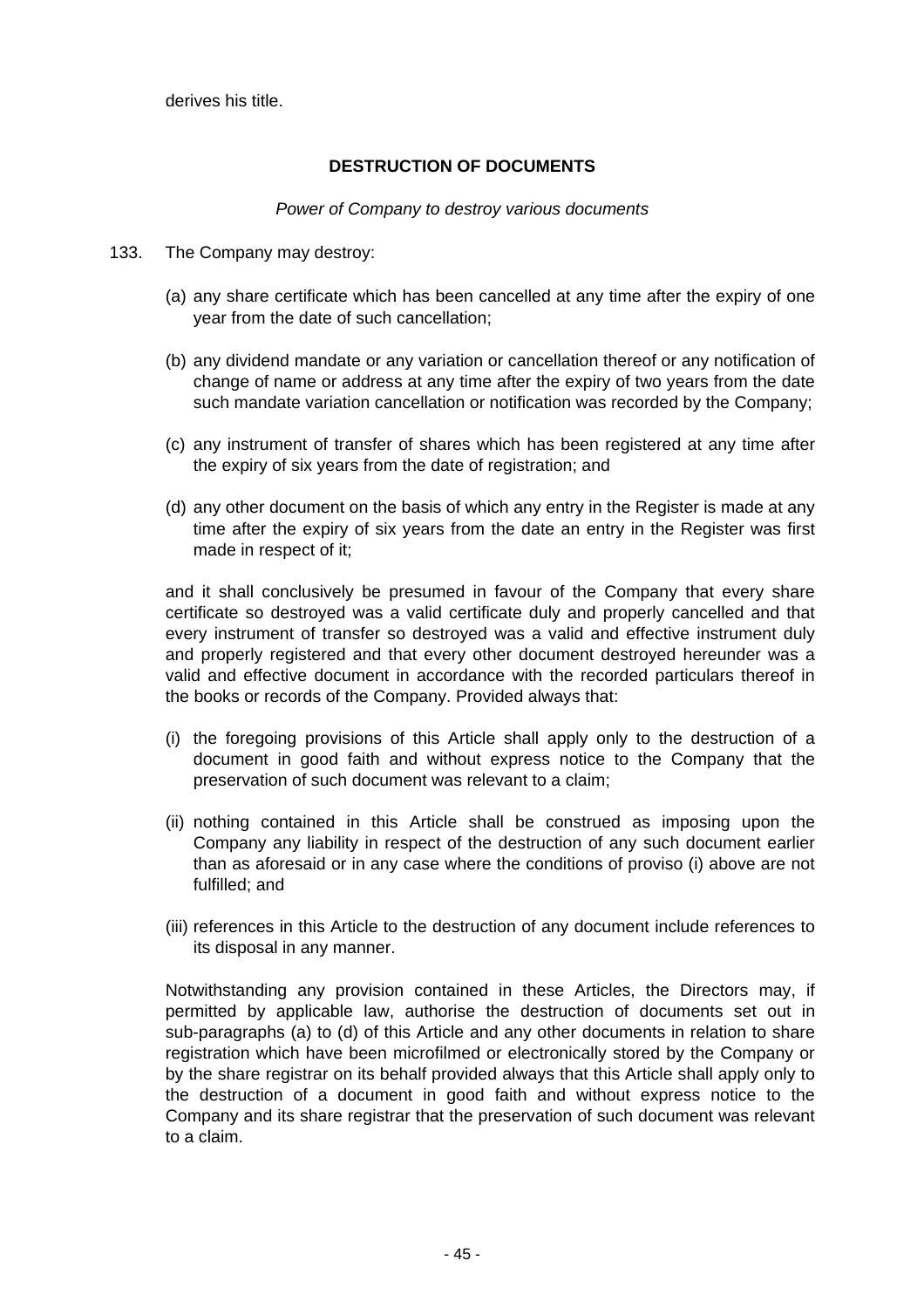#### **WINDING UP**

#### *Distribution in specie on liquidation*

134. If the Company shall be wound up, the liquidator may, with the sanction of a special resolution of the Company and any other sanction required by the Ordinance, divide amongst the Members in specie or kind the whole or any part of the assets of the Company (whether they shall consist of property of the same kind or not) and may, for such purpose, set such values as he deems fair upon any property to be divided as aforesaid and may determine how such division shall be carried out as between the Members or different classes of Members. The liquidator may, with the like sanction, vest the whole or any part of such assets in trustees upon such trusts for the benefit of the contributories as the liquidator, with the like sanction, shall think fit, but so that no Member shall be compelled to accept any shares or other assets upon which there is any liability.

#### **INDEMNITY**

#### *Indemnity*

135. (A) Every Director, Executive Director, manager, secretary and officer of the Company shall be indemnified out of the funds of the Company against all liabilities incurred by him as such Director, Executive Director, manager, secretary or officer in defending any proceedings, whether civil or criminal, in which judgment is given in his favour, or in which he is acquitted, or in connection with any application under the Ordinance in which relief from liability is granted to him by the Court.

 (B) The Company may purchase and maintain insurance for the benefit of the Company and/or any related company and/or of any Director, Executive Director, manager, secretary or officer of the Company against:

- (a) (in the case of the Company and/or any related company) any loss, damage, liability and claim which it may suffer or sustain in connection with any breach by the Directors (and/or other officers and/or other persons) or any of them of their duties to the Company;
- (b) (in the case of any Director, Executive Director, manager, secretary or officer of the Company) any liability to the Company, a related company or any other party in respect of any negligence, default, breach of duty or breach of trust (save for fraud) of which he may be guilty in relation to the Company or a related company; and
- (c) (in the case of any Director, Executive Director, manager, secretary or officer of the Company) any liability incurred by him in defending any proceedings, whether civil or criminal, taken against him for any negligence, default, breach of duty or breach of trust (including fraud) of which he may be guilty in relation to the Company or a related company.

 For the purpose of this Article 135(B), "related company" means any company that is the Company's subsidiary or holding company or a subsidiary of that holding company.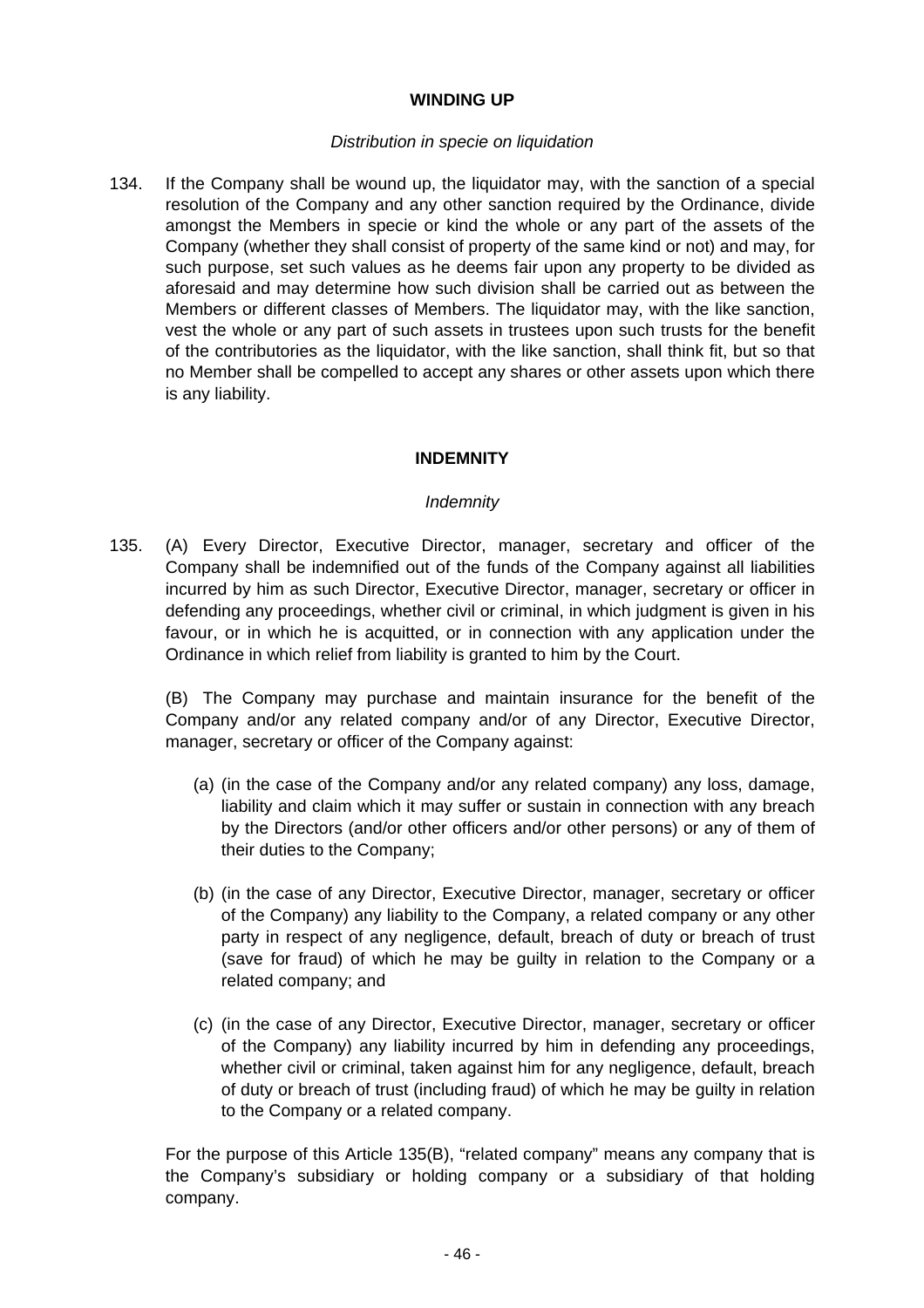#### **SCHEDULE A** – **SUBSTITUTE PREFERENCE SHARE TERMS**

#### **General**

1. The Substitute Preference Shares are created pursuant to a resolution of the Shareholders of the Company dated 4th December, 2009 and a resolution of the Board of Directors of the Company dated 19th October, 2009 and, when issued, will be fully paid at their nominal value of US\$1,000 per Substitute Preference Share. The Substitute Preference Shares rank *pari passu* without any preference among themselves and in priority to the Ordinary Shares.

#### **Dividends**

#### *Entitlement to dividend*

2. Subject to the limitations, discretions and qualifications set out in these Articles, each Substitute Preference Share shall entitle the holder thereof to receive out of the profits of the Company available for distribution and permitted by law to be distributed, in priority to the payment of any dividend to holders of Ordinary Shares but *pari passu*  among themselves, a non-cumulative preferential dividend from, and including, the Interest Payment Date immediately prior to the Assignment Date to, but excluding, 5th November, 2019 at the Dividend Rate payable semi-annually in arrear on 5th May and 5th November in each year (each, a "**Dividend Payment Date**") and thereafter at the Dividend Rate payable quarterly in arrear on 5th February, 5th May, 5th August and 5th November in each year (each, a "**Dividend Payment Date**"), provided however that, commencing on 5th November, 2019, if any Dividend Payment Date would otherwise fall on a day which is not a Business Day, it will be postponed to the next Business Day unless it would thereby fall into the next calendar month, in which case it will be brought forward to the preceding Business Day.

Subject to the limitations, discretions and qualifications set out in these Articles, each Substitute Preference Share shall entitle the holder thereof to receive out of the profits of the Company available for distribution and permitted by law to be distributed, in priority to the payment of any dividend to holders of Ordinary Shares but *pari passu*  among themselves, an Initial Dividend. The Initial Dividend will be payable on the first Dividend Payment Date occurring on or immediately after the Issue Date. If, as a result of the limitations, discretions and qualifications set out in these Articles, the Initial Dividend is not paid on the first Dividend Payment Date occurring immediately after the Issue Date such Initial Dividend will be cancelled and no holder shall have any claim in respect thereof, whether on a Winding-Up or otherwise.

Each Substitute Preference Share will cease to bear a dividend from the date fixed for redemption unless, upon the date fixed for redemption, payment of the liquidation preference is improperly withheld or refused, in which case it will continue to bear a dividend at the prevailing Dividend Rate (both before and after judgement) until the day on which all sums due in respect of such Substitute Preference Share up to that day are received by or on behalf of the relevant holder.

The period beginning on (and including) the Interest Payment Date immediately prior to the Assignment Date (or, if none, the Issue Date) and ending on (but excluding) the first Dividend Payment Date and each successive period beginning on a Dividend Payment Date and ending on (but excluding) the next Dividend Payment Date is called a "**Dividend Period**".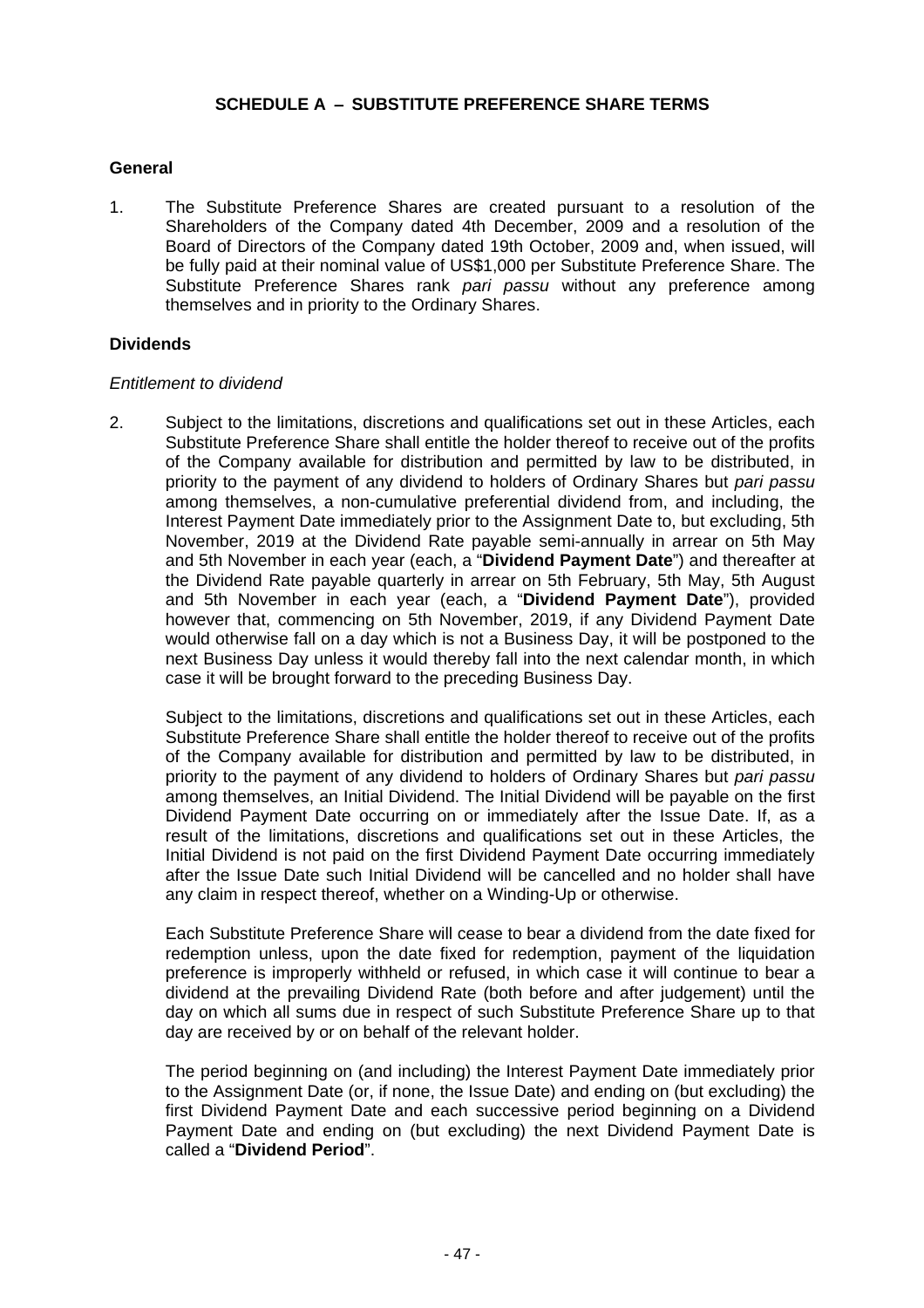#### *Calculation of dividend*

- 3. The dividend in respect of any Substitute Preference Share shall be calculated per US\$1,000 of liquidation preference of the Substitute Preference Shares (the "**Calculation Amount**"). The amount of dividend payable per Calculation Amount for any Dividend Period:
	- (i) prior to 5th November, 2019, shall be calculated by applying the Dividend Rate to the Calculation Amount and multiplying such product by the Day-Count Fraction for the relevant period, rounding the resulting figure to the nearest cent (half a cent being rounded upwards); and
	- (ii) commencing on or after 5th November, 2019, shall be calculated by applying the Dividend Rate to the Calculation Amount and multiplying such product by the actual number of days in the Dividend Period concerned divided by 360 and rounding the resulting figure to the nearest cent (half a cent being rounded upwards).

The Day-Count Fraction referred to above shall be calculated on the basis of a 360 day year of twelve 30 day months.

#### *Rate of dividend*

- 4. The dividend rate ("**Dividend Rate**") applicable to the Substitute Preference Shares shall be:
	- (i) at a fixed rate ("**Fixed Dividend Rate**") for the period from, and including, the Issue Date to but excluding, 5th November, 2019 of 8.50% per annum; and
	- (ii) at a floating rate ("**Floating Dividend Rate**") for the period from, and including, 5th November, 2019, of LIBOR plus 7.3605% per annum.

#### *Determination of Floating Dividend Rate and Floating Dividend Amount*

5. If the Substitute Preference Shares are not to be redeemed, the Calculation Agent will, as soon as practicable after 11.00 a.m. (London time) on each Dividend Determination Date, determine the Floating Dividend Rate in respect of the Dividend Period commencing immediately following that Dividend Determination Date and calculate the amount of dividend payable per Calculation Amount on the Dividend Payment Date for that Dividend Period (the "**Floating Dividend Amount**"). Absent manifest error, the Calculation Agent's determination of the Floating Dividend Rate for any Dividend Period will be final and binding.

#### *Publication of Floating Dividend Rate and Floating Dividend Amount*

6. The Company shall cause notice of the Floating Dividend Rate in respect of each relevant Dividend Period, the Floating Dividend Amount in respect of each relevant Dividend Period and the relevant date scheduled for payment to be given to the holders as soon as practicable after its determination but in any event not later than the fourth Hong Kong Business Day thereafter. The Floating Dividend Amount, the Floating Dividend Rate and the date scheduled for payment so notified may subsequently be amended (or appropriate alternative arrangements made by way of adjustment) without notice in the event of any extension or shortening of the relevant period in accordance with these Articles or in the event of manifest error.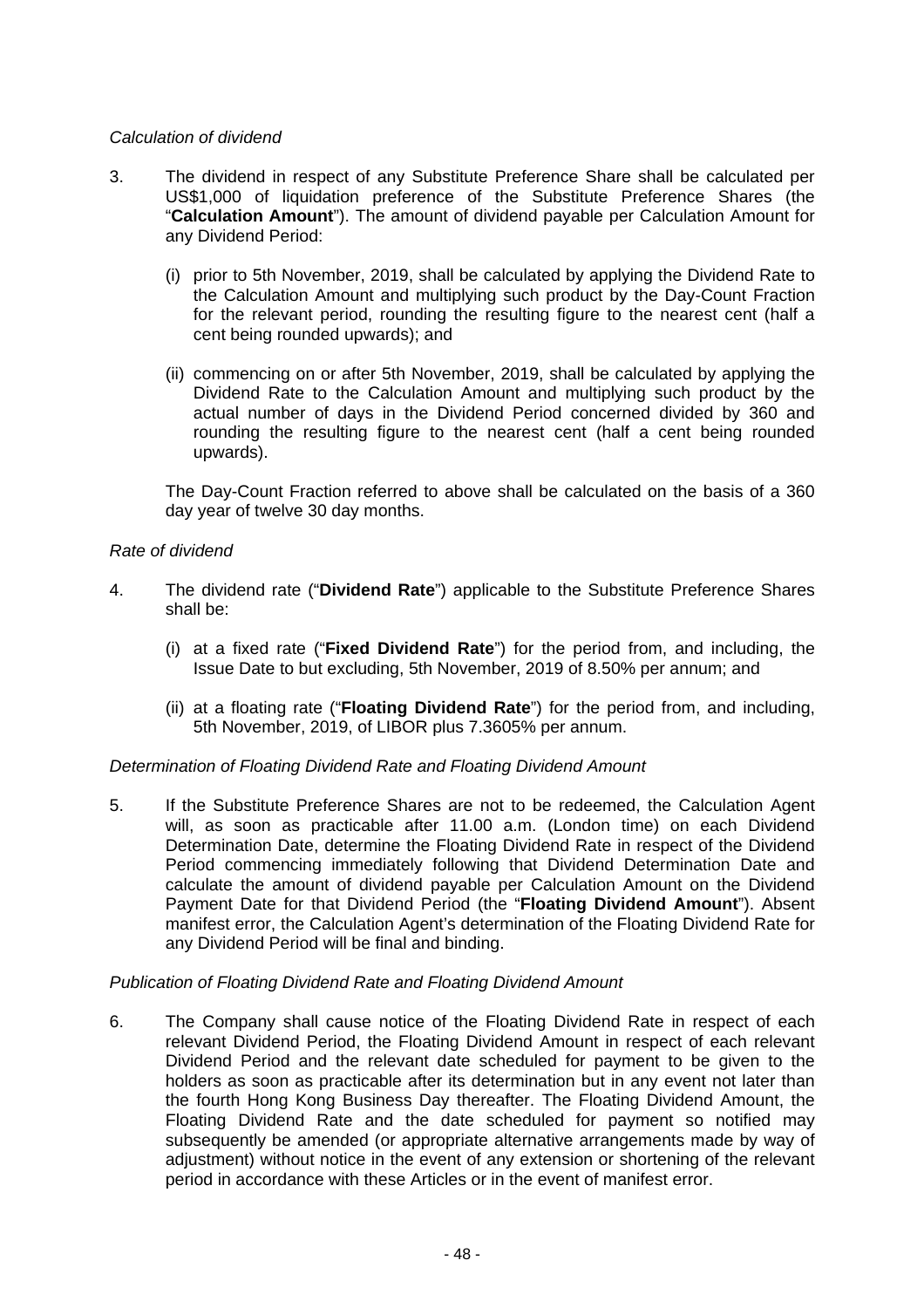#### *Limitation on payment of dividends*

- 7. (i) If, as at any Dividend Record Date, the Company does not have Distributable Profits equal to or greater than the aggregate of (i) the dividend scheduled for such Dividend Payment Date and (ii) all other payments to be made in respect of any obligation ranking or expressed to rank *pari passu* with the Guarantee (in each case translated into U.S. dollars at the then current exchange rate) (the "*Pari Passu* **Payments**"), such Dividend Payment Date shall be referred to as a "**Mandatory Limitation Date**". The Company must, unless otherwise allowed by the HKMA, reduce the amount of dividend payable on a Mandatory Limitation Date to an amount that may be paid on a *pro rata* basis with all other *Pari Passu*  Payments without exceeding the relevant amount of Distributable Profits, subject to the minimum amount of dividend payable on any Dividend Payment Date being zero. Any failure by the Company to pay an amount exceeding the *pro rata*  amount of the Company's Distributable Profits attributable to the Substitute Preference Shares on a Mandatory Deferral Date shall not constitute a default by the Company for any purpose.
	- (ii) To the extent that clause (i) above does not apply, if, during the 12 months preceding a date on which a dividend is due to be paid in respect of the Substitute Preference Shares no dividend has been declared or paid on any class of share capital of the Company, such due date shall be referred to as an "**Optional Dividend Payment Date**". The Company may if it so elects, but shall not be obliged to, pay on any Optional Dividend Payment Date the dividend that is due to be paid on such date in respect of the Substitute Preference Shares and any failure to pay shall not constitute a default by the Company for any purpose.
	- (iii) The Company shall give notice to the holders of Substitute Preference Shares:
		- (a) not more than 15 Hong Kong Business Days prior to any Mandatory Limitation Date that such Dividend Payment Date is a Mandatory Limitation Date and the dividend amount, if any, to be paid on such Mandatory Limitation Date in respect of each US\$1,000 liquidation preference of Substitute Preference Shares; and
		- (b) not more than 30 days nor less than seven days prior to any Optional Dividend Payment Date in respect of which it will elect not to make any dividend payment in accordance with the above provisions, of such election.

#### **Solvency Condition on Payments**

8. All payments in respect of the Substitute Preference Shares are, in the case of payment of dividends in addition to the provision as to the limitations on payment of dividends above, conditional upon the Company being solvent at the time of payment and no dividend or any other amount shall be due and payable in respect of or arising from the Substitute Preference Shares except to the extent that the Company could make such payment and still be solvent immediately thereafter.

In these Articles, the Company shall be considered to be solvent if (i) it is able to pay its debts as they fall due and (ii) Assets exceed Liabilities. Any Substitute Preference Shareholder holding in aggregate not less than one-tenth of the outstanding aggregate liquidation preference of the Substitute Preference Shares may request from the Company a certificate as to the solvency of the Company by two Directors (or if there is a Winding-Up of the Company, the liquidator of the Company) ("**Solvency Certificate**"). The Solvency Certificate shall, in the absence of manifest error, be treated and accepted by the Company, the Substitute Preference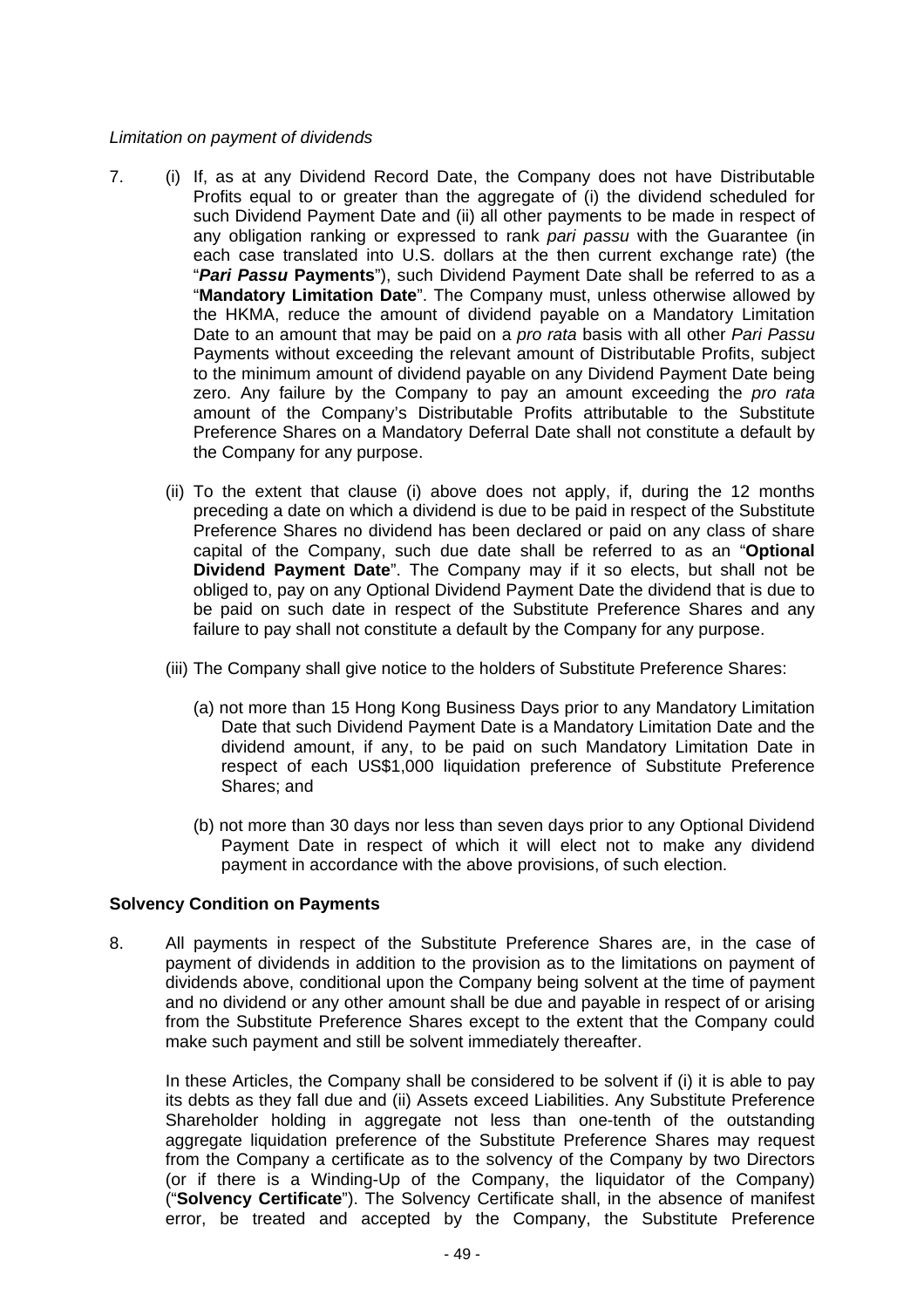Shareholders and all other interested parties as correct and sufficient evidence thereof.

#### **Capital**

9. The rights and claims of the Substitute Preference Shareholders are subordinated to the claims of Senior Creditors in that if at any time an order is made, or an effective resolution is passed, for the Winding-Up of the Company (except, in any such case, a solvent Winding-Up solely for the purposes of a reorganisation, reconstruction or amalgamation or the substitution in place of the Company of a successor in business of the Company, the terms of which reorganisation, reconstruction, amalgamation or substitution (x) have previously been approved by the Substitute Preference Shareholders in general meeting and (y) do not provide that the Substitute Preference Shares shall thereby become redeemable or repayable in accordance with these Articles), the obligation of the Company to make, and the entitlement of each Substitute Preference Shareholder to receive and retain, any payment of an amount equal to the liquidation preference of, dividends on, or any other amount with respect to, the Substitute Preference Shares held by it is subject to the satisfaction in full of the claims of Senior Creditors, and the rights of each such Substitute Preference Shareholder against the Company shall be limited to, and the maximum amount that each Substitute Preference Shareholder may recover is such amount, if any, as represents a preferential right to a return of assets in the Winding-Up over, and so ranks ahead of, the holders of all other classes of issued shares for the time being in the capital of the Company but ranks junior to the claims of Senior Creditors and junior to any notional class of preference shares in the capital of the Company by reference to which the amount payable in respect of any Category II Supplementary Capital of the Company in a Winding-Up of the Company is determined, on the assumption that the amount that such Substitute Preference Shareholder is entitled to receive in respect of each Substitute Preference Share on a return of assets in such Winding-Up is an amount equal to the liquidation preference of the relevant Substitute Preference Share together with accrued but unpaid dividends for the then current Dividend Period to the date of payment (which may include the Initial Dividend) together with, to the extent not otherwise included within the foregoing, any other amounts attributable to the Substitute Preference Share, including any damages awarded for breach of any obligations.

# **Redemption**

#### *Redemption at the option of the Company*

10. Subject to the Companies Ordinance, prior written approval of the HKMA, all other applicable law and regulation and the provisions of these Articles, the Substitute Preference Shares may be redeemed at the option of the Company in whole, but not in part, on the Dividend Payment Date falling on 5th November, 2019 or thereafter on every Dividend Payment Date (the "**Optional Redemption Date**") at a redemption price equal to 100% of their liquidation preference together with accrued and unpaid dividends (which may include the Initial Dividend) for the then current Dividend Period to the date fixed for redemption on the Company giving not less than 30 nor more than 60 days' notice to the holders (which notice shall be irrevocable and shall oblige the Company to redeem the Substitute Preference Shares on the Optional Redemption Date at such amount).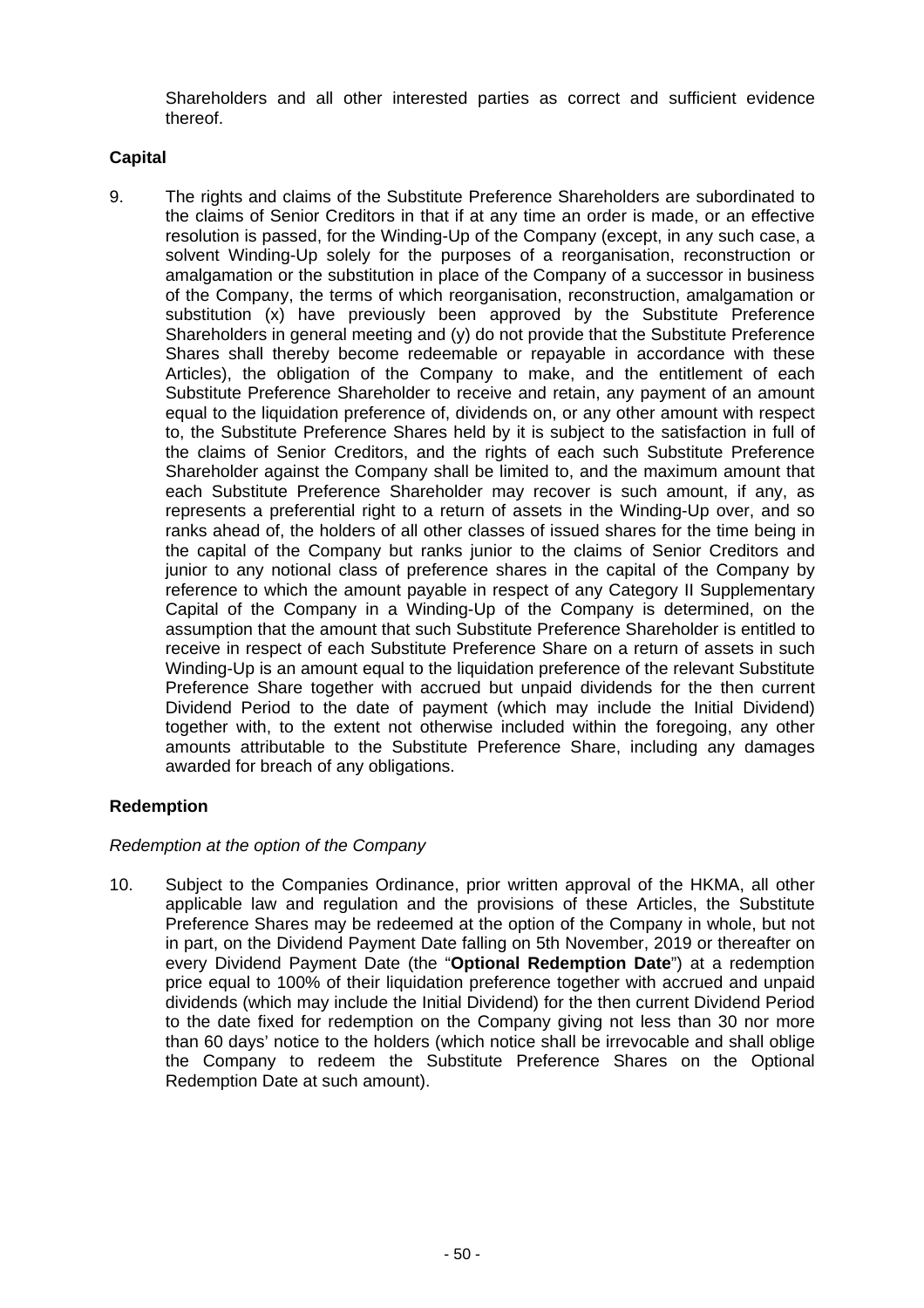#### *Redemption for tax reasons*

11. Subject to the Companies Ordinance, all other applicable law and regulation and the provisions of these Articles, the Substitute Preference Shares may be redeemed at the option of the Company in whole, but not in part, at any time, on giving not less than 30 nor more than 60 days' notice to the holders (which notice shall be irrevocable) at a redemption price equal to 100% of their liquidation preference together with accrued and unpaid dividends (which may include the Initial Dividend) for the then current Dividend Period to the date fixed for redemption, if (1) the Company has or will become obliged to pay Additional Amounts as a result of any change in, or amendment to, the laws or regulations of Hong Kong or any political subdivision or any authority thereof or therein having power to tax, or any change in the application or official interpretation of such laws or regulations (including a holding by a court of competent jurisdiction), which change or amendment becomes effective on or after 29th October, 2009; and (2) such obligation cannot be avoided by the Company taking reasonable measures available to it; provided, however, that (i) no such notice of redemption shall be given earlier than 90 days prior to the earliest date on which the Company would be obliged to pay such Additional Amounts; and (ii) prior to such notice of redemption, the written approval of the HKMA for such redemption shall have been obtained.

#### *Regulatory Redemption*

12. Subject to the Companies Ordinance, prior written approval of the HKMA, all other applicable law and regulations and the provisions of these Articles, the Substitute Preference Shares may be redeemed at the option of the Company in whole, but not in part, at any time at a redemption price equal to the Regulatory Event Redemption Price together with accrued but unpaid dividends (which may include the Initial Dividend) for the then current Dividend Period to the date fixed for redemption on the Company giving not less than 30 nor more than 60 days' notice to holders (which notice shall be irrevocable and shall oblige the Company to redeem the Substitute Preference Shares on the date fixed for redemption at such amount), following the occurrence of a Regulatory Redemption Event.

For the purposes of this clause a "**Regulatory Redemption Event**" occurs if the Substitute Preference Shares no longer qualify as solo Category I Core Capital of the Company (other than solely by virtue of the Company already having on issue securities with an aggregate principle amount or liquidation preference up to or in excess of the limit of innovative Category I Core Capital permitted from time to time by the HKMA).

#### *Purchase*

13. Subject to the Companies Ordinance, all other applicable law and regulation and the provisions of these Articles, the Company or any of its Subsidiaries (including Innovate) may at any time purchase Substitute Preference Shares in the open market or otherwise and at any price.

#### *Conditions of Redemption*

14. Notwithstanding any other provision in these Articles, the Substitute Preference Shares (subject as provided below) may not be redeemed or purchased and cancelled without the prior written consent of the HKMA. Accordingly (i) the Company shall not redeem any of such Substitute Preference Shares and (ii) neither the Company nor its Subsidiaries shall purchase the Substitute Preference Shares, unless the prior written consent of the HKMA thereto shall have been obtained provided, however, that if from time to time such consent of the HKMA is not a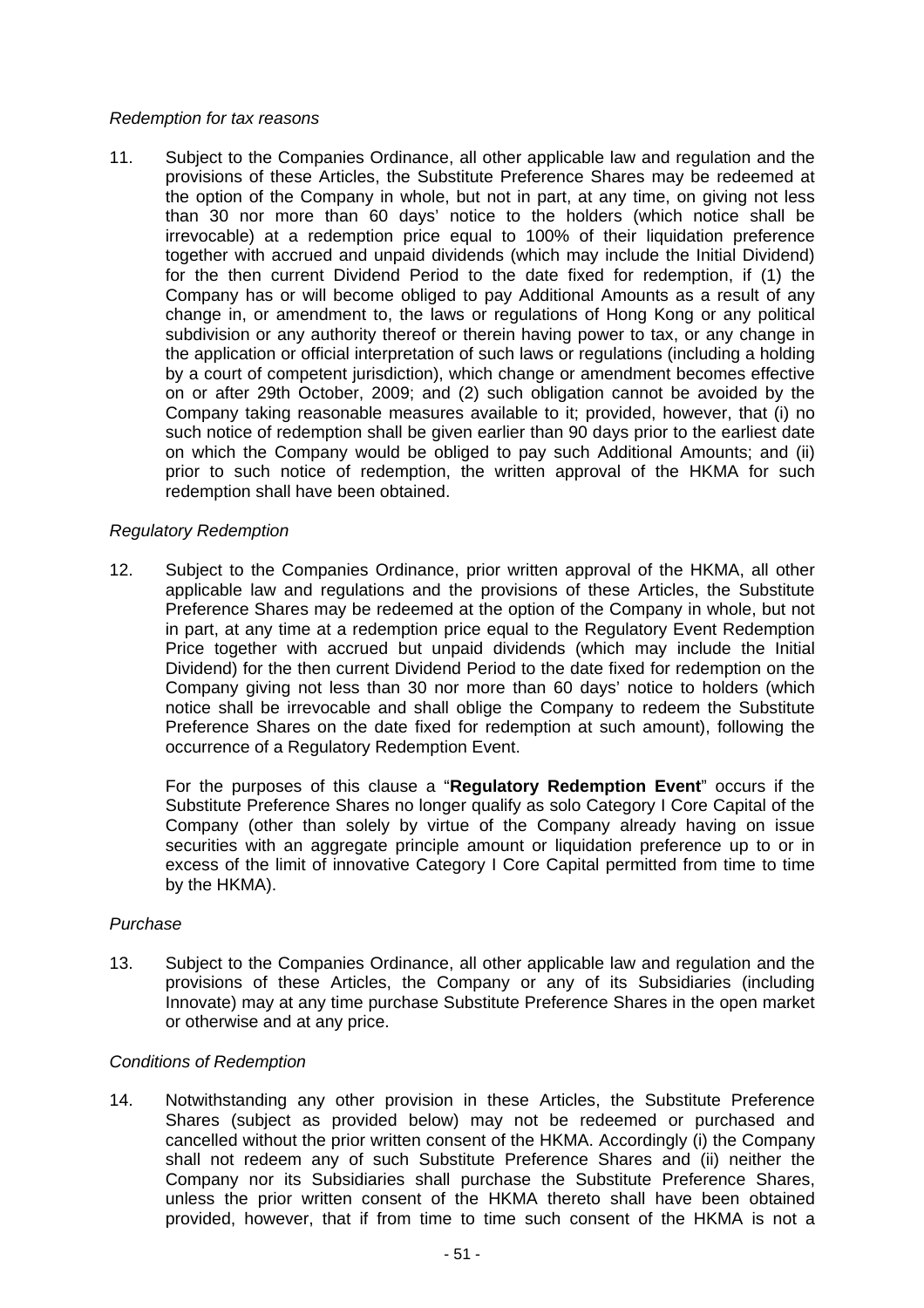requirement of any such Substitute Preference Shares to constitute Category I Core Capital of the Company, then the condition to the redemption or purchase and cancellation of the relevant Substitute Preference Shares set out herein shall not apply for so long as such consent is not so required.

#### **Payments**

#### *Method of Payment*

15. Payment of any amount payable by way of dividend or on redemption of a Substitute Preference Share will be made by transfer to the registered account of the holder or by U.S. dollar cheque mailed to the registered address of the holder if it does not have a registered account.

Payments of dividends due on a Dividend Payment Date will be paid on the due date for the payment of the relevant dividend to the holder shown on the Register at the close of business on the fifteen day before the due date for the payment of the dividend (the "**Dividend Record Date**").

#### *Registered Accounts*

16. For the purposes of these Articles, a holder's registered account means the U.S. dollar account, details of which appear on the Register at the close of business on the Business Day before the relevant Dividend Record Date, and a holder's registered address means its address appearing on the Register at that time.

#### *Fiscal Laws*

17. All payments are subject in all cases to any applicable fiscal or other laws and regulations in the place of payment, but without prejudice to the provisions of these Articles. No commissions or expenses shall be charged to the holders in respect of such payments.

#### *Payment Initiation*

18. Where payment is to be made by transfer to a registered account, payment instructions (for value on the due date or, if that is not a Business Day, for value on the first following day which is a Business Day) will be initiated and, where payment is to be made by cheque, the cheque will be mailed (at the risk and, if mailed at the request of the holder otherwise than by ordinary mail, expense of the holder) on the due date for payment (or, if it is not a Business Day, the immediately following Business Day).

#### *Delay In Payment*

19. Holders of Substitute Preference Shares will not be entitled to any interest or other payment for any delay after the due date in receiving the amount due if the due date is not a Business Day or if a cheque mailed in accordance with these Articles arrives after the due date for payment. If an amount which is due on the Substitute Preference Shares is not paid in full, the Registrar will annotate the Register with a record of the amount (if any) in fact paid.

#### **Taxation**

20. All payments in respect of the Substitute Preference Shares by or on behalf of the Company shall be made free and clear of, and without withholding or deduction for, any taxes, duties, assessments or governmental charges of whatsoever nature imposed, levied, collected, withheld or assessed by Hong Kong or any political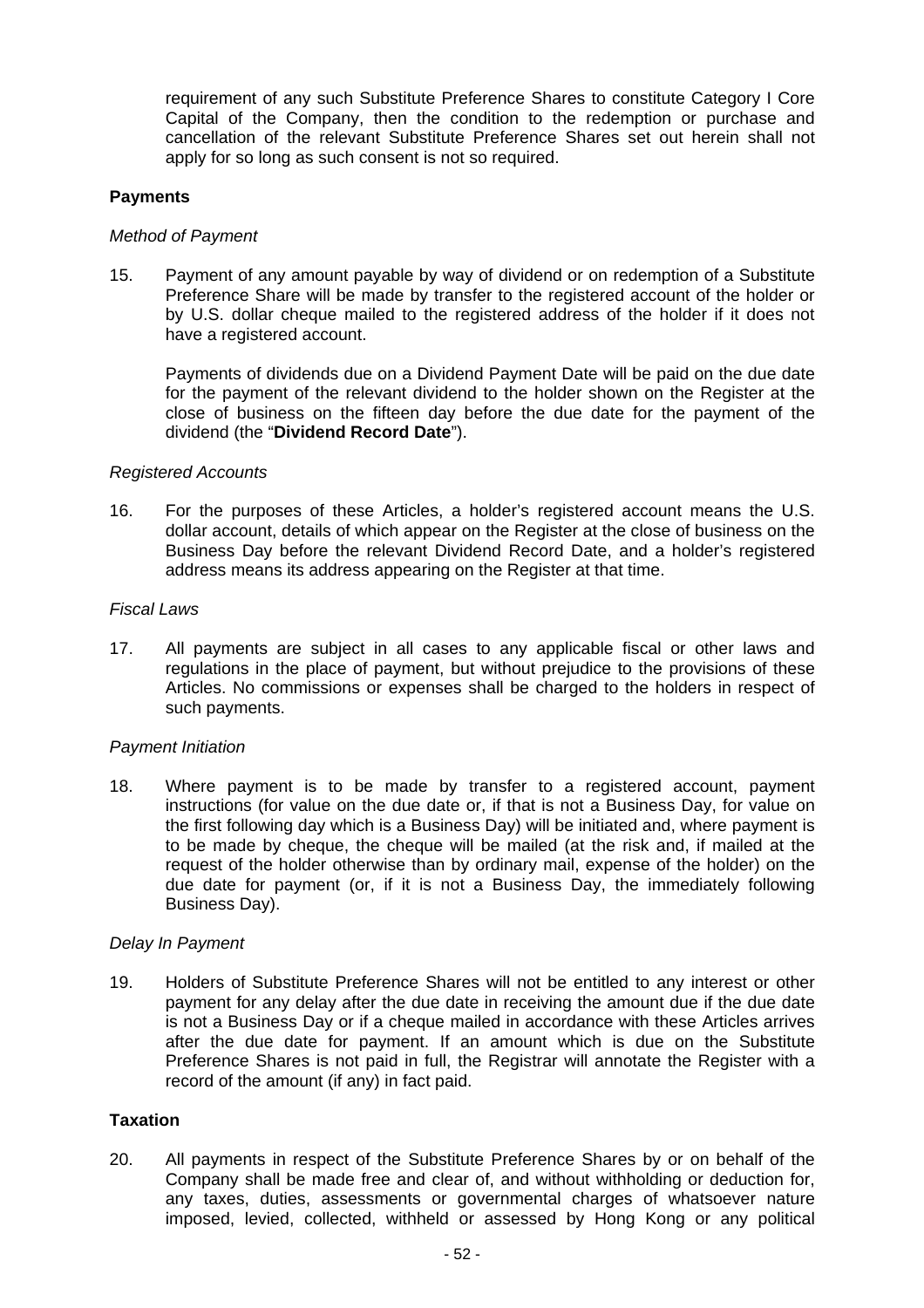subdivision or any authority thereof or therein having power to tax, unless such withholding or deduction is required by law. In that event, the Company shall pay such additional amounts ("**Additional Amounts**") as will result in the receipt by the holders of such amounts as would have been received by them if no such withholding or deduction had been required, except that no such Additional Amounts shall be payable in respect of any Substitute Preference Share presented for payment:

- (i) by or on behalf of a holder which is liable to such taxes, duties, assessments or governmental charges in respect of such Substitute Preference Share by reason of its having some connection with Hong Kong other than the mere holding of such Substitute Preference Share; or
- (ii) where such withholding or deduction is imposed on a payment to an individual and is required to be made pursuant to European Council Directive 2003/48/EC or any other Directive implementing the conclusions of the ECOFIN Council meeting of 26th-27th November, 2000 on the taxation of savings income or any law implementing or complying with, or introduced in order to conform to, such Directive.

Any reference in these Articles to liquidation preference or dividends shall be deemed to include any Additional Amounts in respect of liquidation preference or dividends (as the case may be) which may be payable under these Articles or any undertaking given in addition to or in substitution of this provision.

If the Company becomes subject at any time to any taxing jurisdiction other than Hong Kong, references in these Articles to Hong Kong shall be construed as references to Hong Kong and/or such other jurisdiction.

#### **Voting**

- 21. The holders of the Substitute Preference Shares shall not be entitled to convene, attend or vote at any general meeting of the Company except:
	- (i) where a dividend that is payable on such Substitute Preference Shares shall have become due or payable and shall not have been paid in full;
	- (ii) where a resolution is to be proposed at the meeting varying or abrogating any of the rights, preferences, privileges, limitations or restrictions attached to any class of shares of which the Substitute Preference Shares form a part (and then only to attend, speak and vote on any such resolution); or
	- (iii) where a resolution is proposed to consider a Winding-Up Proceeding in relation to the Company.

Whenever holders of Substitute Preference Shares are entitled to vote on a resolution, on a show of hands every such holder present in person shall have one vote and every proxy holder present that has been duly appointed by a holder shall have one vote and on a poll every such holder that is present in person or by proxy shall have one vote in respect of each Substitute Preference Share held by him.

Subject to the above conditions, all other provisions of these Articles relating to voting rights and procedures also apply to the Substitute Preference Shares.

#### **Amendment**

22. The foregoing provisions of these Articles may not be amended without the prior written approval of the HKMA. Subject to this requirement, the other provisions of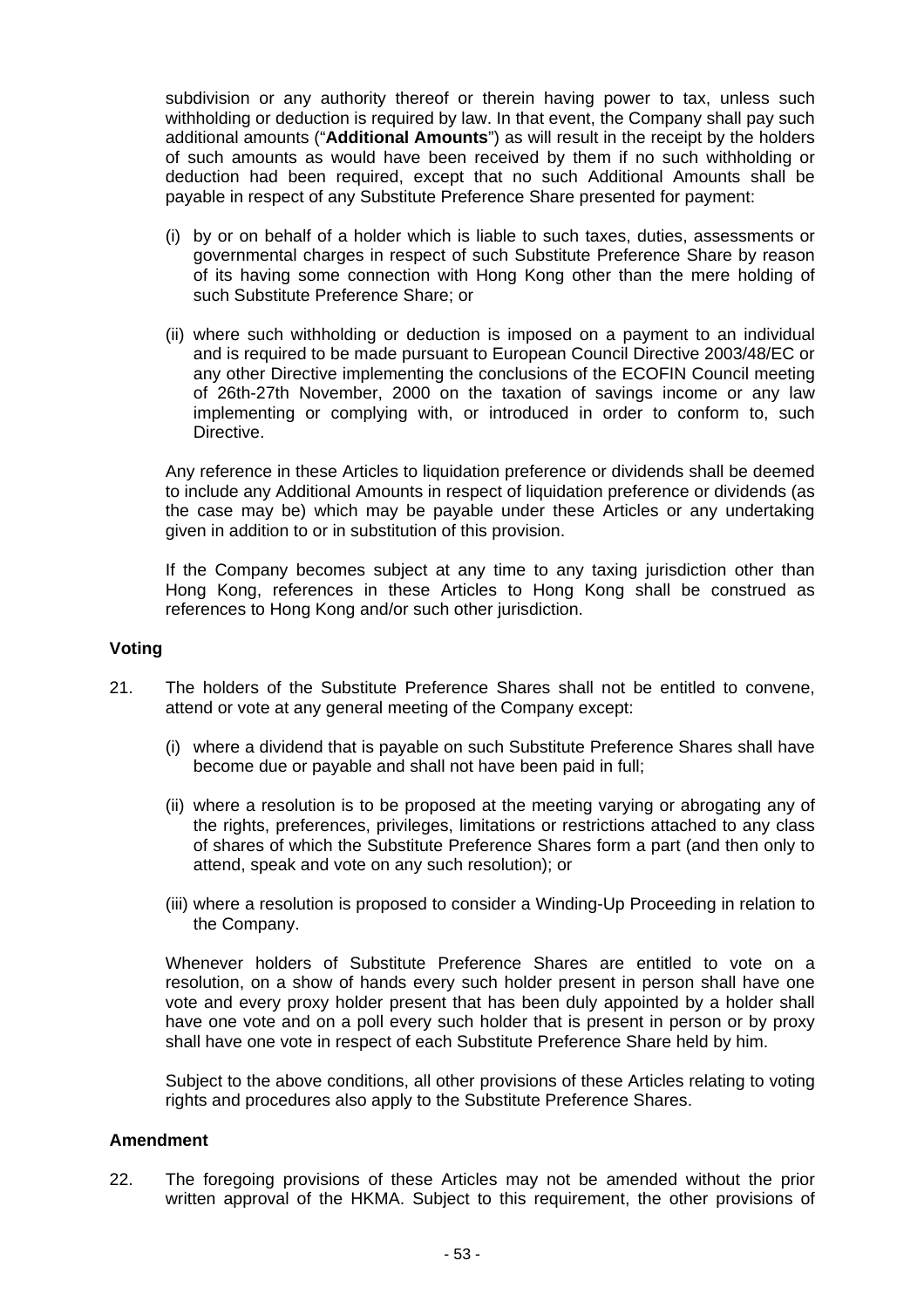these Articles relating to amendment of these Articles also apply to the foregoing provisions.

#### **Definitions**

23. The following terms have the following meanings when used in this Schedule, which shall, in the event of inconsistencies and for the purposes of this Schedule only, prevail over any definitions made in other parts of these Articles:

"**Arrears of Interest**" means any interest not paid on an Optional Interest Payment Date or a Mandatory Deferral Date (except to the extent such interest shall subsequently have been paid);

"**Articles**" means the Articles of Association of the Company as amended from time to time;

"**Assets**" means the unconsolidated gross assets of the Company, as shown in the latest published audited balance sheet of the Company, but adjusted for subsequent events in such manner as the Directors, or if the Company is in a Winding-Up, its liquidator may determine;

"**Assignee**" means Innovate or its permitted successors or assigns in accordance with the Assignment Deed;

"**Assignment**" means the assignment right in respect of all and any outstanding Notes granted by the Initial Purchaser to the Assignee under the terms of the Assignment Deed to be automatically exercised on an Assignment Date;

"**Assignment Date**" means, in respect of an Assignment Event that is a date, that date and, in respect of an Assignment Event that is the occurrence of an event, the date on which that event first occurs;

"**Assignment Deed**" means the deed entered into between, among others, Innovate, the Company and the initial holders of the Notes dated the Notes Issue Date, pursuant to which the Notes shall, on the happening of certain specified events, be assigned to Innovate;

"**Assignment Event**" means the occurrence of any of the following:

- (i) the deferral of payment of any interest on any Note in accordance with Condition 7(g) of the Conditions;
- (ii) a Substitution Event;
- (iii) an Enforcement Event;
- (iv) following the giving of a valid redemption notice in respect of the Substitute Preference Shares, the date scheduled for redemption in such notice;
- (v) the Business Day (as defined for the purposes of Condition 3 of the Conditions) prior to the Maturity Date;
- (vi) an Optional Assignment Date; or
- (vii) an HKMA Assignment Date;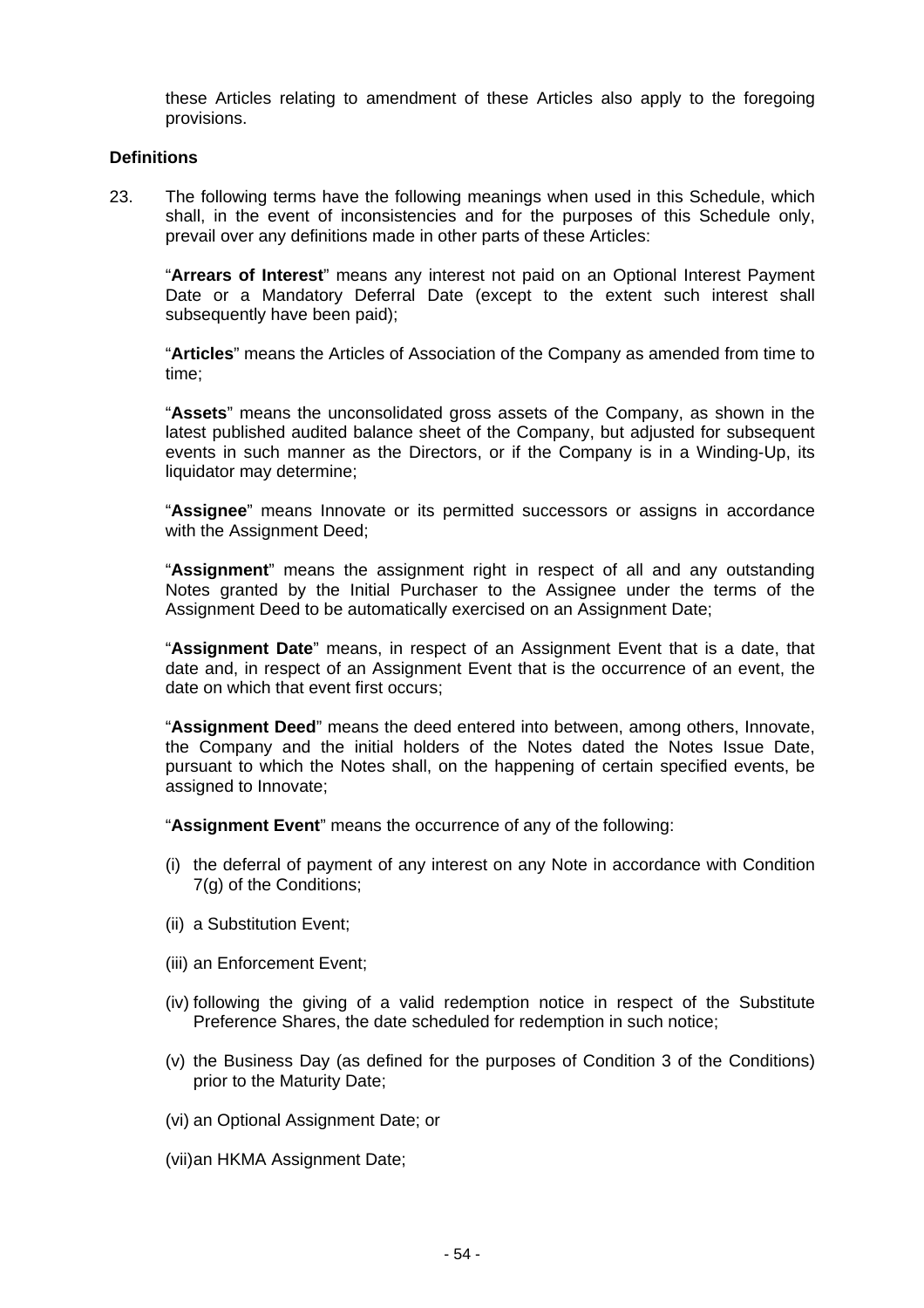The Assignment Events set out in paragraphs (i), (iv), (v) and (vi) shall be referred to as "**Scheduled Assignment Events**" and those set out in paragraphs (ii), (iii) and (vii) shall be referred to as "**Non-Scheduled Assignment Events**";

"**Assignment Notice**" means a notice of an Assignment pursuant to the Conditions;

"**Board of Directors**" means the board of directors of the Company as constituted from time to time;

#### "**Business Day**" means:

- (i) for the purposes of the "Dividends" clause, a day other than a Saturday or Sunday on which commercial banks are open for business in New York and London;
- (ii) for the purposes of the "Payments" clause, a day other than a Saturday or Sunday on which commercial banks are open for business in New York and Hong Kong;
- (iii) for the purposes of the definition of "Dividend Determination Date", a day other than a Saturday or Sunday on which commercial banks are open for business in London; and
- (iv) in all other cases, a day other than a Saturday or Sunday on which commercial banks are open for business in London and Hong Kong;

"**Calculation Agent**" means Deutsche Bank AG, Hong Kong Branch or any successor calculation agent from time to time:

"**Capital Adequacy Ratio**" has the meaning given to it from time to time by the HKMA Supervisory Policy Manual CA-S-6 as amended, supplemented or replaced from time to time;

"**Category I Core Capital**" has the meaning given to it from time to time in the HKMA Supervisory Policy Manual CA-S-6 as amended, supplemented or replaced from time to time;

"**Category II Supplementary Capital**" has the meaning given to it from time to time in the HKMA Supervisory Policy Manual CA-S-8, as amended, supplemented or replaced from time to time;

"**Companies Ordinance**" means the Companies Ordinance (Cap. 32) of Hong Kong, as amended from time to time;

"**Company**" means The Bank of East Asia, Limited or its successor in business from time to time;

"**Comparable Treasury Issue**" means the U.S. Treasury selected by the Calculation Agent as having a maturity comparable to the remaining term of the Substitute Preference Shares from the relevant date fixed for redemption to 5th November, 2019, that would be utilised, at the time of selection and in accordance with customary financial practice, in pricing new issues of corporate debt securities of a maturity most nearly equal to 5th November, 2019;

"**Comparable Treasury Price**" means, with respect to any redemption date, the average of three Reference Treasury Dealer Quotations (or such lesser number as is obtained by the Calculation Agent) for the relevant date fixed for redemption of the Substitute Preference Shares;

"**Conditions**" means the terms and conditions of the Notes;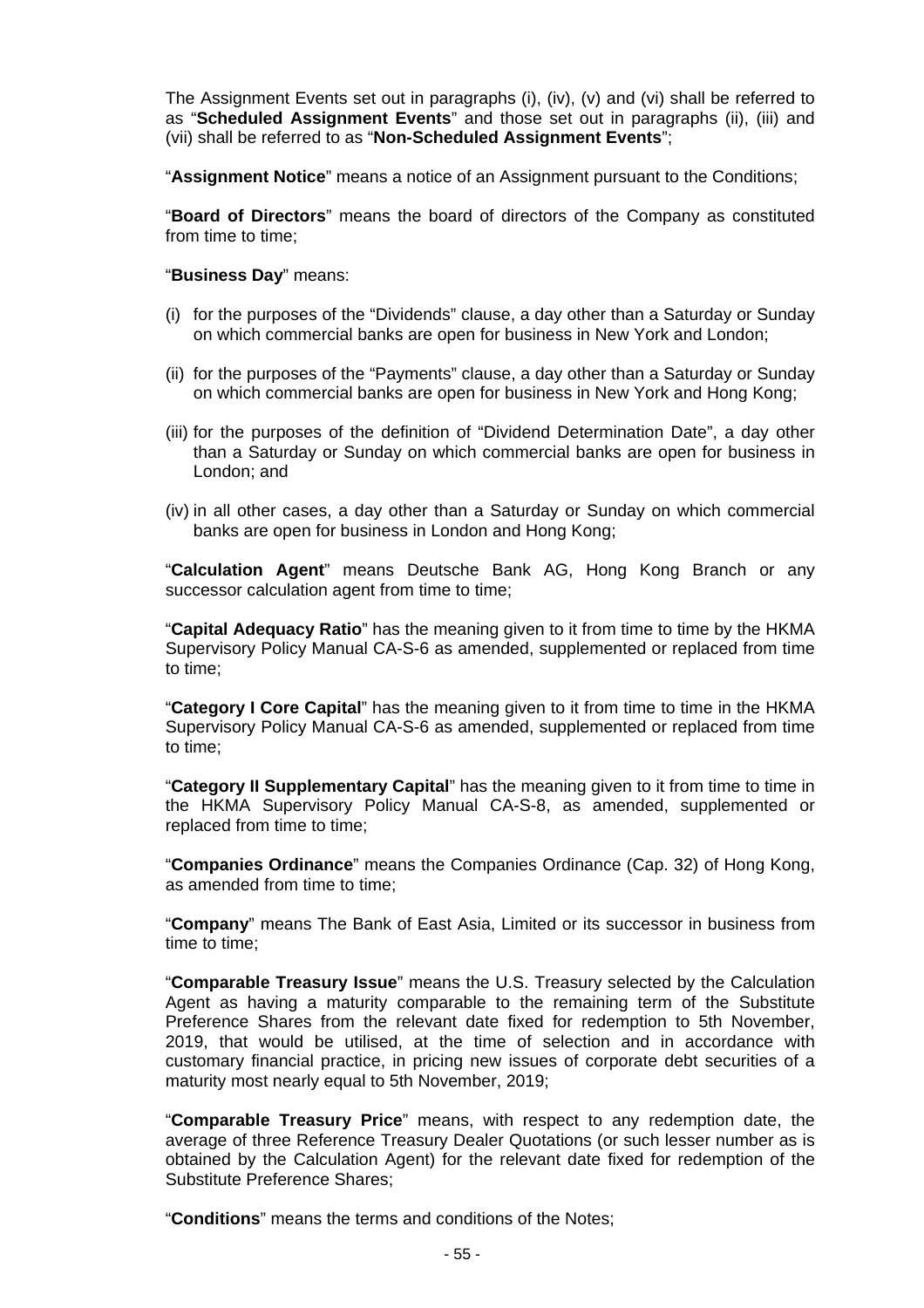"**Consolidated Subsidiary**" means any Subsidiary of the Company or any other entity, in each case the financial statements of which are required by HKFRS to be consolidated with the financial statements of the Company;

"**Directors**" means the directors of the Company;

#### "**Distributable Profits**" means:

- (i) the aggregate of the consolidated net profits after tax of the Company and its Consolidated Subsidiaries (determined before any payments of interest, dividends or other distributions by the Company or any of its Consolidated Subsidiaries on any Category I Core Capital or Category II Supplementary Capital or other securities ranking *pari passu* with such capital but after the deduction of amounts (if any) required by the HKMA to be transferred to the reserves of the Company on a consolidated basis) for the immediately preceding two six-month financial periods for which results have been announced publicly; less
- (ii) the aggregate amount of interest, dividends, distributions or other amounts paid, determined to be paid or liable to be paid by the Company or any of its Consolidated Subsidiaries in the twelve-month period ending on and including the applicable Interest Payment Date on:
	- (a) any class of share capital of the Company;
	- (b) the Notes, the Substitute Preference Shares or the Innovate Preference Shares; and
	- (c) any other Category I Core Capital or Category II Supplementary Capital of the Company or any of its Consolidated Subsidiaries or securities ranking *pari passu* with such capital,

but excluding dividends payable on the Substitute Preference Shares on the relevant Dividend Payment Date;

"**Dividend Determination Date**" means, in relation to each Dividend Period from and including the Dividend Period beginning on 5th November, 2019, the day falling two Business Days prior to the first day of the relevant Dividend Period;

"**Enforcement Event**" means any default made in the payment of any amount of principal in respect of the Notes on the due date for payment thereof or of any amount of interest in respect of the Notes within seven days after the date upon which the payment of interest is compulsory (pursuant to Condition 7(g) of the Conditions);

"**Group**" means the Company and its Subsidiaries;

"**Guarantee**" means the subordinated guarantee of certain payments under the Innovate Preference Shares made by the Company under a Deed of Guarantee dated the Notes Issue Date;

"**HKFRS**" means Hong Kong Financial Reporting Standards, from time to time;

"**HKMA**" means the Hong Kong Monetary Authority or such other governmental authority in Hong Kong (or if the Company becomes domiciled in a jurisdiction other than Hong Kong, in such jurisdiction) having primary supervisory authority with respect to the Company;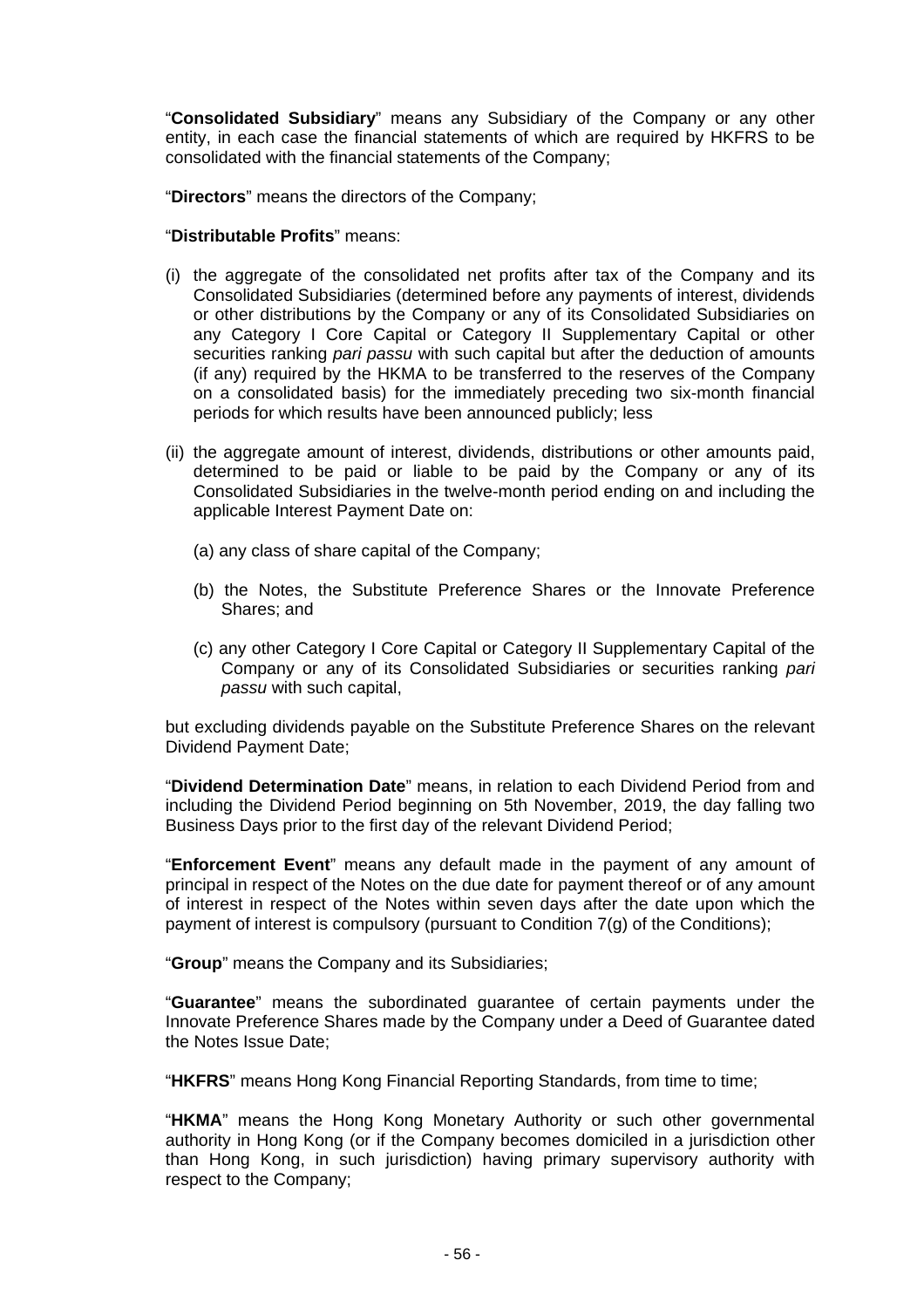"**HKMA Assignment Date**" means any date designated by the HKMA in its absolute discretion as the Assignment Date;

"**Hong Kong Business Day**" means a day other than a Saturday or Sunday on which commercial banks are open for business in Hong Kong;

"**Initial Dividend**" means an amount equal to the Arrears of Interest which have accumulated up to and including the Assignment Date;

"**Initial Purchaser**" means UBS Limited;

"**Innovate**" means Innovate Holdings Limited;

"**Innovate Preference Shares**" means the perpetual non-cumulative step-up preference shares of Innovate of no par value in an aggregate liquidation preference of US\$500,000,000 issued on the Notes Issue Date;

"**Interest Payment Date**" means, in relation to the Notes:

- (i) up to 5th November, 2019, 5th May and 5th November in each year; and
- (ii) thereafter, 5th February, 5th May, 5th August and 5th November in each year;

"**Issue Date**" means the date of issue of the Substitute Preference Shares;

"**Liabilities**" means the unconsolidated gross liabilities of the Company, as shown in the latest published audited balance sheet of the Company, but adjusted for contingent liabilities and for subsequent events in such manner as the Directors or, if the Company is in a Winding-Up, its liquidator may determine;

"**LIBOR**" shall mean:

- (i) the rate for three-month U.S. dollar deposits which appears on the display designated as page "LIBOR01" on the Reuter Monitor Money Rates Service (or such other page or service as may replace it, or such other service as may be nominated as the information vendor, for the purpose of displaying comparable rates) as at 11.00 a.m. (London time) on the Dividend Determination Date;
- (ii) if such rate does not appear on that page, or if the relevant page is unavailable, the Calculation Agent will:
	- (a) request the principal London office of each of four major banks in the U.S. dollar interbank market in London as selected by the Calculation Agent to provide the Calculation Agent with its offered quotation to leading banks in the London interbank market for three-month U.S. dollar deposits as at 11.00 a.m. (London time) on the Dividend Determination Date in question; and
	- (b) determine the arithmetic mean (rounded, if necessary, to the nearest one hundred-thousandth of a percentage point, 0.000005% being rounded upwards) of such offered quotations; and
- (iii) if fewer than two such quotations are provided as requested, the Calculation Agent will determine the arithmetic mean (rounded, if necessary, as aforesaid) of the U.S. dollar lending rates which leading banks in London selected by the Calculation Agent are quoting, on the relevant Dividend Determination Date, to leading banks in Europe for a period of three months as at 11.00 a.m. (London time),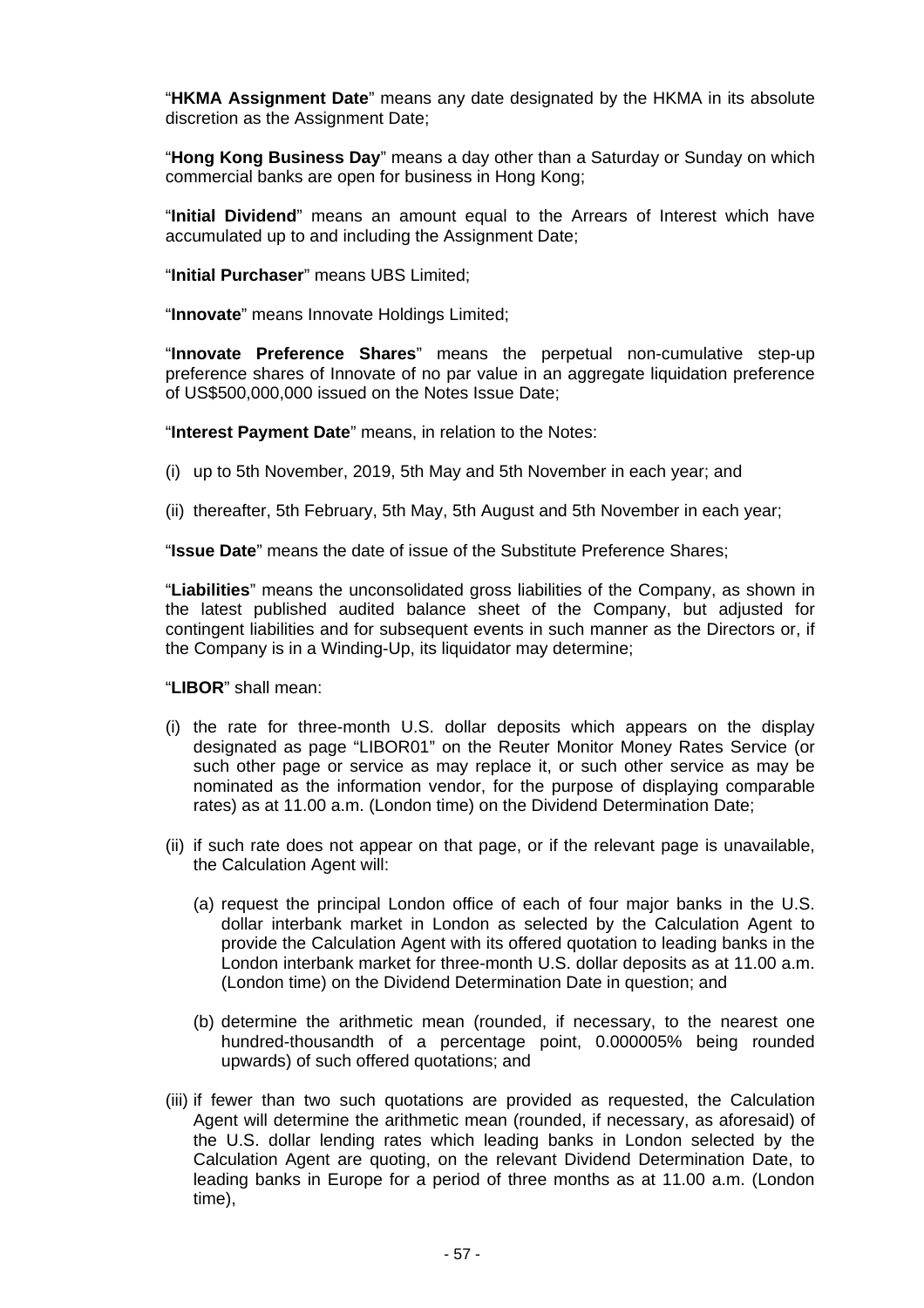provided, however, that if the Calculation Agent is unable to determine a rate or (as the case may be) an arithmetic mean in accordance with the above provisions in relation to any Dividend Period, the rate of LIBOR applicable to the Substitute Preference Shares during such Dividend Period shall either be (i) the rate or (as the case may be) arithmetic mean last determined in relation to the Substitute Preference Shares in respect of a preceding Dividend Period;

"**Makewhole Amount**" means in respect of each Substitute Preference Share, (a) the liquidation preference of such Substitute Preference Share or, if this is higher (b) the amount equal to the sum of the present value of the liquidation preference of such Substitute Preference Share, together with the present values of the scheduled dividend payments (assuming for this purpose the relevant dividend payments become due pursuant to these Articles) from the relevant date fixed for redemption to, but excluding, 5th November, 2019, in each case, discounted to such redemption date on a semi-annual compounded basis at the adjusted U.S. Treasury Rate plus 0.50 per cent., all as determined by the Calculation Agent;

"**Mandatory Deferral Date**" means any Interest Payment Date, whereas at the relevant Interest Record Date, the Company does not have Distributable Profits equal to or greater than the interest payment scheduled for that Interest Payment Date and all other payments to be made on such date in respect of any obligation ranking or expressed to rank *pari passu* with the Notes;

"**Maturity Date**" means 5th November, 2059;

"**Notes**" means the Step-Up Subordinated Notes due 2059 in an aggregate principal amount of US\$500,000,000 issued by the Company on the Notes Issue Date;

"**Notes Issue Date**" means 5th November, 2009;

"**Optional Assignment Date**" means any date designated by the Assignee in its absolute discretion as the Assignment Date;

"**Optional Interest Payment Date**" means any Interest Payment Date where during the 12 calendar months preceding such Interest Payment Date no dividend has been declared or paid on any class of share capital of the Company;

"**Ordinary Shares**" means the ordinary shares in the capital of the Company having a par value of HK\$2.50 and having a right to participate in a Winding-Up of the Company in the surplus assets on a *pro rata* basis;

"**Parity Securities**" means the most senior ranking class or classes of preference shares in the capital of the Company from time to time and any other securities of the Company or any other member of the Group ranking or expressed to rank *pari passu*  with the Notes, the Substitute Preference Shares and/or such preference shares either issued directly by the Company or, where issued by a member of the Group, where the terms of the securities benefit from a guarantee or support agreement entered into by the Company which ranks or is expressed to rank *pari passu* with the Notes, the Substitute Preference Shares and/or such preference shares;

"**Reference Treasury Dealer**" means each of the three nationally recognised investment banking firms selected by the Calculation Agent that are primary U.S. Government securities dealers;

"**Reference Treasury Dealer Quotations**" means with respect to each Reference Treasury Dealer and any date fixed for redemption of the Substitute Preference Shares, the average, as determined by the Calculation Agent, of the bid and asked prices for the Comparable Treasury Issue, expressed in each case as a percentage of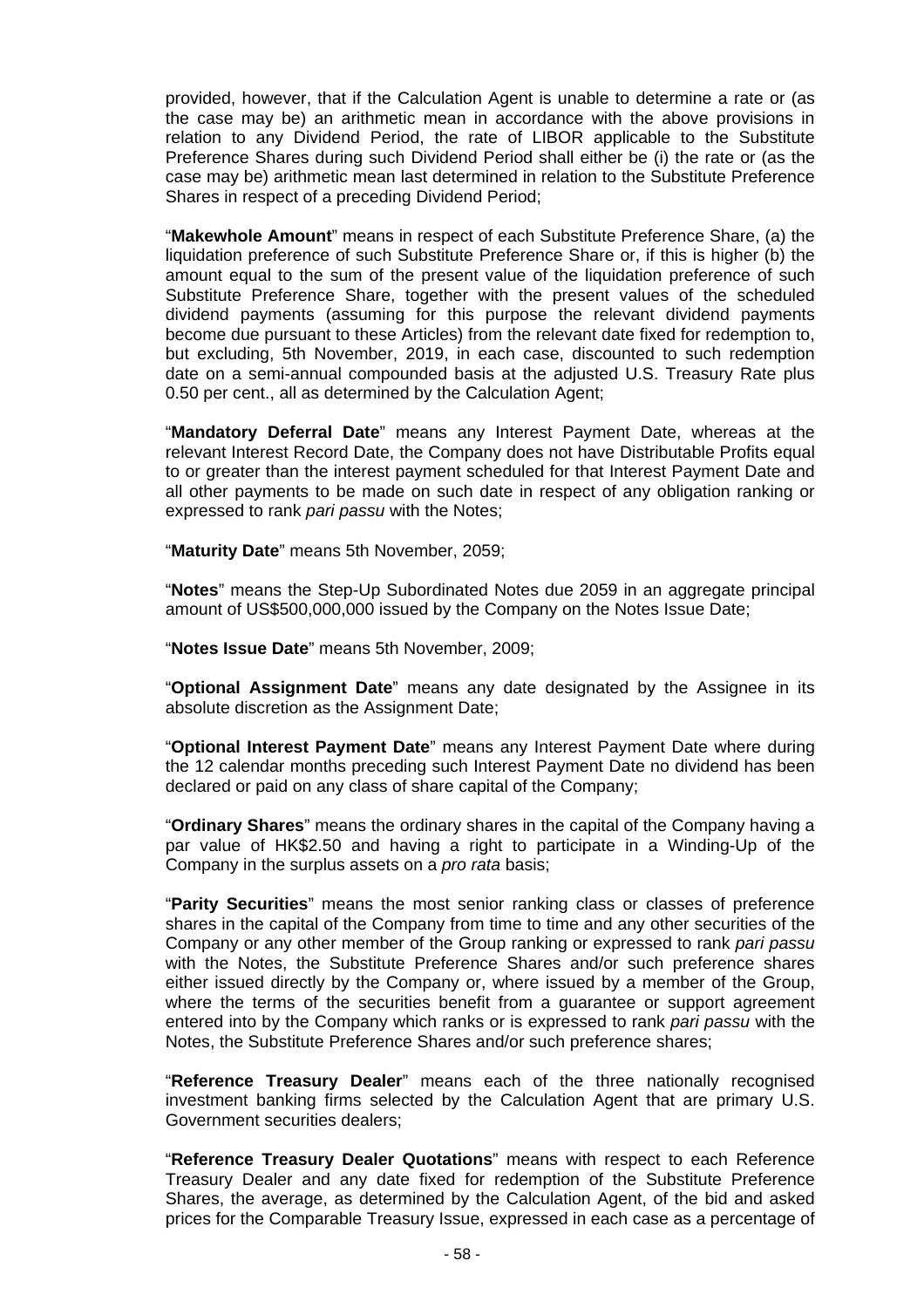its principal amount, quoted in writing to the Calculation Agent by such Reference Treasury Dealer at 5:00 p.m., New York City time on the third Business Day immediately preceding such due date for redemption;

"**Register**" means the register of holders of Substitute Preference Shares that the Company shall procure is kept by the Registrar outside Hong Kong and the United Kingdom;

"**Registrar**" means the share registrar appointed by the Company from time to time;

"**Regulatory Event Redemption Price**" means in respect of each Substitute Preference Share:

- (i) in respect of a redemption following the occurrence of a Regulatory Event scheduled to take place on a date that falls prior to 5th November, 2019, an amount equal to the Makewhole Amount; and
- (ii) in respect of a redemption following the occurrence of a Regulatory Event scheduled to take place on a date that falls on or after 5th November, 2019, an amount equal to 100% of the liquidation preference of the relevant Substitute Preference Shares;

"**Senior Creditors**" means (a) creditors of the Company that are unsubordinated creditors of the Company; (b) creditors of the Company whose claims are or are expressed to be subordinated to the claims of other creditors of the Company (other than those whose claims are in respect of the Company's outstanding securities or obligations that constitute, or would but for any applicable limitation on the amount of such capital, constitute, Category I Core Capital or whose claims rank or are expressed to rank *pari passu* with, or junior to, the claims of Noteholders); and (c) creditors of the Company whose claims are in respect of the Company's outstanding securities or obligations that constitute Category II Supplementary Capital (and such other securities and obligations outstanding from time to time that rank, or are expressed to rank, *pari passu* with, or senior to, any such Category II Supplementary Capital) but excluding other Parity Securities;

"**Subsidiary**" means each subsidiary, as defined in section 2 of the Companies Ordinance, for the time being of the Company;

"**Substitute Preference Shares**" means the perpetual non-cumulative step-up preference shares of the Company having a par value of US\$1,000 each and an aggregate liquidation preference of US\$500,000,000 issued on the Issue Date;

#### "**Substitution Event**" means:

- (i) the HKMA determines in writing that the Company has a Capital Adequacy Ratio of less than 8% or such other percentage as the HKMA shall stipulate from time to time as being the minimum required Capital Adequacy Ratio for licensed banks, provided that a Substitution Event will not be deemed to have occurred until the end of any grace period allowed by the HKMA for the Company to bring its Capital Adequacy Ratio above 8% or such other stipulated percentage;
- (ii) a Winding-Up Proceeding is instituted against the Company and is not dismissed within 30 Hong Kong Business Days from the initial date of institution; or
- (iii) the HKMA exercises its power to appoint a manager of the Company under Section 52 of the Banking Ordinance (Cap. 155) of Hong Kong;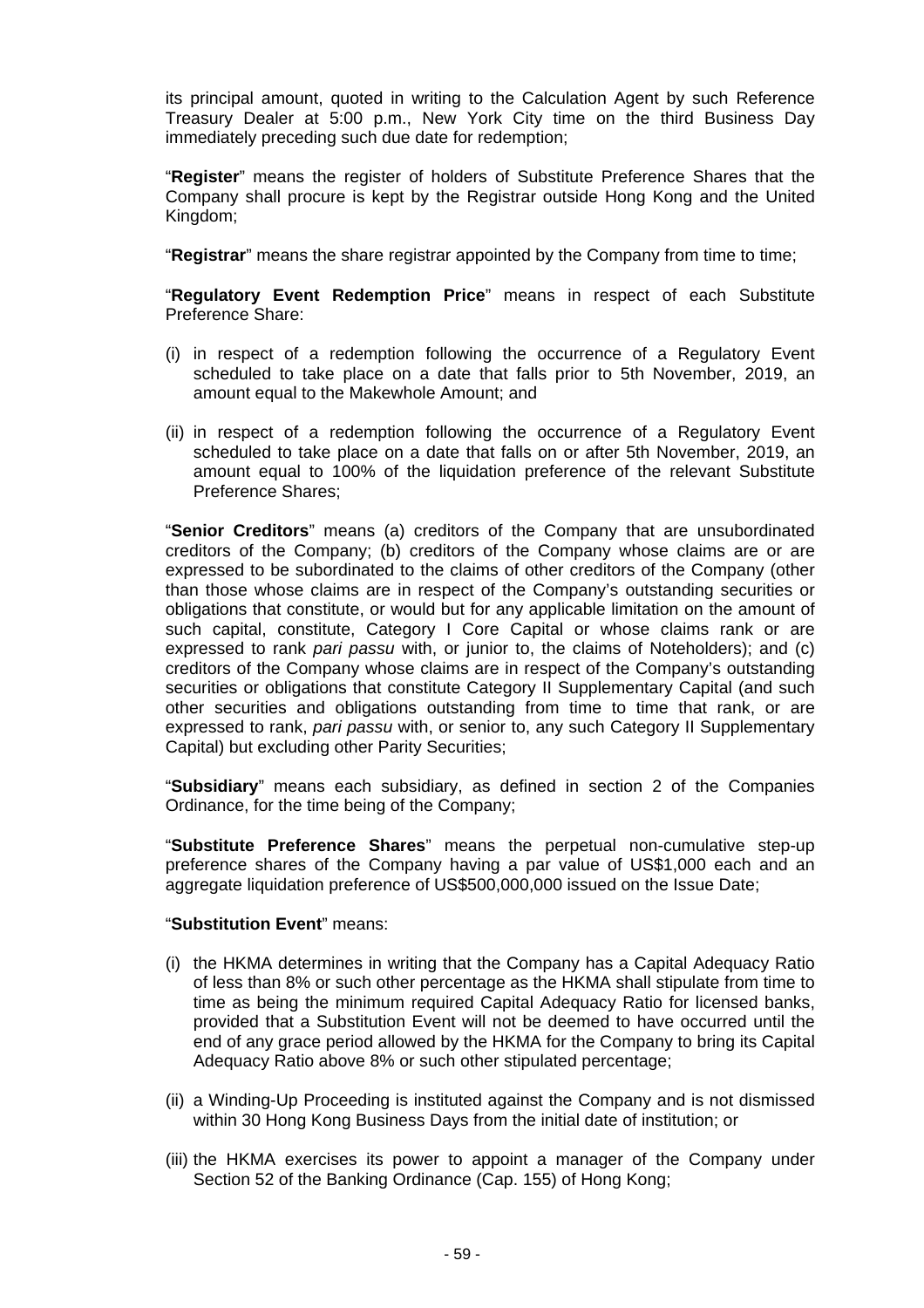"**U.S. dollars**" and "US\$" refer to the lawful currency for the time being of the United States of America;

"**U.S. Treasury Rate**" means either (i) the rate per annum equal to the yield, under the heading that represents the average for the week immediately preceding the third Business Day prior to the relevant redemption date, appearing in the most recently published statistical release designated "H.15(519)" or any successor publication that is published weekly by the Board of Governors of the Federal Reserve System and that establishes yields on actively traded U.S. Treasury securities adjusted to constant maturity under the caption "Treasury Constant Maturities" - "Nominal" for the maturity corresponding to the Comparable Treasury Issue (if no maturity is within three months before or after 5th November, 2019, yields for the two published maturities most closely corresponding to the Comparable Treasury Issue shall be determined and the U.S. Treasury Rate shall be interpolated or extrapolated from such yields on a straight line basis, rounding to the nearest month) or (ii) if such release (or any successor release) is not published during the week preceding the third Business Day prior to the relevant date or does not contain such yields, the rate per annum equal to the semi-annual equivalent yield to maturity of the Comparable Treasury Issue (expressed as a percentage of its principal amount) equal to the Comparable Treasury Price for the relevant date fixed for redemption, in each case calculated on the third Business Day immediately preceding the relevant date fixed for redemption;

"**Winding-Up**" shall mean a final and effective order or resolution for the bankruptcy, winding-up, liquidation, receivership or similar proceeding in respect of the Company; and

"**Winding-Up Proceeding**" means with respect to the Company, proceedings in Hong Kong for the bankruptcy, liquidation, winding-up, receivership, or other similar proceeding of the Company.

#### **Governing Law**

The creation and issue of the Substitute Preference Shares and the rights attached to them are governed by, and shall be construed in accordance with, Hong Kong law.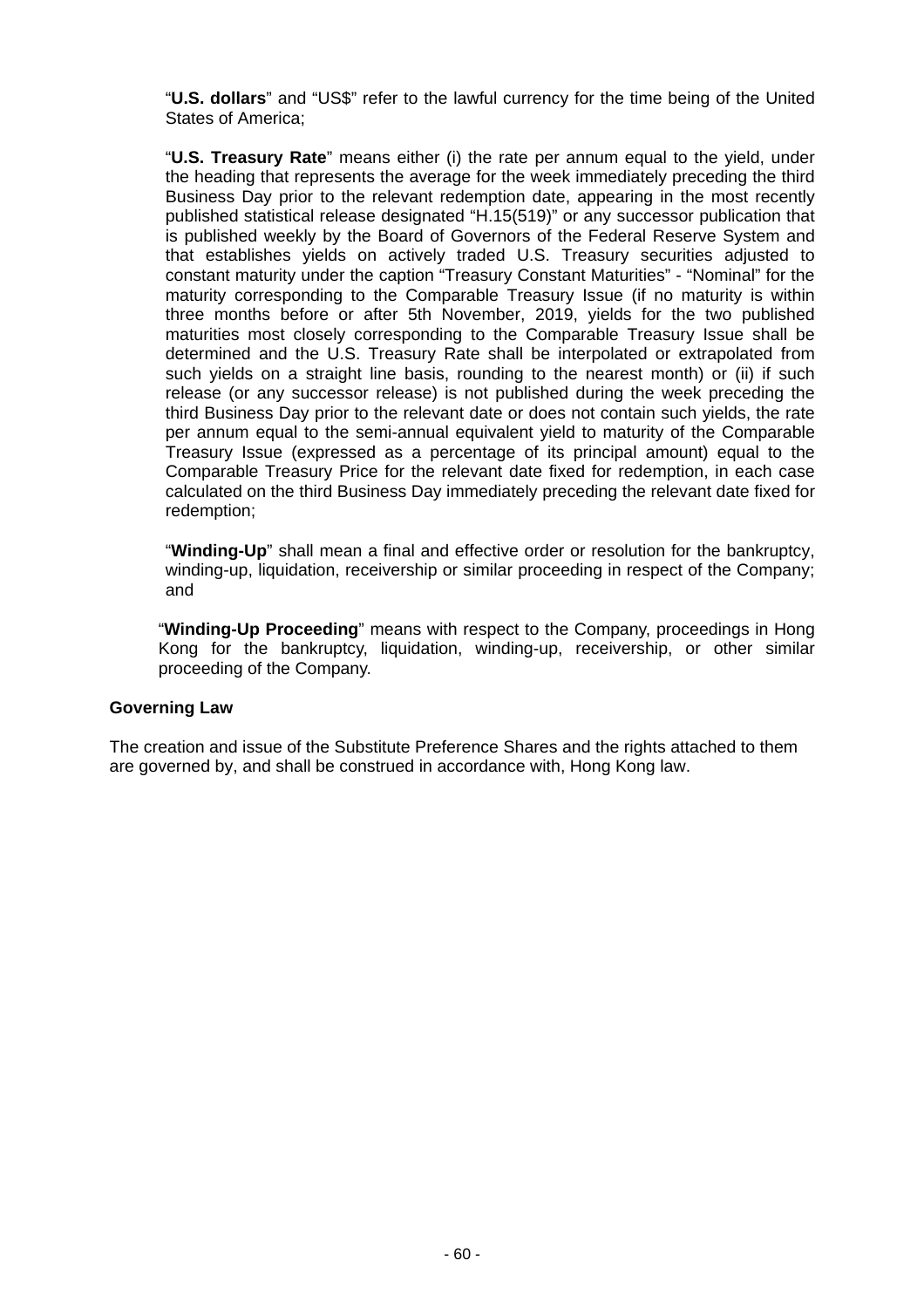# **INDEX**

| <b>TABLE A</b>                | Article |
|-------------------------------|---------|
| <b>INTERPRETATION</b>         |         |
| <b>REGISTERED OFFICE</b>      |         |
| <b>SHARE RIGHTS</b>           |         |
| <b>MODIFICATION OF RIGHTS</b> |         |
| <b>SHARES</b>                 |         |
| <b>CERTIFICATES</b>           |         |
| <b>LIEN</b>                   |         |
| <b>CALLS ON SHARES</b>        |         |
| <b>FORFEITURE OF SHARES</b>   |         |

| Manner of forfeiture |  |
|----------------------|--|
| Notice of forfeiture |  |
|                      |  |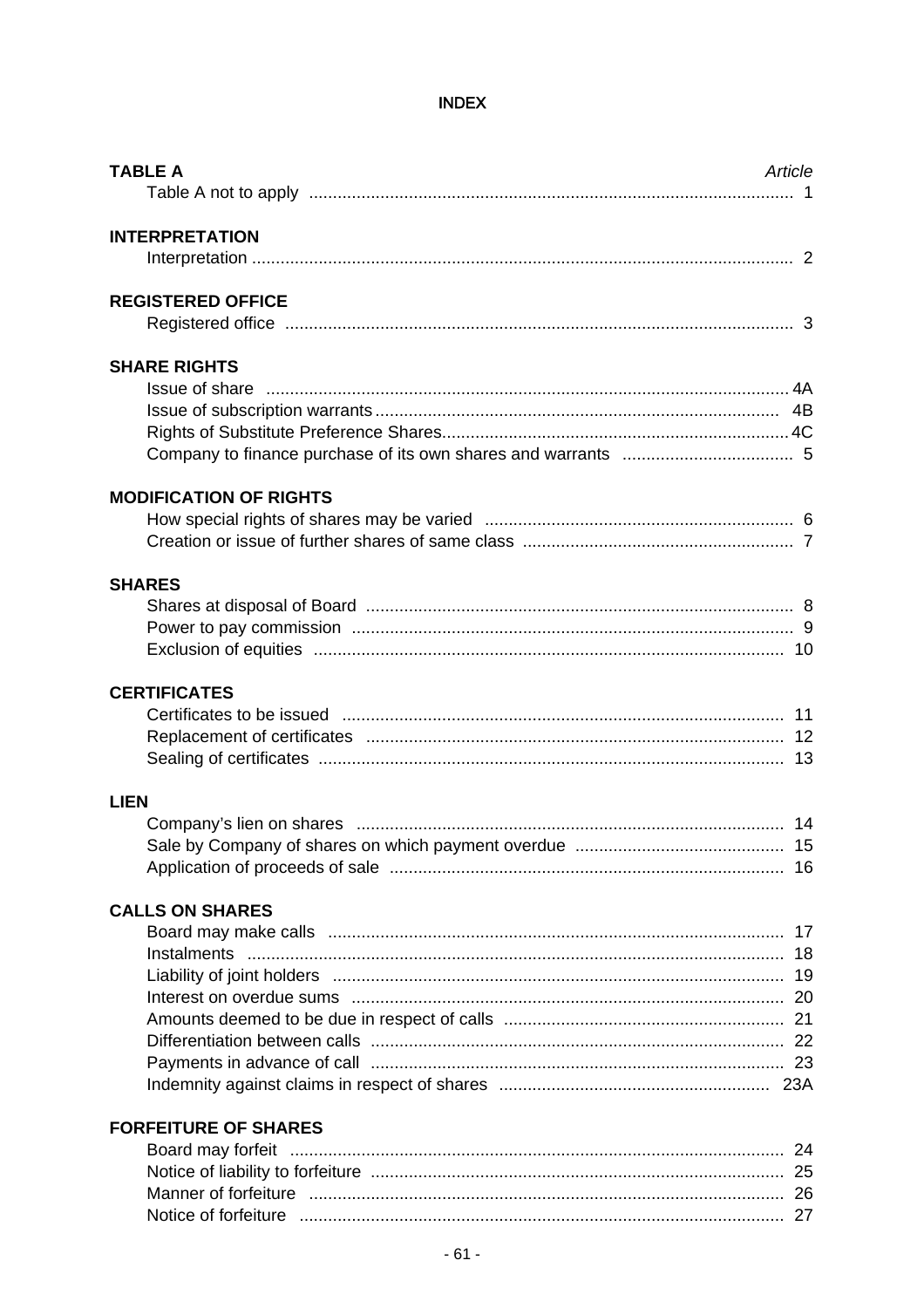| <b>UNTRACEABLE SHAREHOLDERS</b>                                               |  |
|-------------------------------------------------------------------------------|--|
|                                                                               |  |
| <b>TRANSFER OF SHARES</b>                                                     |  |
|                                                                               |  |
|                                                                               |  |
|                                                                               |  |
|                                                                               |  |
|                                                                               |  |
|                                                                               |  |
|                                                                               |  |
| <b>TRANSMISSION OF SHARES</b>                                                 |  |
|                                                                               |  |
| Rights to be registered of persons entitled by operation of law to shares  39 |  |
|                                                                               |  |
| <b>INCREASE OF CAPITAL</b>                                                    |  |
|                                                                               |  |
| Company may direct that new shares be offered to existing Members  42         |  |
|                                                                               |  |
| <b>ALTERATIONS OF CAPITAL</b>                                                 |  |
|                                                                               |  |
| <b>GENERAL MEETINGS</b>                                                       |  |
|                                                                               |  |
|                                                                               |  |
| <b>NOTICE OF GENERAL MEETINGS</b>                                             |  |
|                                                                               |  |
|                                                                               |  |
|                                                                               |  |
| <b>PROCEEDINGS AT GENERAL MEETINGS</b>                                        |  |
|                                                                               |  |
|                                                                               |  |
|                                                                               |  |
|                                                                               |  |
|                                                                               |  |
|                                                                               |  |
|                                                                               |  |
| <b>VOTING</b>                                                                 |  |
|                                                                               |  |
|                                                                               |  |
|                                                                               |  |
|                                                                               |  |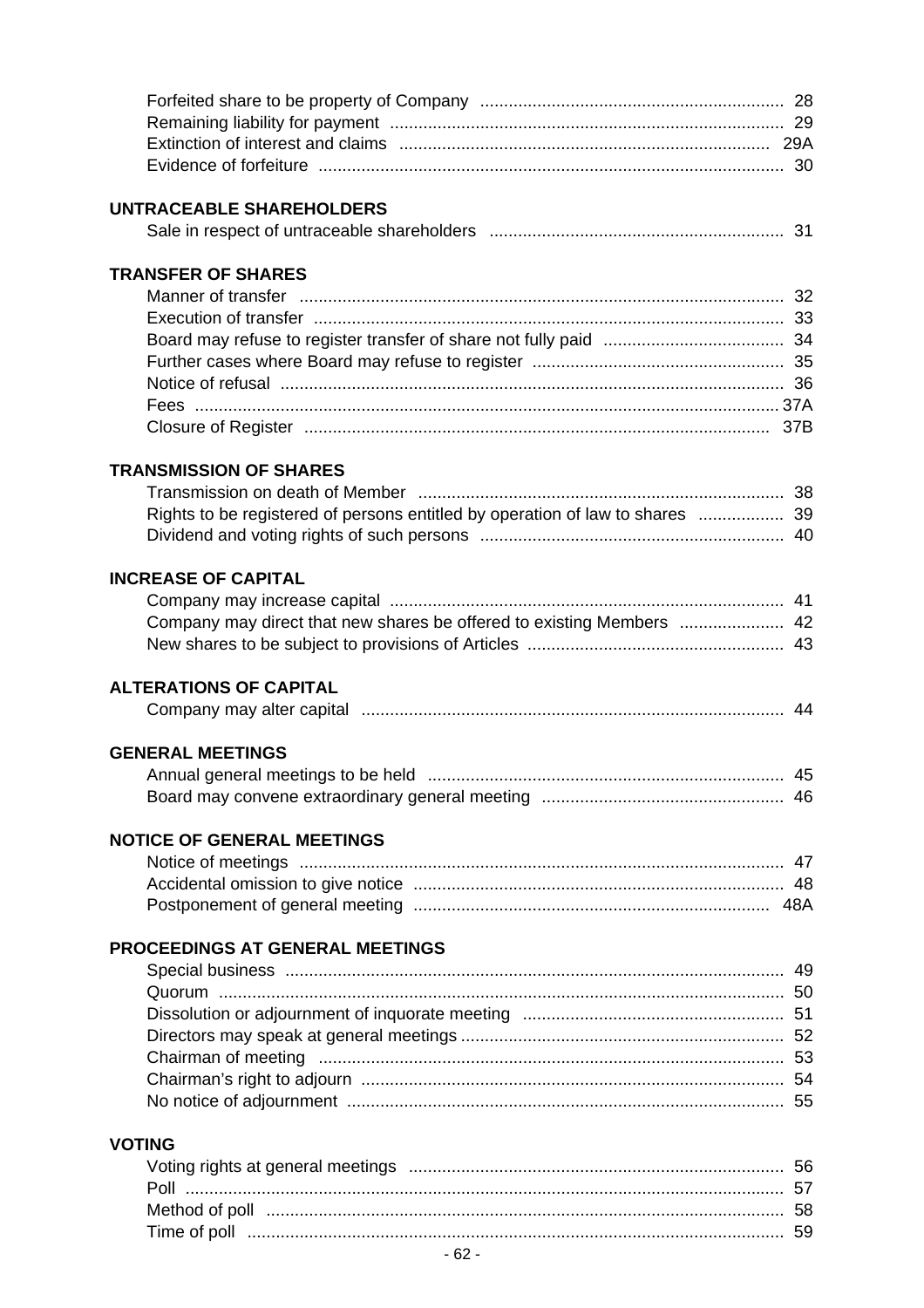# PROXY AND CORPORATE REPRESENTATIVE

# **NUMBER OF DIRECTORS**

| n of<br><b>DIIGUUIS</b> |  |  |
|-------------------------|--|--|
|                         |  |  |

# APPOINTMENT AND REMOVAL OF DIRECTORS

#### **DISQUALIFICATION OF DIRECTORS**

# **RETIREMENT OF DIRECTORS**

# **CHIEF EXECUTIVE AND DIRECTORS**

# **REMUNERATION AND EXPENSES**

| Directors' fees              |  |
|------------------------------|--|
| <b>Expenses of Directors</b> |  |

## **DIRECTORS' INTERESTS**

| Directors' interests |  |  |  |
|----------------------|--|--|--|
|----------------------|--|--|--|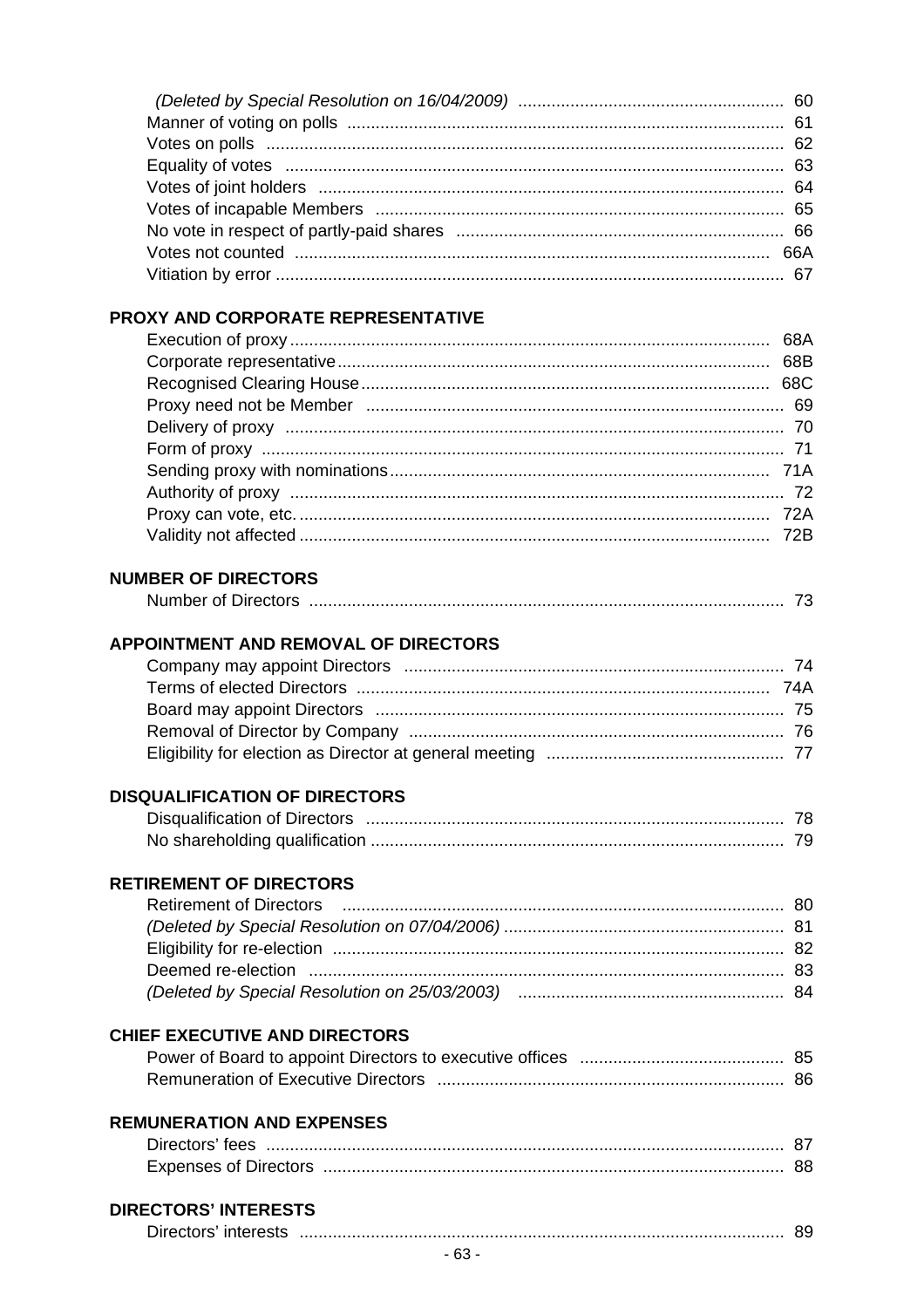# POWERS AND DUTIES OF THE BOARD

# PROCEEDINGS OF THE BOARD

# **SECRETARY**

# **SEALS**

| Use of seals |  |  |  |  |
|--------------|--|--|--|--|
|--------------|--|--|--|--|

# **DIVIDENDS AND OTHER PAYMENTS**

# **RESERVES**

|  | Board may set aside reserves |  |  |  |
|--|------------------------------|--|--|--|
|--|------------------------------|--|--|--|

# **CAPITALISATION OF PROFITS**

| Capitalisation issues. |  |
|------------------------|--|
|                        |  |